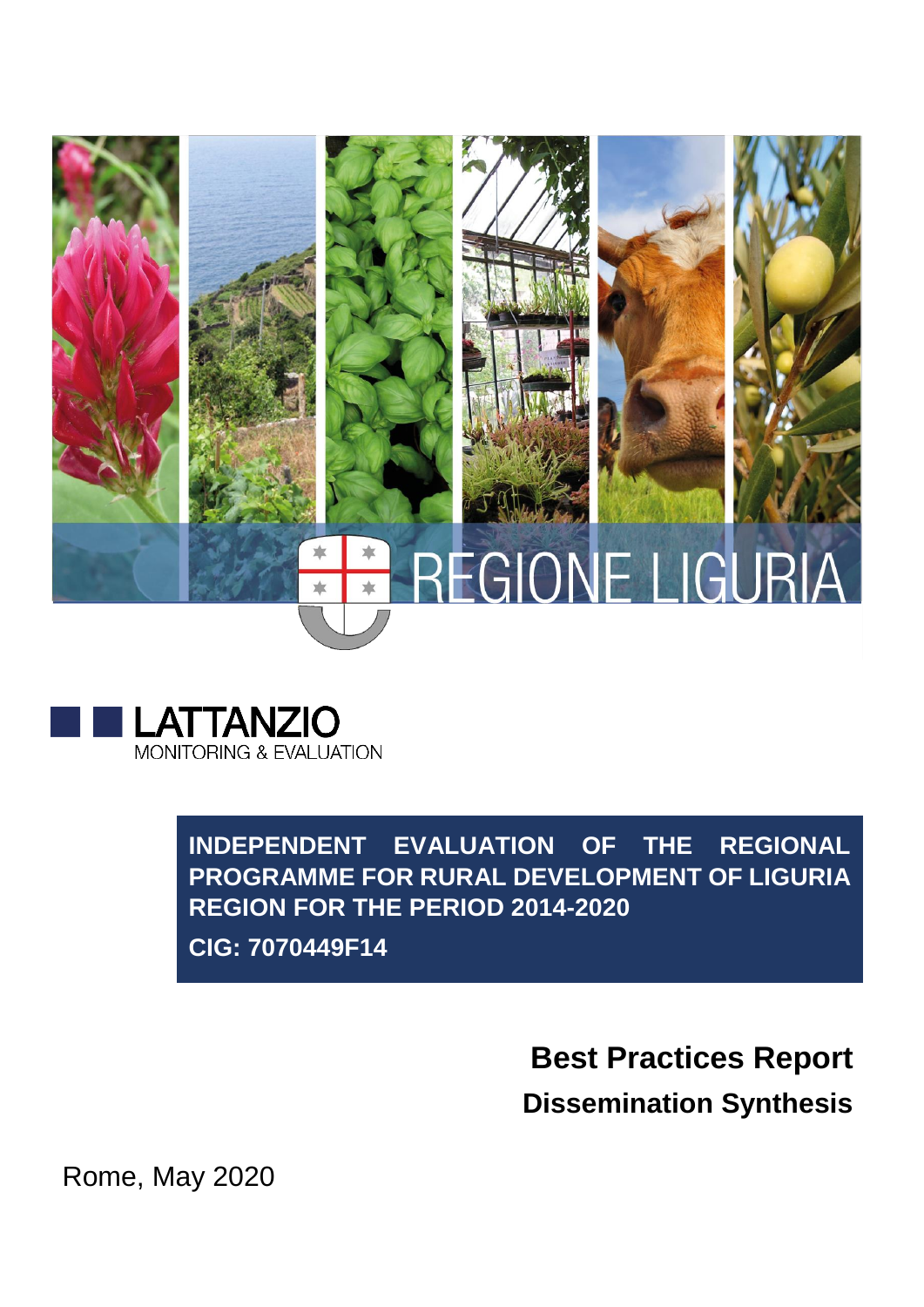# **TABLE OF CONTENTS**

|    | <b>Introduction</b>                                                                                  |    |
|----|------------------------------------------------------------------------------------------------------|----|
| 1. | The Best Practices: definition, selection criteria and process for their identification and analysis | 5  |
| 2. | The description and the main elements of the first Best Practices selected                           | 6  |
|    |                                                                                                      |    |
|    |                                                                                                      |    |
|    |                                                                                                      |    |
|    |                                                                                                      |    |
|    |                                                                                                      |    |
|    |                                                                                                      |    |
|    |                                                                                                      |    |
|    |                                                                                                      |    |
|    |                                                                                                      |    |
|    |                                                                                                      |    |
|    |                                                                                                      |    |
|    |                                                                                                      |    |
| 3. | Summary table and overall analysis of the selected Best Practices                                    | 34 |

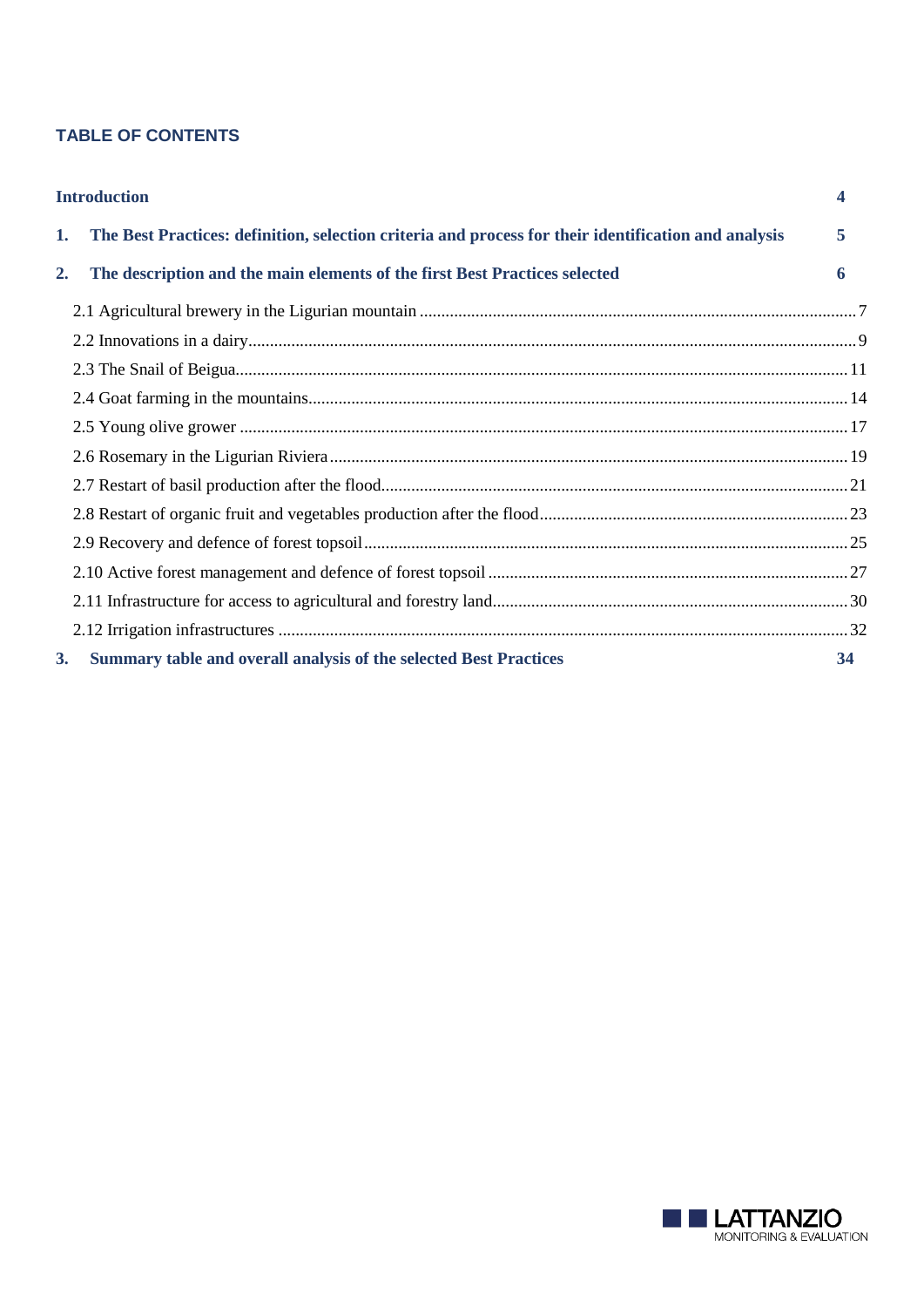

*Document authored by:*

*Virgilio Buscemi*

*Paola Paris*

*Francesco Luci*

*Nicoletta Ricciardulli*

*Roberto Avetrani*

*Leonardo Ambrosi*

*Fabrizio Tenna*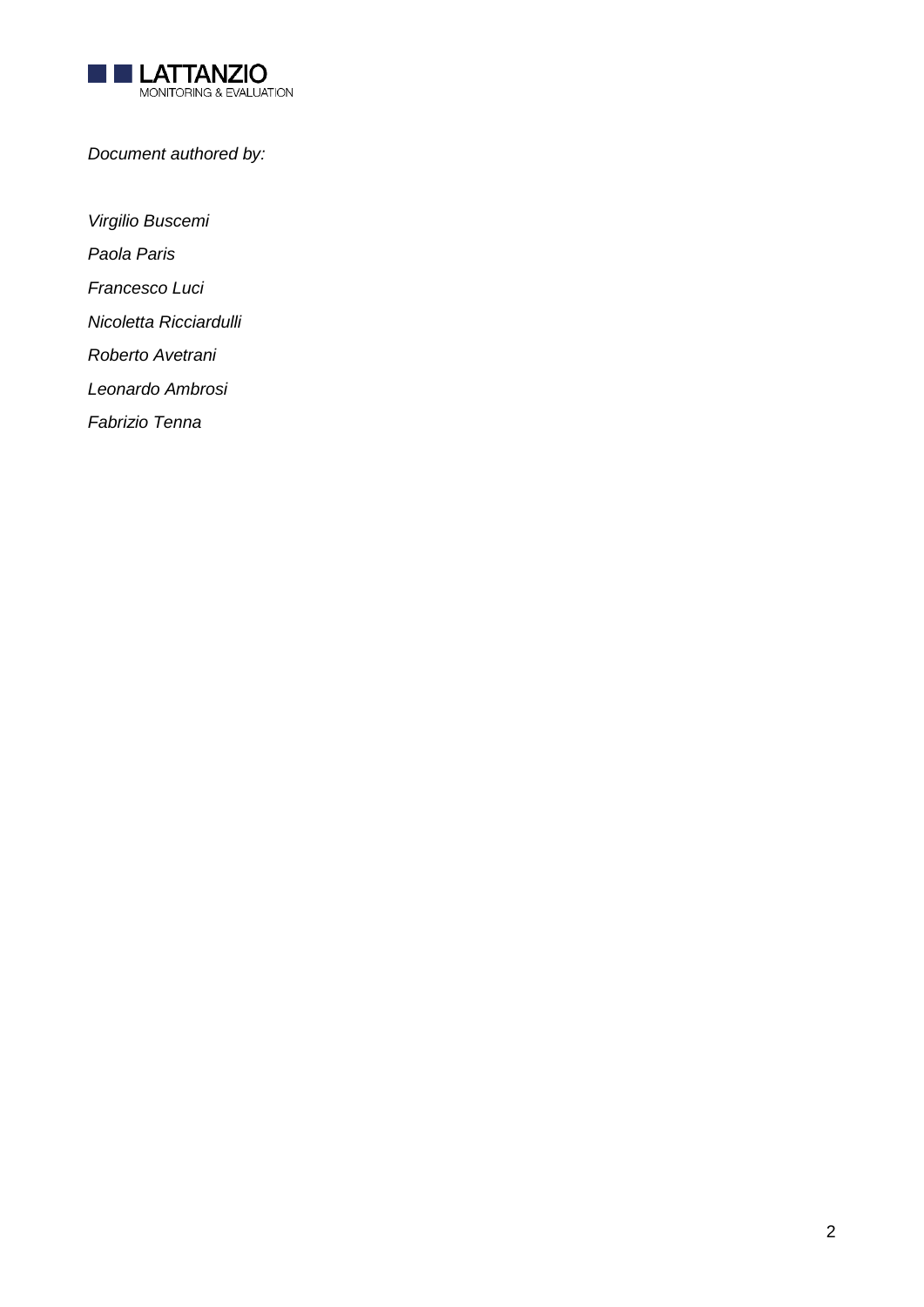

# **ACRONYMS**

ASL: Above sea level MA: Managing Authority BP: Best Practice EAFRD: European Agricultural Fund for Rural Development RDP: Rural Development Plan UDE: Unità di dimensione economica EU: European Union CeRSAA: Regional Centre for Agricultural Experimentation and Assistance OD: Organized distribution SCI: Site of Community Importance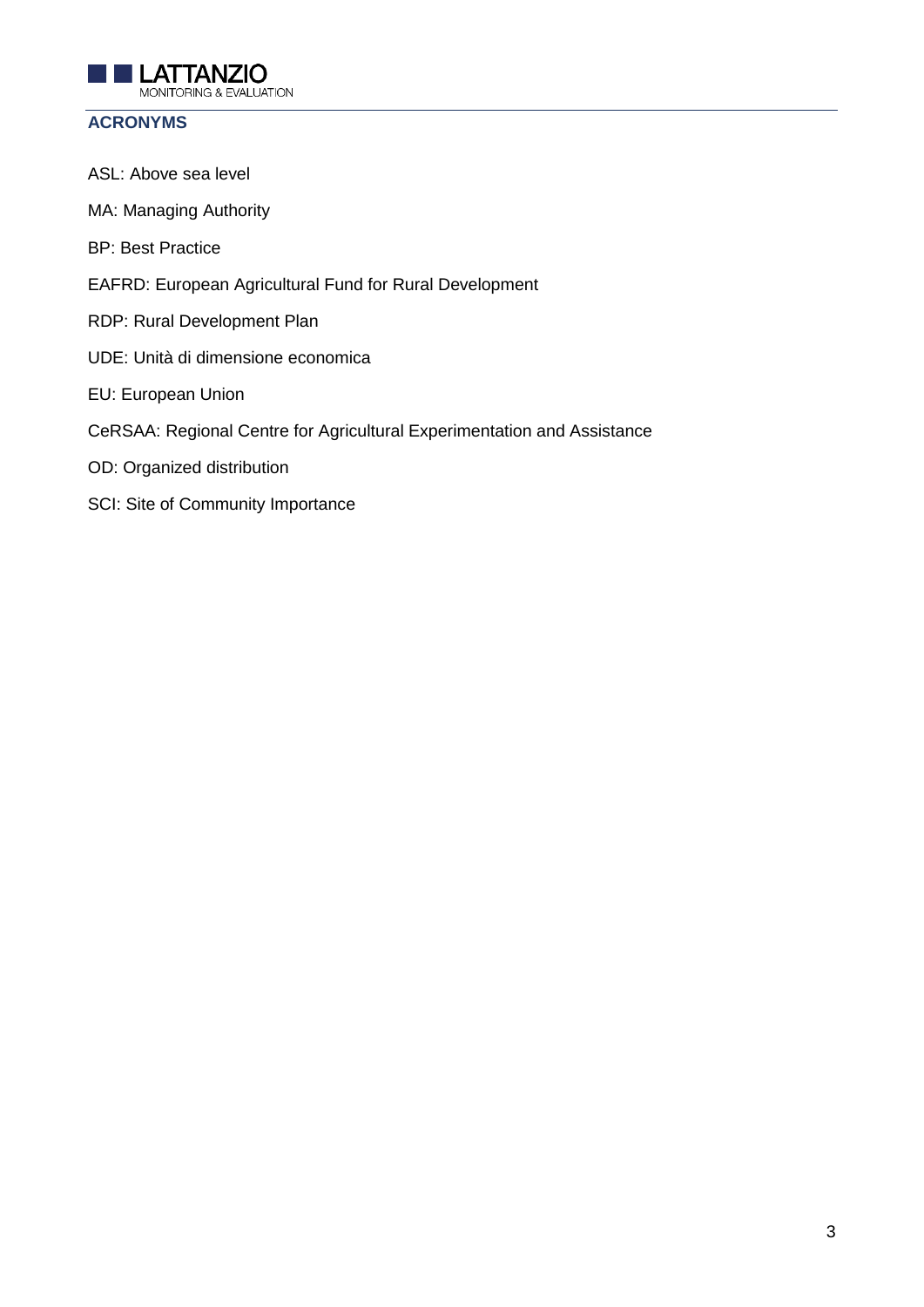

#### <span id="page-4-0"></span>**Introduction**

The identification and analysis of "Best Practices" (BP) represents a tool widely used in the planning and evaluation processes of public policies. Especially when the Best Practices aim to encourage innovative and strategically oriented intervention design and implementation methods, or in any case actions able to improve the effectiveness of the public support, in response to emerging needs and problems.

Indeed, the identification and description of BP is a process able to support the definition of "evidence-based policies", identifying experiences - tangible and directly verifiable - representative, and even emblematic, of the levels of innovation, quality and consistency achieved by the Programme.

In compliance with the specifications of the Terms of References, the Independent Evaluator has developed, within the framework and in support of the Programme's evaluation process, a specific assessment profile aimed at identifying, analysing and disseminating interventions with requirements consistent with a shared definition of BP.

This report illustrates the objectives of the specific project, the method it used, the results obtained so far, represented by the identification, description and selection of the first group of "Good Practices". In fact, the identification of additional best practices is expected during the subsequent phases of the evaluation process, following the implementation of the Programme and the progressive completion and therefore assessment of the individual interventions. The goal is to reach, at the end of the Programme, a real "Catalogue" of its BP, in order to provide - in parallel with the other evaluation approaches - a sufficiently comprehensive picture of the type of interventions carried out and their effects.

The BP report will have the dual function, on the one hand, of improving and making more effective the description and communication of the results of the Programme, on the other, of promoting opportunities for reflection on positive experiences, from which to draw practical elements of knowledge in the design of the next programming cycle. In other words, through the analysis of Best Practices, the evaluation process is able to develop elements contributing both to the "reporting" of the programmatic action and to its future improvement, on the basis of the lessons learned from the experience.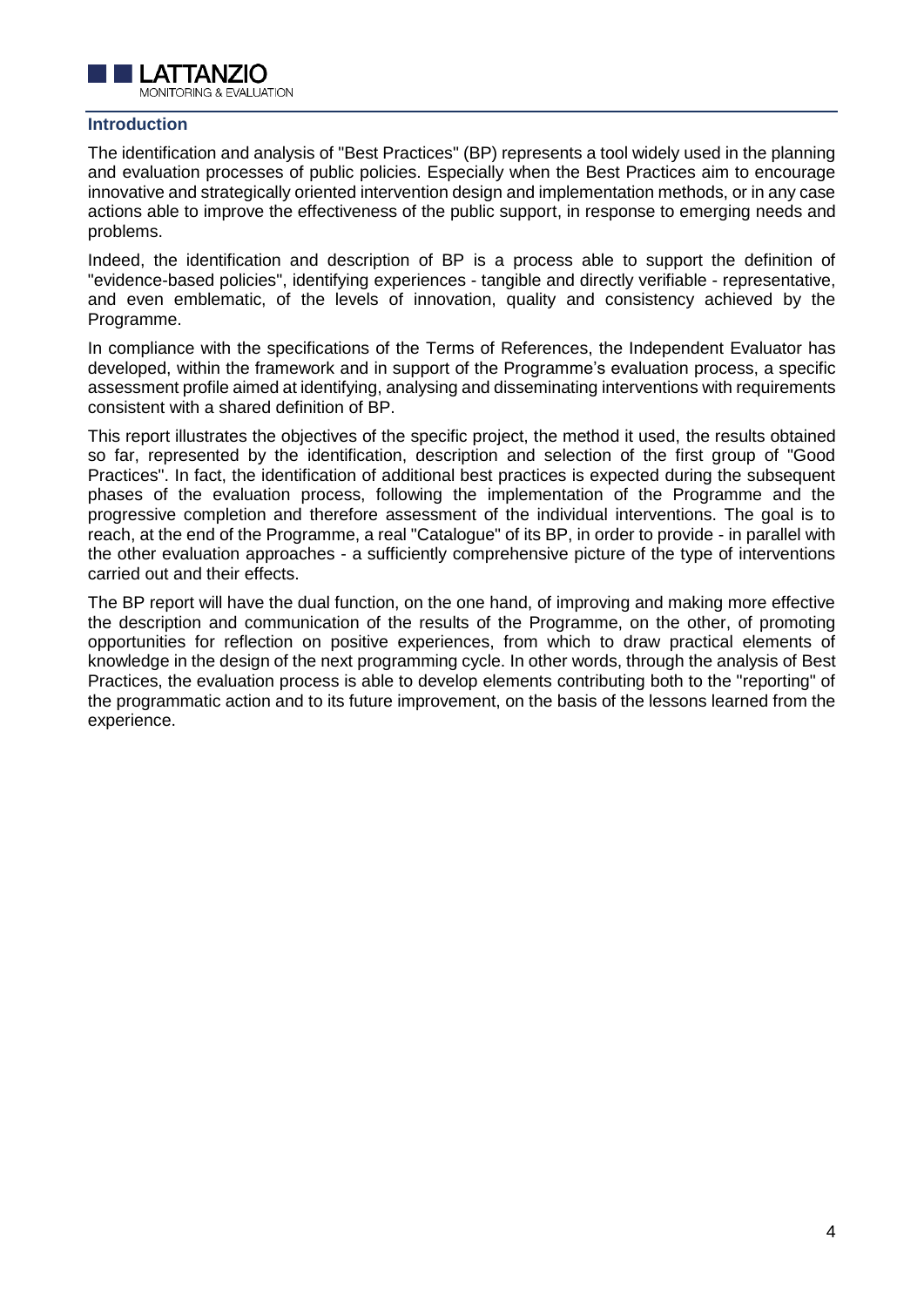

## <span id="page-5-0"></span>**1. The Best Practices: definition, selection criteria and process for their identification and analysis**

In this report, "Best Practice" (BP) means a project (also called "intervention") of the RDP, single or collective, carried out by a public or private beneficiary, which is a model of intervention considered positive based on predefined criteria and therefore worthy of analysis and dissemination.

The projects or interventions are defined "Best practices" if they possess one or more of the following criteria:

| <b>Sustainability</b>                           | The intervention shows the ability to produce sustainable benefits, even beyond<br>its duration, without reducing or making the environmental, social and economic<br>"capital" used no longer available.<br>It is referred to economic, financial, social and environmental sustainability.                                                                                                                                                                                                           |
|-------------------------------------------------|--------------------------------------------------------------------------------------------------------------------------------------------------------------------------------------------------------------------------------------------------------------------------------------------------------------------------------------------------------------------------------------------------------------------------------------------------------------------------------------------------------|
|                                                 |                                                                                                                                                                                                                                                                                                                                                                                                                                                                                                        |
| <b>Innovation</b>                               | The intervention allowed the testing of innovative processes, methods, products,<br>with respect to established practices in the target territory, in the company or in<br>the sector in which it operates.                                                                                                                                                                                                                                                                                            |
|                                                 |                                                                                                                                                                                                                                                                                                                                                                                                                                                                                                        |
| <b>Effectiveness</b>                            | The implementation of the intervention and its effects are adequate and<br>consistent with the expected procedural and implementation periods and with the<br>objectives of both the Measure / Sub-measure of the RDP and of the beneficiary.                                                                                                                                                                                                                                                          |
|                                                 | It is referred to implementation efficiency, with respect to the time of realization<br>and completion of the intervention and effectiveness in relation to the expected<br>economic, employment, environmental and other kind of results.                                                                                                                                                                                                                                                             |
|                                                 |                                                                                                                                                                                                                                                                                                                                                                                                                                                                                                        |
| <b>Relevance</b><br>and<br><b>Replicability</b> | The two requirements are linked together and therefore treated together. The<br>intervention is Relevant if it creates a feasible development model, capable of<br>giving an effective response to widespread needs in the context (business,<br>sectoral, territorial) in which it is applied. This requirement often makes it more<br>easily Replicable in other similar business or territories, a characteristic that can<br>still be possessed by the intervention even in case of low relevance. |
|                                                 |                                                                                                                                                                                                                                                                                                                                                                                                                                                                                                        |
| <b>Integration</b><br>and                       | The intervention is a positive example of integration between various public<br>support instruments: between the operations of the RDP and, possibly, between<br>these latter and the instruments of other Programmes.                                                                                                                                                                                                                                                                                 |
| <b>Cooperation</b>                              | The intervention has enhanced collaborations, exchanges and the creation of<br>real "networks" between the beneficiary and other subjects (other companies,<br>other players in the supply chain, institutions, research centres, etc.)                                                                                                                                                                                                                                                                |

It should be noted that in order to identify the BPs and, above all, to use them in the improvement of the EU programming, it is necessary the coexistence of the "intrinsic" characteristics of the intervention (e.g. sustainability, innovation, effectiveness, etc.) with the requirements deriving from its application to the target context, expressed in the criteria of relevance and reproducibility.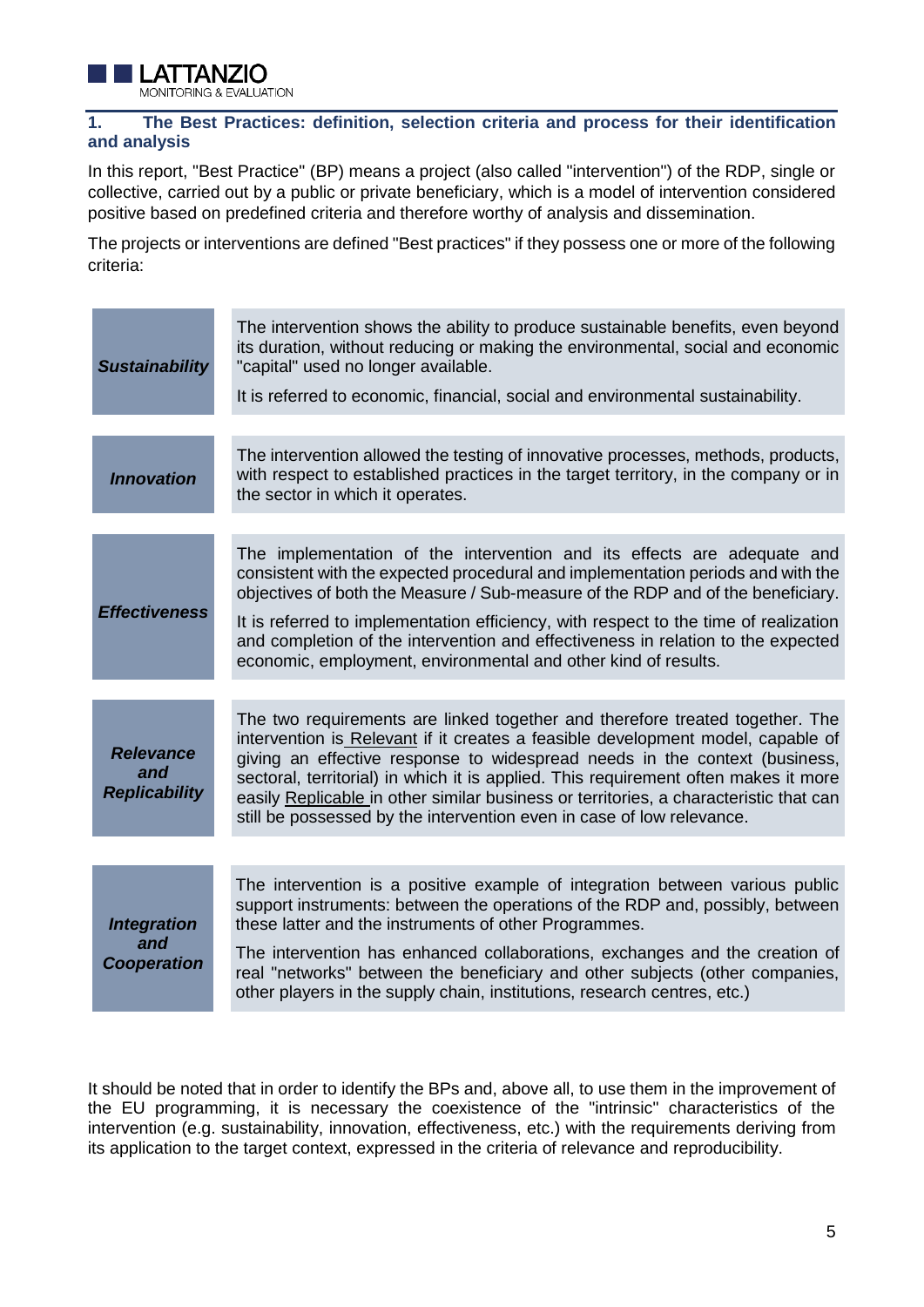

The **process carried out for the identification and analysis of the BPs** was divided into the following **main phases**:

1) *comparison and sharing, between the Evaluation team and the regional offices* involved, in various capacities, in the planning and implementation of rural development policies, about the main *criteria to use in order to select the BPs of the RDP and on the "population" of interventions in the which to apply this selection*;

2) *identification of a first group of potential best practices* through the application of the aforementioned selection criteria; this activity was carried out mainly by the MA and by the regional structures involved in various capacities in implementing the RDP;

3) *analysis of the potential BPs proposed*, carried out by the Evaluation group with the support provided by the regional structures and the collaboration of the beneficiaries of the interventions. For this activity, two sources were used as the main information and judgment bases:

a) the *technical-administrative documentation*;

b) the results of the *interviews with the Beneficiaries and promoters of the interventions*;

4) on the basis of the results of the previous analyses, the process ended with the *final selection*  **and description** of the first 12 Best Practices of the RDP, listed in Chapter 2 through homogeneous monographic sheets.

## <span id="page-6-0"></span>**2. The description and the main elements of the first Best Practices selected**

As anticipated in the introduction, in this chapter the "summary monographic sheets" of the 12 Best Practices (BP) selected to date are proposed.

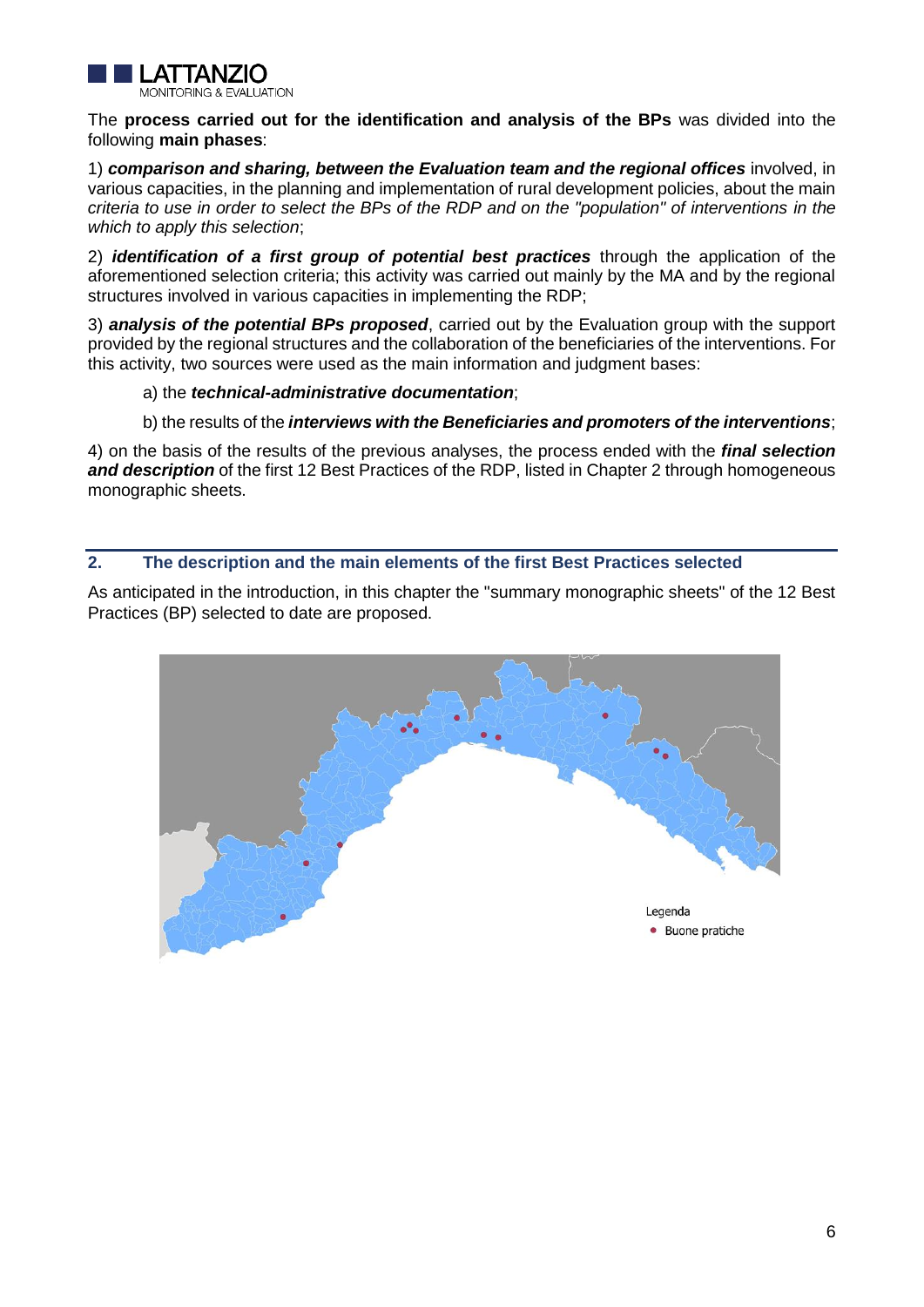

# <span id="page-7-0"></span>**2.1 Agricultural brewery in the Ligurian mountain**

| <b>GENERAL INFORMATIONS</b>                                 |                                                                                                                                                                                                                                                                           |  |
|-------------------------------------------------------------|---------------------------------------------------------------------------------------------------------------------------------------------------------------------------------------------------------------------------------------------------------------------------|--|
| Location                                                    | Sassello (Savona) Badani                                                                                                                                                                                                                                                  |  |
| Beneficiary                                                 | <b>Brewery Altavia</b>                                                                                                                                                                                                                                                    |  |
| of<br>the<br>Purpose<br>intervention                        | Create and develop a company able to produce and sell craft beer using<br>agricultural materials obtained in its own company (agricultural brewery)                                                                                                                       |  |
| Interventions carried<br>out with the support of<br>the RDP | Company investments for the cultivation of barley and hops and<br>for brewing, including the phases of maltification, refermentation,<br>maturation and bottling (Submeasures 4.1 and 4.2); spaces equipped for<br>the presentation and tasting of beers (Submeasure 6.4) |  |
| Keyword                                                     | Beer - transformation of agricultural products - direct sales                                                                                                                                                                                                             |  |
| <b>Financial resources</b>                                  | Total investment made: € 264.167 (excluding VAT)                                                                                                                                                                                                                          |  |

#### **DESCRIPTION OF THE INTERVENTION**

#### **1. Context and reasons for the intervention**

The intervention takes place in a mountain area in the province of Savona, with a high naturalistic and landscape value (Beigua Regional Natural Park) and characterized by the presence of numerous typical agro-food productions. These potentials of the territory and its tourist attraction also favored by its proximity to the Ligurian Riviera - encourage the development of entrepreneurial initiatives, such as this one, focused on the recovery, transformation and direct sale of local products in the same company. This is in contrast to the ongoing negative trends in depopulation and in the reduction of agricultural activities, which weigh on regional rural areas.

In this context, the 2014-20 RDP identifies as a priority requirement the support to investments aimed at increasing the competitiveness of businesses. This is a positive example of application of the development strategy for rural areas adopted by the RDP and of the integration of its aforementioned tools in support of the project idea developed by the Beneficiary to "grow beer".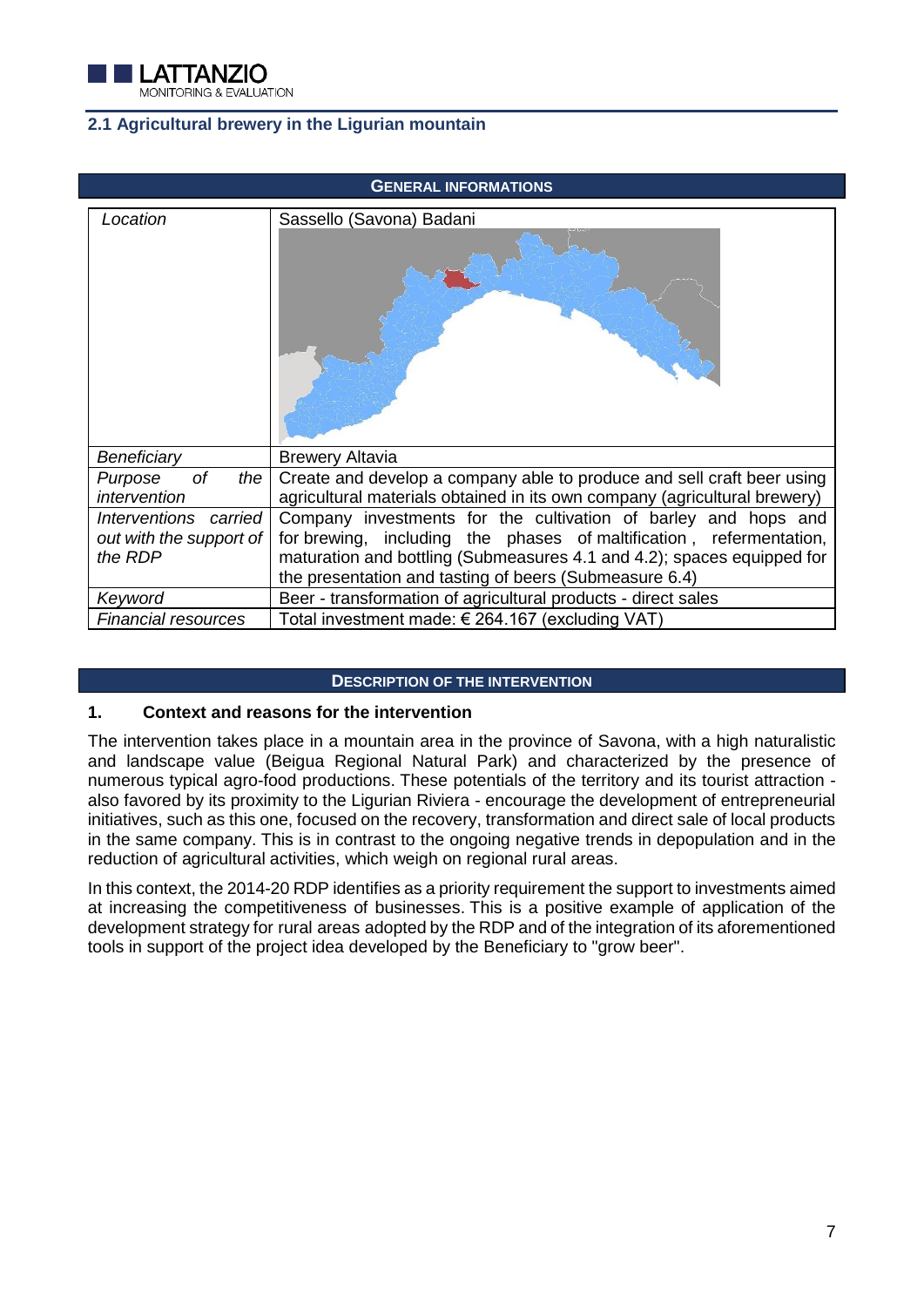

## **ELEMENTS CHARACTERIZING THE BEST PRACTICE**

|          | The investments made by the company "Altavia" with the contribution of the RDP<br>have shown a good level of economic and financial sustainability: the profitability<br>of the company is such as to quickly repay the investment cost and be able to<br>stabilize over time the labor employed. These results, estimated already ex-ante<br>during the preliminary assessment of the request for support, seem to have been                                                                 |
|----------|-----------------------------------------------------------------------------------------------------------------------------------------------------------------------------------------------------------------------------------------------------------------------------------------------------------------------------------------------------------------------------------------------------------------------------------------------------------------------------------------------|
|          | achieved in the post-investment situation.                                                                                                                                                                                                                                                                                                                                                                                                                                                    |
| nability | The environmental sustainability of the company created and the activities that<br>it has initiated is showed by some main elements: being a feasible example of a<br>production activity, in contrast to the recognized phenomena of<br>new<br>depopulation and abandonment of rural areas and loss of "active management"<br>of the territory performed by farmers. At the same time, the company and the<br>sale of its products contribute to increasing knowledge of the Beigua area and |

encourage visits by tourists from urban centers and the nearby Riviera.

#### *Innovation*

*Sustai* 

The brewery uses recently acquired and therefore technologically advanced systems and equipment. The main elements of innovation are, however, identifiable in the agricultural phase, in particular in the recovery and enhancement of some varieties of barley (beer couplet) suitable for the production of malt for brewing and which require also adequate agronomic management of the crop, especially in fertilization.

*Effectiveness* Despite the initial delays in the submission and assessment phase of the applications for support, the realization of the investments, starting from their approval, has generally respected the chronogram defined in the Business Development Plan. The economic results achieved after about two years from the start of production activities, are in line with the forecasts, both in terms of production capacity and, above all, of creation of a wider network of customers (specialized premises and direct consumers) and price checked. In 2019, a turnover of approximately 250,000 euros was achieved, with annual increases of 30% from the initial one. The good ability to maintain sufficient levels of turnover should also be highlighted, even in the current emergency situation for COVID - 19, thanks to the production and organizational flexibility, the characteristics of the marketing channels and the links established with customers/consumers.

> The employment results achieved are also significant: 3 full-time employees and 1 part-time employees, with the prospect of hiring a new full-time employee shortly.

| <b>Relevance</b> |
|------------------|
| and              |
| replicability    |

The intervention is relevant for the territorial context in which it is carried out, the District of Beigua, as a concrete example of a business development model based on the integration, in the company, of the cultivation, transformation and marketing phases – able to respond to present needs. This makes this model potentially "replicable" in the area or in regional territorial contexts similar in terms of problems and potential (like the other "rural areas").

As highlighted by the young entrepreneur, the essential condition for the success of similar initiatives is the preliminary development of a clear and realistic business project that defines the type of product you want (and can) make and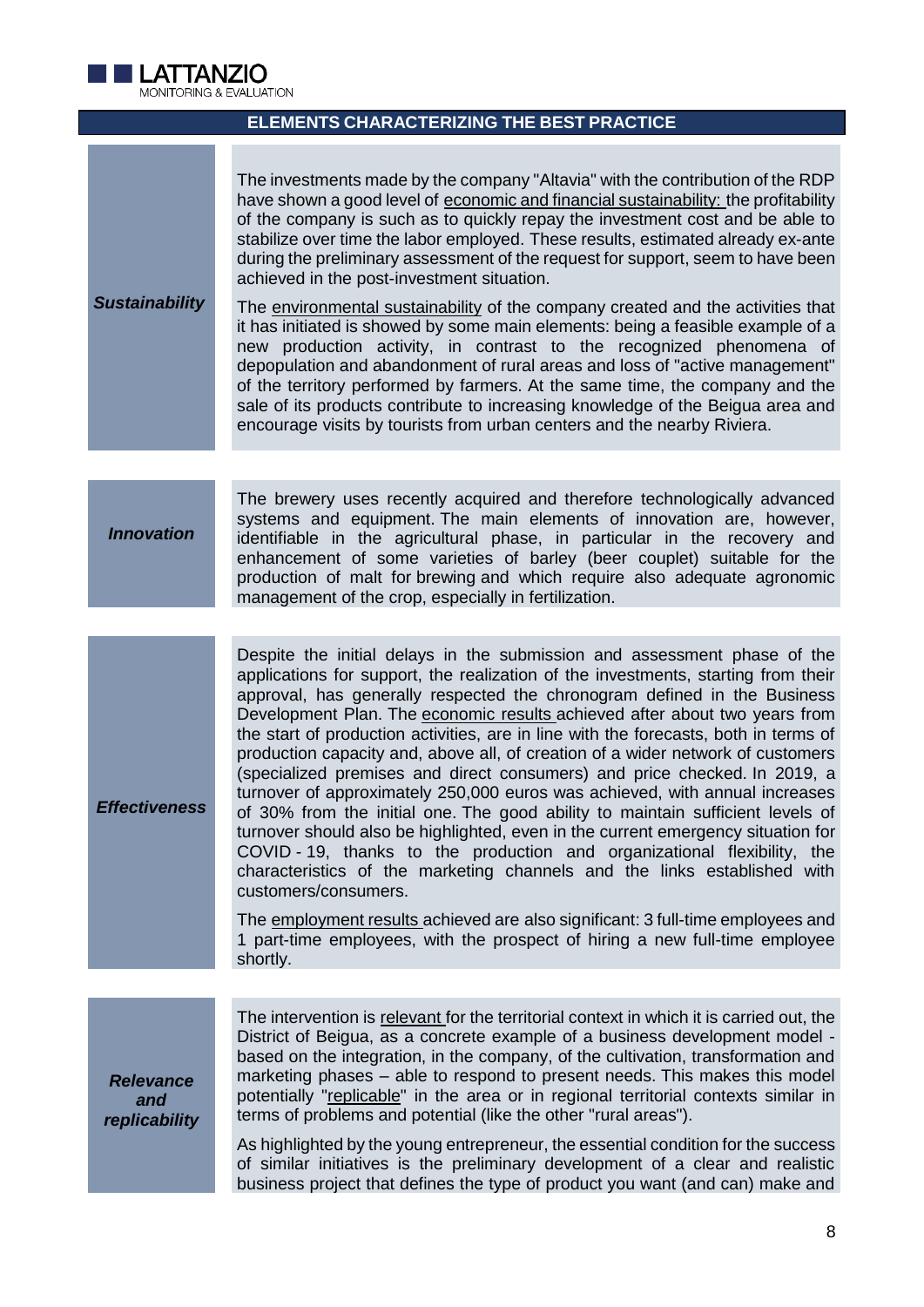

to whom and how to propose it. Ultimately, the search for an adequate balance between personal expectations and awareness of the constraints and potential of the territory in which the company is born and to which maintain a close relationship and acquire competitive factors.

*Integration of support tools*

The intervention is a positive example of integration between the various public support tools, and not only, in favor of the development of new entrepreneurship in mountain areas. The elaboration of a feasible business project starting from the initial idea was facilitated by the participation in 2014 in the Campus of the *ReStartApp* business *incubator* of the Garrone Foundation of Genoa. The subsequent participation in the RDP, by combining and integrating among them multiple support tools (Submeasures 4.1, 4.2, 6.1, 6.4), has therefore allowed the realization of the project, through the investments necessary for the concrete start of production activities.

# <span id="page-9-0"></span>**2.2 Innovations in a dairy**

| <b>GENERAL INFORMATIONS</b>                                 |                                                                                                                      |  |
|-------------------------------------------------------------|----------------------------------------------------------------------------------------------------------------------|--|
| Location                                                    | Rezzoaglio (GE)                                                                                                      |  |
| Beneficiary                                                 | Dairy Val d'Aveto srl<br>Legal representative: Pastorini Graziella                                                   |  |
| <b>of</b><br>the<br>Purpose<br>intervention                 | Extend and diversify the production capacity of the existing dairy                                                   |  |
| Interventions carried<br>out with the support of<br>the RDP | Corporate investment in real estate and purchase of processing<br>equipment (Submeasure 4.2)                         |  |
| Keyword                                                     | transformation of agricultural products - dairy - Innovation                                                         |  |
| <b>Financial resources</b>                                  | Total investment made: € 1.084.155 (excluding VAT)<br>Public contribution: $€$ 433,661 (40% of the total investment) |  |

## **DESCRIPTION OF THE INTERVENTION**

## **1. Context and reasons for the intervention**

The territorial context in which the company operates is the Ligurian hinterland, a few kilometers from the coast and from Genoa, so much so that the Municipality of Rezzoaglio, and others in the area, are an integral part of the metropolitan city territory. The Val d'Aveto, a link between Chiavari and Rapallo on the Ligurian coast and Piacenza in the Po valley through the once important and thriving Val Trebbia, has been characterized since the 1950s by depopulation, aging of the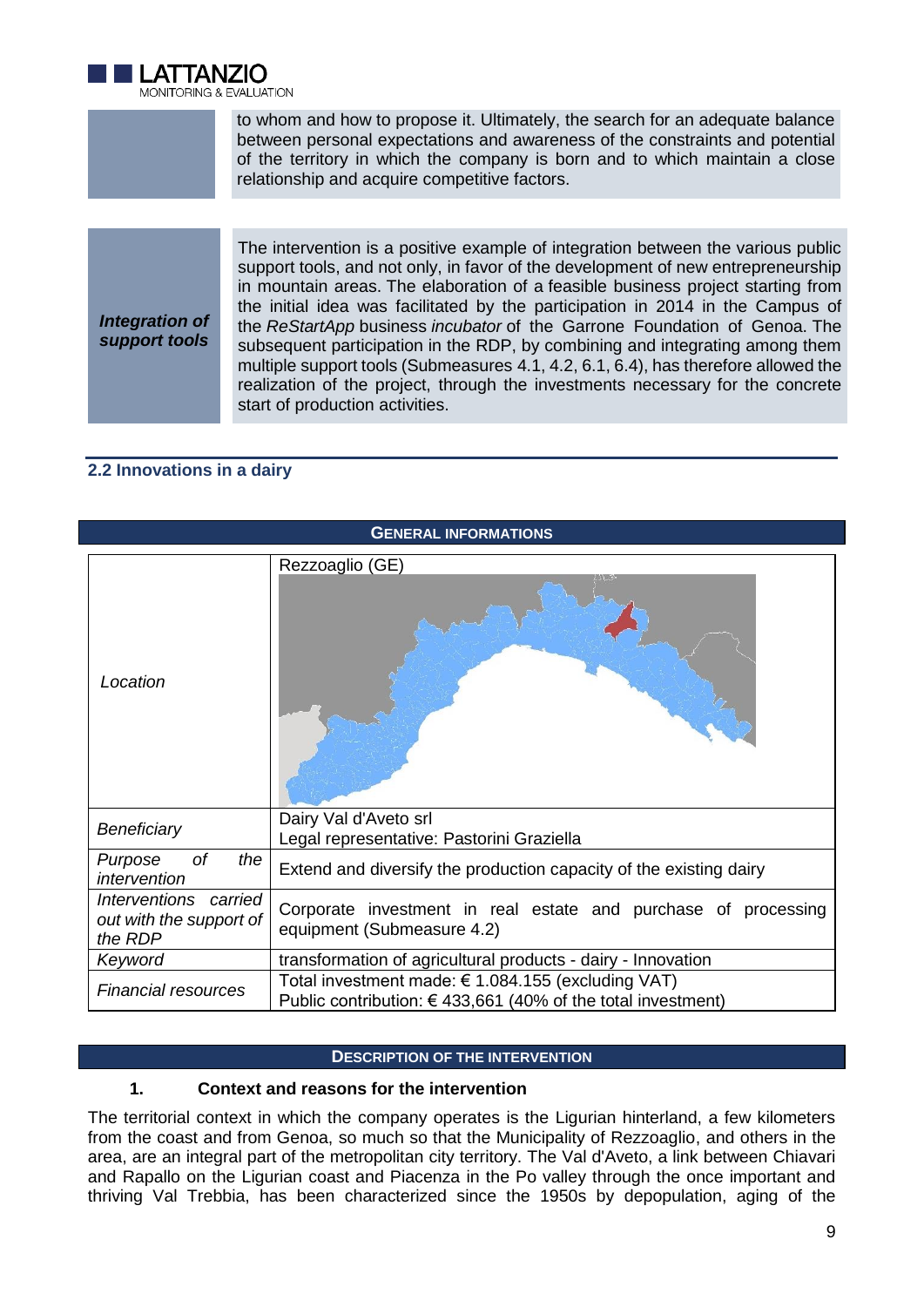

population, abandonment of agricultural activities and contraction of cultivated areas. For some time now, public intervention policies that favour new settlements of activities, mainly agricultural, but also tourism, have been opposed to these negative trends, with respect to which the territory has shown evident, albeit timid, signs of positive reaction.

The economic resources are still the exploitation of the woods and the residual agricultural activity, with small industrial settlements and a lively but not very significant summer tourist activity.

Part of the territory is within the Aveto Regional Natural Park, whose territory is crossed by a stretch of the Alta Via dei Monti Liguri, the most significant hiking route in the hinterland of Liguria.

The Val d'Aveto Dairy in Rezzoaglio is an important entrepreneurial reality and a concrete example of a strenuous, but positive application of the development strategies promoted by the RDP Liguria, strategies that are based on improving environmental performance, the quality of production and innovation of product.

## **ELEMENTS CHARACTERIZING THE BEST PRACTICE**

| <b>Sustainability</b> | The investments made by Caseificio Val d'Aveto were concluded without<br>experiencing any particular difficulties and the company can operate in the new<br>spaces; for<br>the<br>these<br>available<br>company,<br>investments<br>that<br>were<br>were economically and financially sustainable, even if the positive effects on<br>turnover, cost containment and rationalization of the use of production factors are<br>expected for the next financial year 2021, after the COVID-19 emergency has<br>investments<br>overcome. The<br>certainly present<br>been<br>the<br>requirement<br>of environmental sustainability for the solutions adopted aimed at saving energy<br>and reducing water consumption.                                                                                                                                                                                                                                                     |  |
|-----------------------|-----------------------------------------------------------------------------------------------------------------------------------------------------------------------------------------------------------------------------------------------------------------------------------------------------------------------------------------------------------------------------------------------------------------------------------------------------------------------------------------------------------------------------------------------------------------------------------------------------------------------------------------------------------------------------------------------------------------------------------------------------------------------------------------------------------------------------------------------------------------------------------------------------------------------------------------------------------------------|--|
|                       |                                                                                                                                                                                                                                                                                                                                                                                                                                                                                                                                                                                                                                                                                                                                                                                                                                                                                                                                                                       |  |
| <b>Innovation</b>     | The first form of innovation concerns the product: Yogurt "colato" is undoubtedly<br>a new product in the yogurt sector, although it is apparently very similar to the<br>type of "Greek" Yogurt, which however does not acidify at low temperatures. The<br>second innovation concerns the process with the characteristic "pouring" phases<br>at low temperatures on dripping shelves for many hours. These are new<br>processes and products with respect to consolidated practices in the territory and<br>in this kind of production sector.                                                                                                                                                                                                                                                                                                                                                                                                                     |  |
|                       |                                                                                                                                                                                                                                                                                                                                                                                                                                                                                                                                                                                                                                                                                                                                                                                                                                                                                                                                                                       |  |
| <b>Effectiveness</b>  | The Yoghurt processing and packaging equipment, already put into operation,<br>confirms the quality of the choices made regarding their effectiveness in<br>rationalizing and simplifying the production process.<br>Despite some delays in the initial stages, the good planning of the interventions<br>made it possible to respect the implementation times. In particular, it should be<br>noted the great attention and availability of the local authority and other interested<br>bodies that have provided concrete support to avoid delays in starting the works.<br>The economic results after the first year of productive activity in the "new"<br>organization determined by the interventions, are in line with forecasts, but the<br>2020 turnover will inevitably be negatively influenced by the emergency situation<br>from COVID-19, which will lead to delays in reaching production regime and in<br>the development of new commercial channels. |  |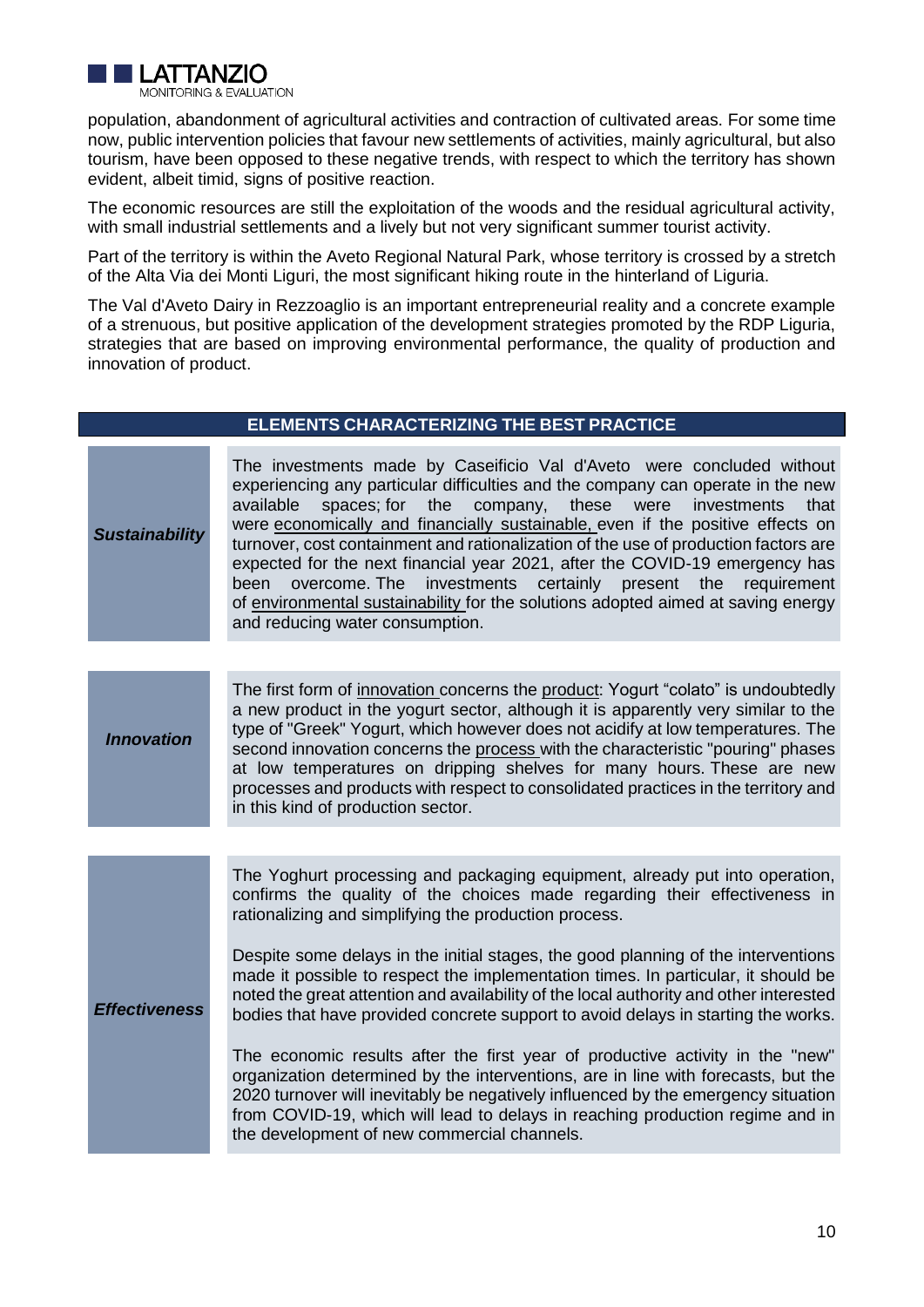

|                         | The intervention is very relevant for the municipality of Rezzoaglio and for the                                                                                                                                                   |
|-------------------------|------------------------------------------------------------------------------------------------------------------------------------------------------------------------------------------------------------------------------------|
|                         | entire surrounding territorial context, for the economic and employment effects. It<br>is customary for agri-food companies to settle in areas characterized by the                                                                |
|                         | presence of all types of services (roads, railways, commercial areas, high<br>population density) in order to reduce costs and have larger and closer<br>markets. Instead, the members of the Dairy have chosen the opposite path, |
| evance<br>and           | showing that they believe in the project started way back in 1991.                                                                                                                                                                 |
| <i><b>icability</b></i> | Being a company of a certain economic importance and an intervention with a<br>cost of more than one million euros, it is difficult to find reproducibility aspects                                                                |

cost of more than one million euros, it is difficult to find reproducibility aspects of the project, which remains an almost unique example, although it is desirable that many other companies (small or large) invest in the internal areas in the future, reversing the abandonment process that has characterized them in recent decades.

*Integration and Cooperation*

*Relevance* 

repi

The intervention didn't use other public support tools or of the RDP. Nonetheless, the project is part of actions aimed to enhancing the rural areas of Liguria, as well as the Aveto and Alta Via dei Monti Liguri Natural Park.

# <span id="page-11-0"></span>**2.3 The Snail of Beigua**

| <b>GENERAL INFORMATIONS</b>                                 |                                                                                                                                                                                    |  |
|-------------------------------------------------------------|------------------------------------------------------------------------------------------------------------------------------------------------------------------------------------|--|
| Location                                                    | Sassello (Sv)                                                                                                                                                                      |  |
| Beneficiary<br>οf<br>the<br>Purpose                         | Chiocciola del Beigua Agricultural Society<br>Legal representative: Giorgio VALLARINO (young farmer)<br>Create and develop a business of breeding and selling snails for food use  |  |
| intervention                                                |                                                                                                                                                                                    |  |
| Interventions carried<br>out with the support of<br>the RDP | Settlement Young farmer (Submeasure 6.1). Company investments for<br>land arrangement, fences, well, water distribution system, purchase of<br>machines and tools (Submeasure 4.1) |  |
| Keyword                                                     | Heliciculture - Abandoned land recovery - direct sale                                                                                                                              |  |
| <b>Financial resources</b>                                  | Total investment made: € 135.154 (excluding VAT)<br>Public contribution: $€ 94,607$ (70% of the total investment)<br>Prize for setting up the young farmer: $\epsilon$ 32,000      |  |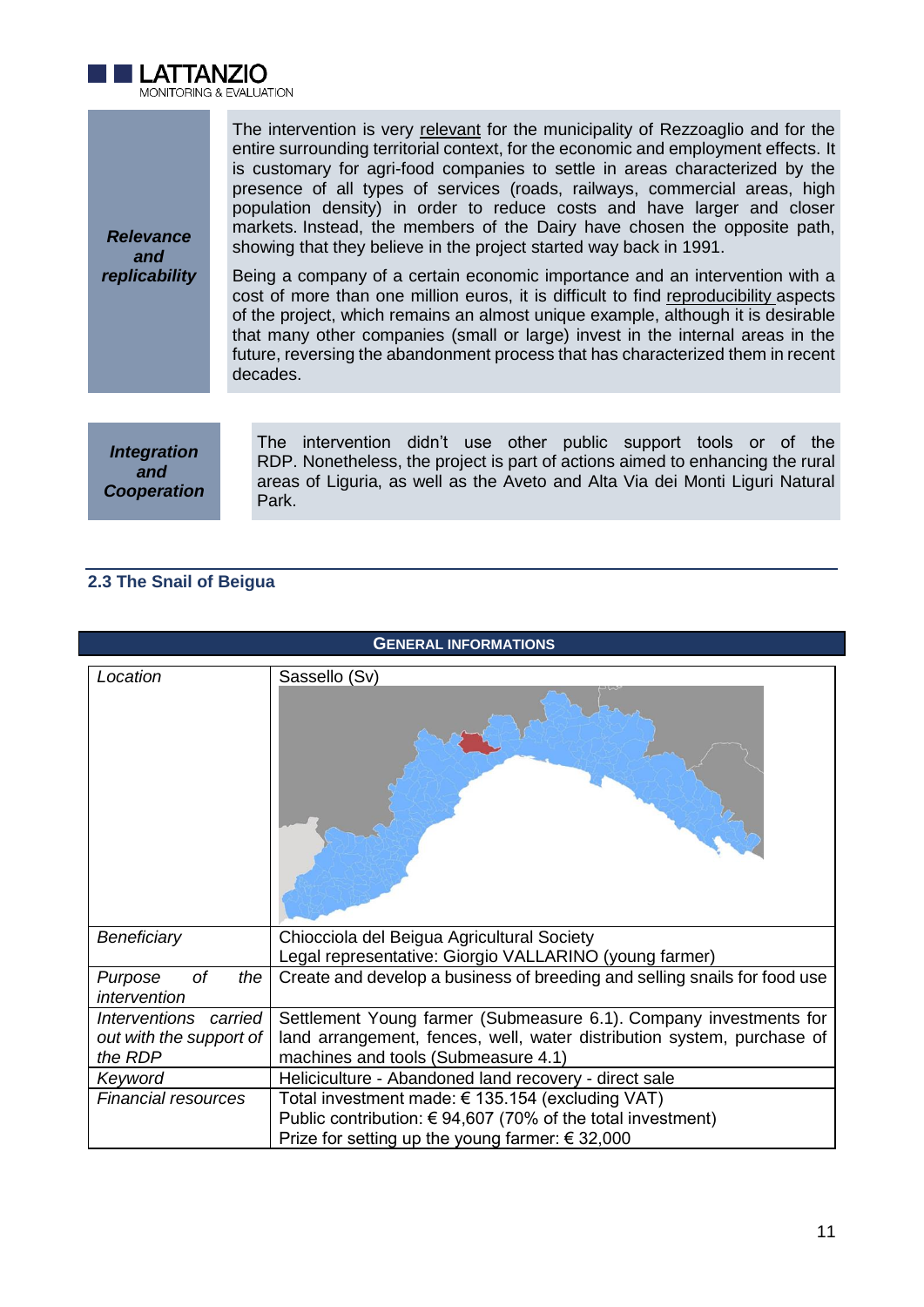

#### **DESCRIPTION OF THE INTERVENTION**

#### **1. Context and reasons for the intervention**

The territorial context in which the company operates is in the Ligurian hinterland, in the Municipality of Sassello, about twenty kilometers from the most famous coastal resorts. In a form similar to other rural areas, it is characterized by the depopulation, aging population, abandonment of farming activities and contraction of cultivated surfaces.

The context of a "mountain rural area" of high naturalistic and landscape value is also characterized by the presence of typical agri-food products and, as an additional element favorable to new settlements, by relatively low values of the land market. Taken together, these factors are favorable for the development of entrepreneurial initiatives such as the one described here, which are based on the recovery of land in partial or total abandonment in order to start local agricultural or livestock production - in this case as innovative as heliciculture - important to stem the trend towards depopulation and for the creation of value in rural areas that still appear vital, but structurally and socially weak.

The adhesion to the RDP took place after having planned in detail the intervention with the support of the International Heliciculture Institute of Cherasco (Cuneo), which provided the elements for a correct, innovative and effective technical-economic management of the farm, including consultancy in the drafting of the Business Plan to verify the economic sustainability of the investment. The Chiocciola del Beigua Company then presented two subsequent requests for support under Submeasure 4.1 in addition to the request for a first settlement award under Submeasure 6.1 of the young partner Vallarino Giorgio as head of the company.

# **ELEMENTS CHARACTERIZING THE BEST PRACTICE**

| <b>Sustainability</b> | The investments made are completed, but they have not yet reached the level<br>of economic and financial sustainability, expected when fully operational<br>between 2020 and 2021. Moreover, the first production and economic results<br>are in line with those envisaged in the business economic plan, drawn up in<br>collaboration with the Heliculture Center of Cherasco (Cuneo) which follows<br>and assists the beneficiary (like all the associates of the Center). In particular,<br>there is a higher than expected productivity/mq, probable effect of the ideal<br>climatic and environmental conditions of the site.<br>The company created and the activities launched present the requisite<br>of environmental sustainability, helping to combat the depopulation and<br>abandonment of rural areas. As in similar cases, activities and products<br>contribute to increased knowledge of the territory and promote the growth of<br>forms of naturalistic and environmental tourism, advocated by general policies<br>to support rural areas. |
|-----------------------|-----------------------------------------------------------------------------------------------------------------------------------------------------------------------------------------------------------------------------------------------------------------------------------------------------------------------------------------------------------------------------------------------------------------------------------------------------------------------------------------------------------------------------------------------------------------------------------------------------------------------------------------------------------------------------------------------------------------------------------------------------------------------------------------------------------------------------------------------------------------------------------------------------------------------------------------------------------------------------------------------------------------------------------------------------------------|
|                       |                                                                                                                                                                                                                                                                                                                                                                                                                                                                                                                                                                                                                                                                                                                                                                                                                                                                                                                                                                                                                                                                 |
| <b>Innovation</b>     | The first form of <i>innovation</i> concerns the activity itself; heliculture is a new sector<br>in the local panorama, but also rare in Liguria.<br>In addition, the company has adopted, on the recommendation of the<br>Eliciculture Institute of Cherasco, the most innovative techniques for the rational<br>breeding of the snail, namely the "complete" natural cycle system (the product<br>is not the snails introduced and "fattened" but those that are born from brooding<br>snails and develop) and "natural migration", with spontaneous movement from<br>the breeding areas to the fattening ones.                                                                                                                                                                                                                                                                                                                                                                                                                                               |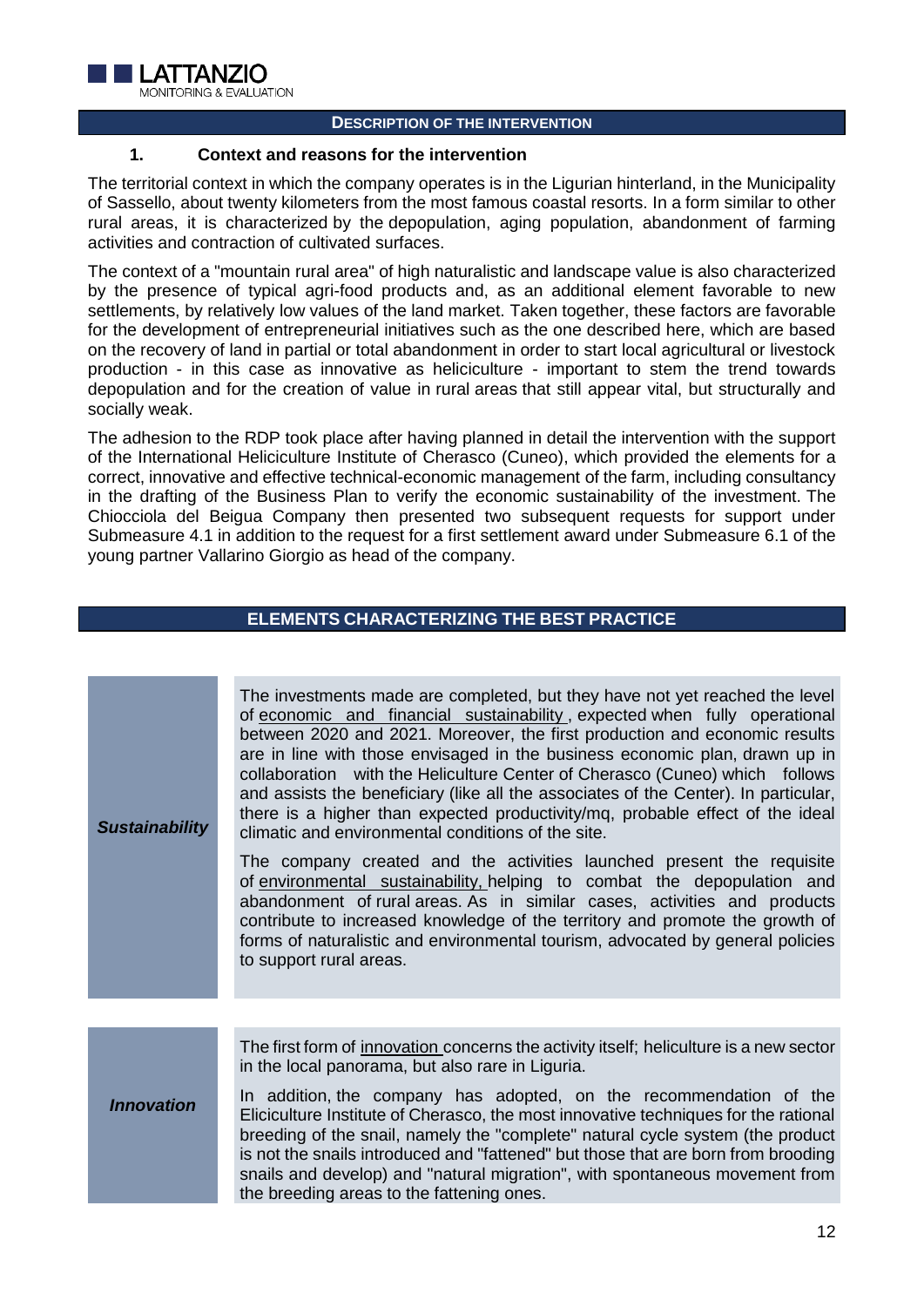

Of particular environmental, but also managerial, innovation is the sophisticated irrigation system for nebulization, programmed and automated, which allows to rationalize the use of water and obtain an ideal distribution, both for the surface and the ground, and for the life and development of snails. These are elements that demonstrate the implementation of new processes, methods and products with respect to established practices in the territory and in this production sector.

The careful planning and the long phase of preparation of the project idea that preceded the presentation of the requests for support within the RDP, allowed to a substantial respect of the implementation times of the intervention.

There have been moments of difficulty, not so much in relation to the RDP procedures, as to the authorization processes started after the approval, in particular during the Conference of services; constraints have been imposed for the works connected to the excavation of the well and the laying of the accumulation tanks (modified during construction compared to those originally planned to adapt them to the needs of the irrigation system planned in the meantime) and a painting of the already positioned sheet metal fences was imposed, to adapt them to landscape requirements.

These difficulties led to not substantial delays, and additional costs.

*Effectiveness* The economic results after the first year of activity are in line with the forecasts even if the 2020 turnover, which was expected to reach or exceed 100,000 euros, will inevitably be negatively affected by the emergency situation from COVID - 19, which seems to preclude at least the commercial channel from for the cruise companies.

> Hoping for a rapid recovery of the restaurant sector, which already in the first year has absorbed most of the production with the demand greater than the offer, the company will be able to overcome the difficulties both by strengthening the network of already consolidated and loyal customers (fishmongers), and by giving the product to the Cherasco heliculture center, which guarantees collection from the members, but at a less profitable price (around  $\epsilon$  5/kg).

> The employment results attest that the use of 1 full-time working unit is already possible today; following the start-up of all the enclosures of the farm in 2020 it will be necessary to use 1 additional unit, or 2 part-time, with remuneration for all members, at variable quotas.

> The intervention is relevant for the territorial context of the Municipality of Sassello, for the Union of Municipalities to which it belongs and more generally for the surrounding territory of Beigua.

> It is a new company whose owners don't have roots in the territory, but they have chosen it for its characteristics and potential, creating an innovative activity that integrates with the existing reality and with the projects to relaunch these rural areas.

> Its reproducibility doesn't concern so much the specific breeding activity as heliculture is in any case a minor sector, (which involves a limited use of agricultural area), but rather the business model of development that the young entrepreneur and its partners planned and subsequently created.

> Although not originally in possession of specific skills and training bases, the three partners of Chiocciola del Beigua have long analyzed their design idea, identified a sector and a product with positive economic potential

*Relevance and reproducibility*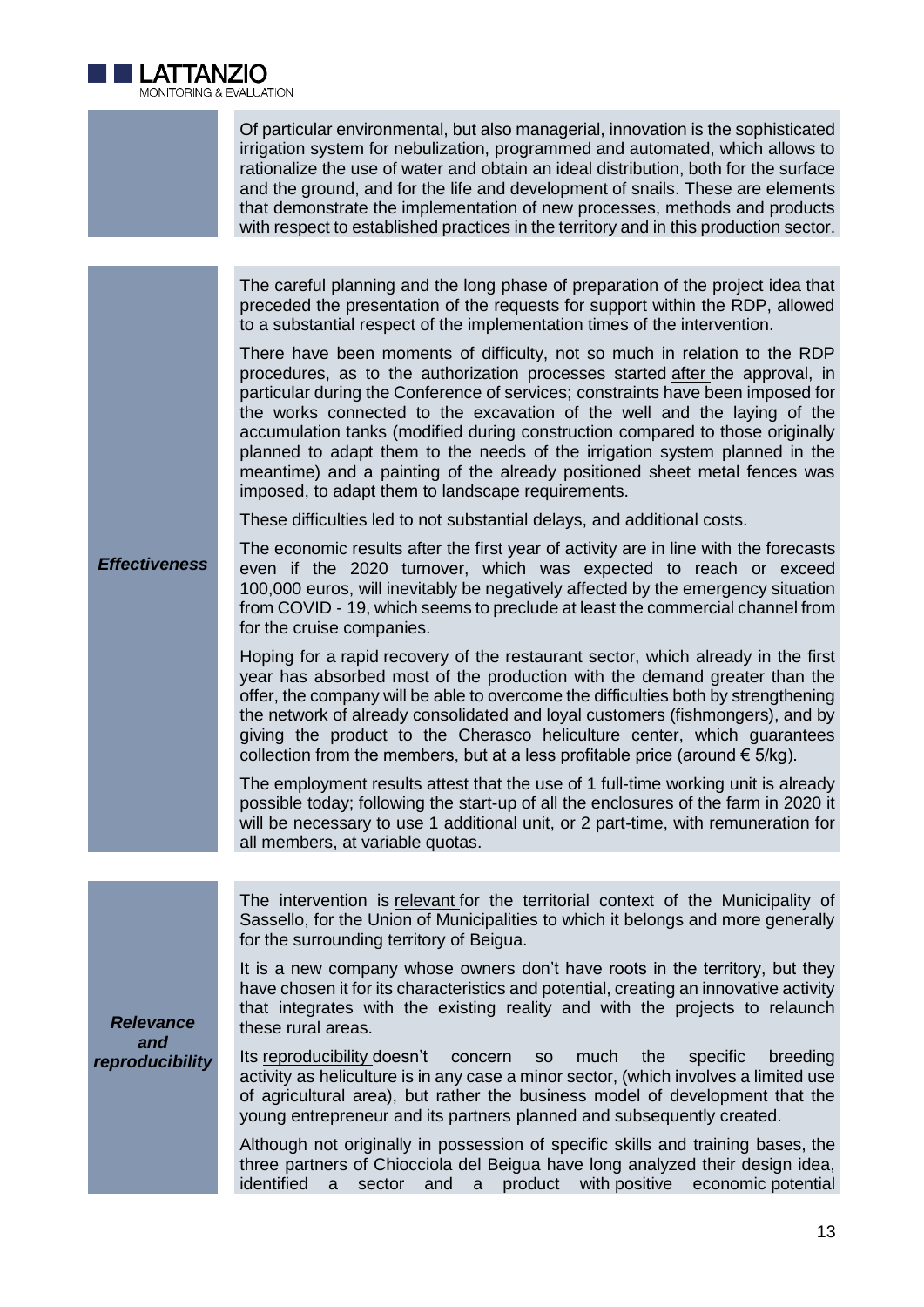

|                                                 | and margins and they adopted a first marketing plan. This was done taking into<br>account the constraints and potential of the territory in which the company was<br>born and with the precious technical and training support of the Heliciculture<br>Institute of Cherasco. Lastly, it should be noted that the three partners also paid<br>a part of the share capital that was appropriate to the needs of the project.                                                                                                                                               |
|-------------------------------------------------|---------------------------------------------------------------------------------------------------------------------------------------------------------------------------------------------------------------------------------------------------------------------------------------------------------------------------------------------------------------------------------------------------------------------------------------------------------------------------------------------------------------------------------------------------------------------------|
|                                                 | Therefore, this constitutes a model of useful approach for other young people<br>from rural areas willing to start successful businesses, integrating them with the<br>richest and most articulated economic district of the Ligurian Riviera.                                                                                                                                                                                                                                                                                                                            |
|                                                 |                                                                                                                                                                                                                                                                                                                                                                                                                                                                                                                                                                           |
|                                                 | If the integration between Submeasures 6.1 and 4.1 is excluded, the intervention<br>didn't use other public support instruments.                                                                                                                                                                                                                                                                                                                                                                                                                                          |
| <b>Integration</b><br>and<br><b>Cooperation</b> | Nonetheless, the project fits harmoniously within the framework of other existing<br>actions and tools aimed at the enhancement of rural areas, such as the Beigua<br>Natural Park (having requested and obtained the inclusion of snails in the basket<br>of products with the "Beigua" brand) or the Alta Via dei Monti Liguri, an excursion<br>route that crosses also the territory of the Municipality of Sassello and which is<br>proposed as a guiding thread for the development of hiking, food and wine,<br>naturalistic tourism in the rural areas of Liguria. |

# <span id="page-14-0"></span>**2.4 Goat farming in the mountains**

| <b>GENERAL INFORMATION</b>                                        |                                                                                                                                                                                                                                                                                      |  |
|-------------------------------------------------------------------|--------------------------------------------------------------------------------------------------------------------------------------------------------------------------------------------------------------------------------------------------------------------------------------|--|
| Location                                                          | Piampaludo, fraction of Sassello (Savona)                                                                                                                                                                                                                                            |  |
| Beneficiary                                                       | Cascina Giacobbe                                                                                                                                                                                                                                                                     |  |
| оf<br>the<br>Purpose<br>intervention                              | To create and develop a livestock company for goat farming, with milk<br>processing and sale of products on the farm                                                                                                                                                                 |  |
| Actions carried<br>out  <br>with the support of the<br><b>RDP</b> | Farm investments for the purchase of agricultural machinery and<br>equipment, construction and equipment of premises for animal shelter,<br>barn, milking room, dairy and attached room for direct sale. Installation of<br>photovoltaic and solar thermal systems (Sub-measure 4.1) |  |
| Keywords                                                          | Goat breeding - goat cheeses - mountain - Beigua Park                                                                                                                                                                                                                                |  |
| <b>Financial resources</b>                                        | Total investment made: € 399.008 (excluding VAT)<br>Public contribution: € 177,851 (45% of the total investment)                                                                                                                                                                     |  |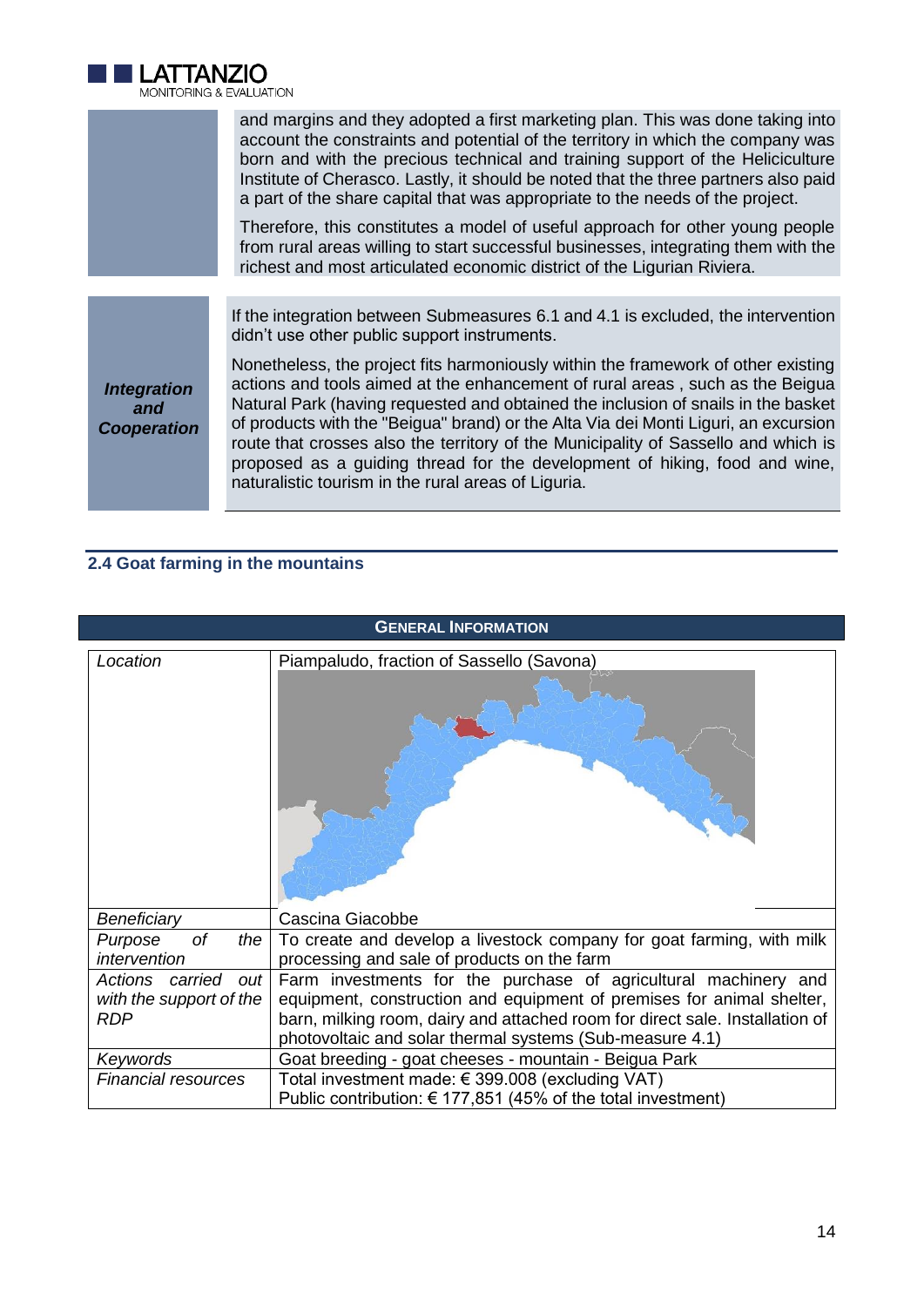

#### **DESCRIPTION OF THE INTERVENTION**

## **1. Context and reasons for the intervention**

The intervention takes place in a rural area of the province of Savona, falling within the Beigua Regional Natural Park, which in turn is included in a larger territory recognized by UNESCO as a Global Geopark (Beigua Global Geopark) given the presence of an exceptional geological heritage. The naturalistic interest of the area (geodiversity and biodiversity) joins the beauty and uniqueness of its landscape, favoured by the combination of the mountain ridges with the Ligurian Riviera (real "balconies on the sea") elements that together contribute to the high tourist attraction of the area. Further strengths are the typical agro-food production, including confectionery, dairy (milk and cheese), honey, fruit jams, baked goods and those deriving from the processing of beef and sheep. In order to enhance the role that these productions play in enriching the local biodiversity, the Beigua Park has created the "Gustosi per Natura" brand, assigned to fresh and processed agri-food products of local origin.

These potentials coexist and are partially countered in their expression by the social and economic criticalities that characterize the territory, similar to those verifiable in other rural areas: depopulation and aging of the population; less quantity and quality of social and essential services; insufficient communication infrastructures (viability, digital connections); with reference to the agricultural sector, further reduction of cultivated / used areas, companies and employees.

The strategy and tools implemented by the 2014-2020 RDP and the regional implementation of the National Internal Areas Strategy (Decree of the Regional Council n. 859 / 2014 also identifies the Beigua-SOL among the four internal regional areas of intervention, which affects the targeted territory) address these potentials and problems.

Cascina Giacobbe, already in light of the first results achieved a few years after its establishment, is an emblematic case of positive application of the public support strategy implemented with the RDP.

| <b>ELEMENTS CHARACTERIZING THE BEST PRACTICE</b> |                                                                                                                                                                                                                                                                                                                                                                                                                                                                                                                                                                                                                                                                                                                                                                                                                                                                                                                                                                                                                                                                                                                                                                                                                                                                                          |
|--------------------------------------------------|------------------------------------------------------------------------------------------------------------------------------------------------------------------------------------------------------------------------------------------------------------------------------------------------------------------------------------------------------------------------------------------------------------------------------------------------------------------------------------------------------------------------------------------------------------------------------------------------------------------------------------------------------------------------------------------------------------------------------------------------------------------------------------------------------------------------------------------------------------------------------------------------------------------------------------------------------------------------------------------------------------------------------------------------------------------------------------------------------------------------------------------------------------------------------------------------------------------------------------------------------------------------------------------|
| <b>Sustainability</b>                            | The livestock enterprise set up, with the contribution of the RDP, by the Giacobbe<br>family has a good level of economic and financial sustainability: the profitability of<br>the firm at full capacity is such as to quickly repay the investment cost (net of<br>contributions) and able to stabilize the labour employed over time. These<br>requirements, estimated in advance as early as the preliminary investigation<br>phase, appear easily reachable in the post-investment situation.<br>The environmental sustainability of the company created is manifested by some<br>of its main requirements: the consistency of the type of farming and the<br>architectural characteristics of the structures built with the natural environment<br>and the landscape connotations of the territory; being a feasible example of a<br>new production activity, objectively in opposition to the well-known phenomena<br>of depopulation and abandonment of rural areas and loss of the "active<br>management" functions of the territory carried out by farmers; at the same time,<br>the company and the sale of its products contribute to increasing the knowledge<br>of the Beigua area and the reasons for its visit by tourists from urban centres and<br>the nearby Riviera. |
|                                                  |                                                                                                                                                                                                                                                                                                                                                                                                                                                                                                                                                                                                                                                                                                                                                                                                                                                                                                                                                                                                                                                                                                                                                                                                                                                                                          |
| <i><b>Innovation</b></i>                         | The livestock company uses recently built or purchased structures and<br>equipment, therefore technologically more advanced than those frequently found<br>in other farms in the area.                                                                                                                                                                                                                                                                                                                                                                                                                                                                                                                                                                                                                                                                                                                                                                                                                                                                                                                                                                                                                                                                                                   |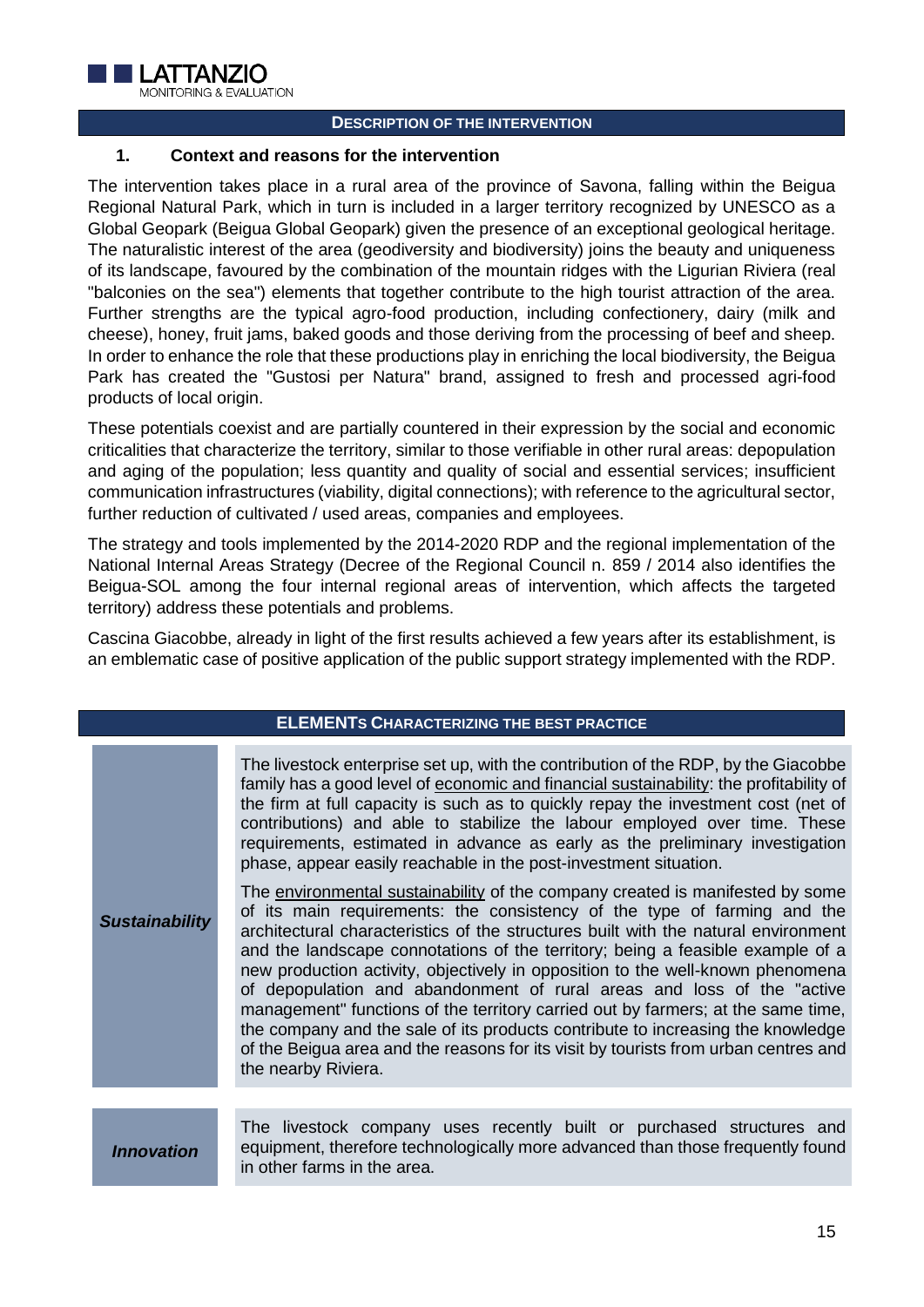

| <b>Effectiveness</b>                            | Despite the initial delays in the submission and investigation phase of the support<br>applications, the realization of the investments has generally respected the time<br>schedule defined in the Business Development Plan. The economic results<br>achieved, about one year after the production activities are fully operational, are<br>in line with forecasts, both in terms of production capacity of the farm (milk) and<br>the dairy (cheese), and with regards to the price raised in the channels of sales<br>used, with respect to which, however, there are still many margins for<br>improvement, in particular in the increase in direct sales and related customers.<br>The production results translate into a total turnover of approximately $\epsilon$ 100,000<br>/ year and satisfactory employment results (3 working units employed full time<br>and 1 part-time unit). |
|-------------------------------------------------|-------------------------------------------------------------------------------------------------------------------------------------------------------------------------------------------------------------------------------------------------------------------------------------------------------------------------------------------------------------------------------------------------------------------------------------------------------------------------------------------------------------------------------------------------------------------------------------------------------------------------------------------------------------------------------------------------------------------------------------------------------------------------------------------------------------------------------------------------------------------------------------------------|
|                                                 |                                                                                                                                                                                                                                                                                                                                                                                                                                                                                                                                                                                                                                                                                                                                                                                                                                                                                                 |
| <b>Relevance</b><br>and<br><b>Replicability</b> | The intervention is relevant for the territorial context in which the District of Beigua<br>takes place, as a concrete example of a business development model - based on<br>the integration in the company between cultivation and breeding phases and<br>transformation / marketing phases - capable of to respond to present needs. This<br>makes this model easily "replicable" in other companies in the area or in regional<br>territorial contexts with similar problems and potential (e.g. other rural areas). Its<br>reproducibility is also favoured by a low level of technological innovation required.                                                                                                                                                                                                                                                                            |
|                                                 |                                                                                                                                                                                                                                                                                                                                                                                                                                                                                                                                                                                                                                                                                                                                                                                                                                                                                                 |
| <b>Integration</b><br>and<br><b>Cooperation</b> | The realization of the investments did not involve the use of differentiated public<br>support instruments in an integrated form. The analysis carried out did not<br>highlight a specific contribution of the intervention in favouring collaborations, and<br>exchanges between the beneficiary and other companies or actors in the supply<br>chain.                                                                                                                                                                                                                                                                                                                                                                                                                                                                                                                                         |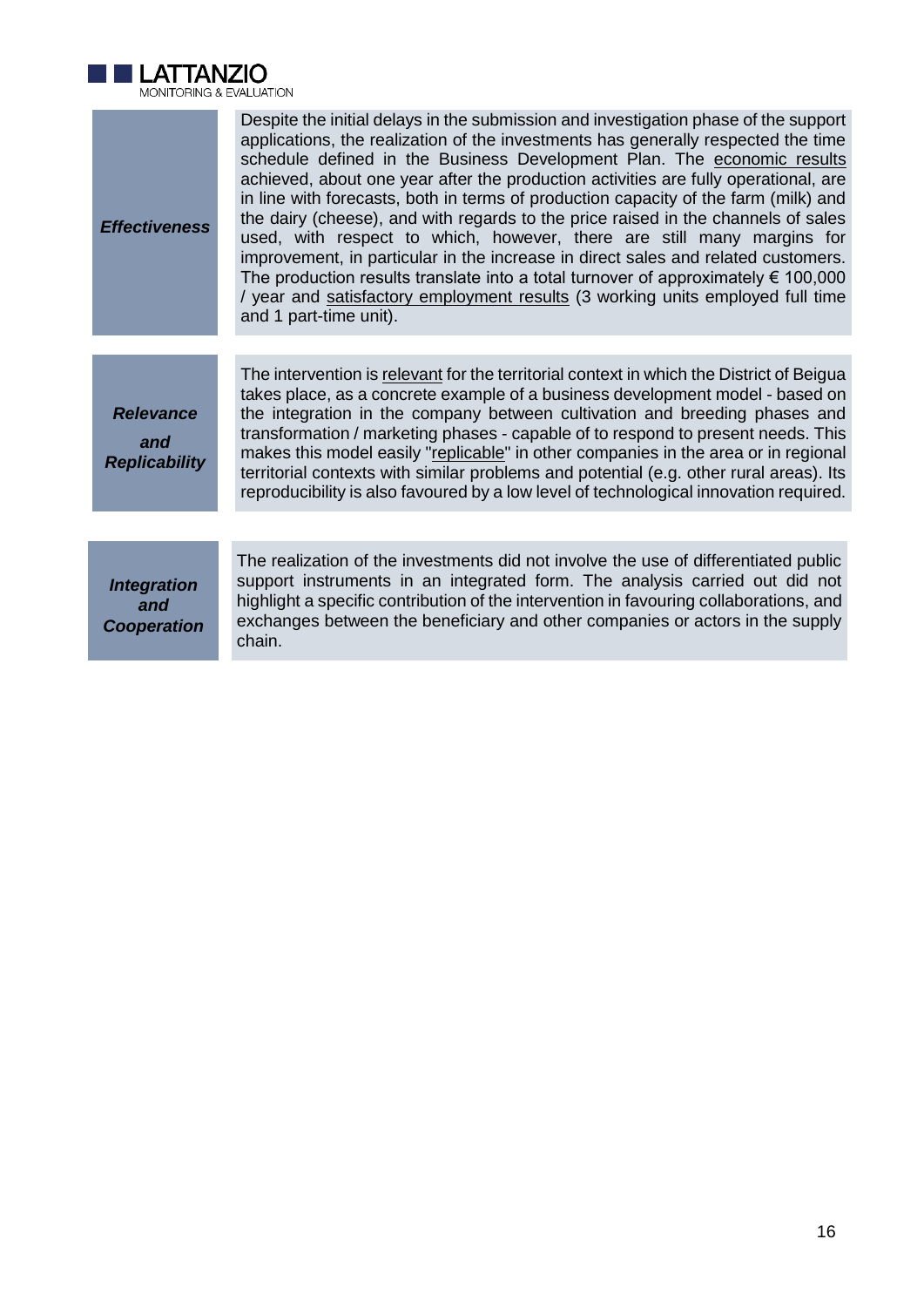

# <span id="page-17-0"></span>**2.5 Young olive grower**

| <b>GENERAL INFORMATION</b>                                        |                                                                                                                                                                                                                                                                             |
|-------------------------------------------------------------------|-----------------------------------------------------------------------------------------------------------------------------------------------------------------------------------------------------------------------------------------------------------------------------|
| Location                                                          | Imperia                                                                                                                                                                                                                                                                     |
|                                                                   |                                                                                                                                                                                                                                                                             |
| Beneficiary                                                       | Family company Aicardi                                                                                                                                                                                                                                                      |
| of<br>the<br>Purpose<br>intervention                              | Develop the family olive farm by increasing the cultivated area and the<br>value of production                                                                                                                                                                              |
| Actions carried<br>out  <br>with the support of the<br><b>RDP</b> | Settlement of a young farmer (Submeasure 6.1). Company investments<br>for the productive recovery and mechanization of abandoned olive groves;<br>renovation of buildings and purchase of equipment for processing,<br>processing and packaging of olives (Sub-measure 4.1) |
| Keywords                                                          | olive growing - recovery of abandoned land - productive diversification                                                                                                                                                                                                     |
| <b>Financial resources</b>                                        | Total investment made: € 122,197 (excluding VAT)<br>Public contribution: € 50,713 (54% of the total investment)<br>Prize for setting up the young farmer: $\epsilon$ 26,000                                                                                                 |

## **DESCRIPTION OF THE INTERVENTION**

## **1. Context and reasons for the intervention**

The intervention takes place in the hinterland of the province of Imperia, the "Riviera dei fiori", an area with rough morphology, of high naturalistic and landscape value, characterized by olive growing, based mainly on the Taggiasca variety which, together with other native cultivation, gives rise to the DOP Riviera Ligure extra virgin olive oil, a production which has increased sharply in quantity and value in recent years. The well-known phenomena of depopulation, aging of the population, reduction of agricultural activities in terms of cultivated areas and number of farms are opposed to these development potentials, with the consequent loss of their essential role of "safeguarding" the territory and the natural and landscape heritage. That is precisely the potential on which it is possible to build credible development paths for regional rural areas.

The 2014-2020 RDP strategy, in continuity with the previous ones, intended to break this mechanism, promoting not only the start but also the subsequent development of entrepreneurial realities led by young people able to reach, for structural conditions, levels of innovation and capacity relationship with the market, profitability levels adequate and stable over time. The business plan developed and implemented - with the financial support of the RDP - by the olive farm Aicardi is a valid example of the application of this strategy and the results achieved thanks to it.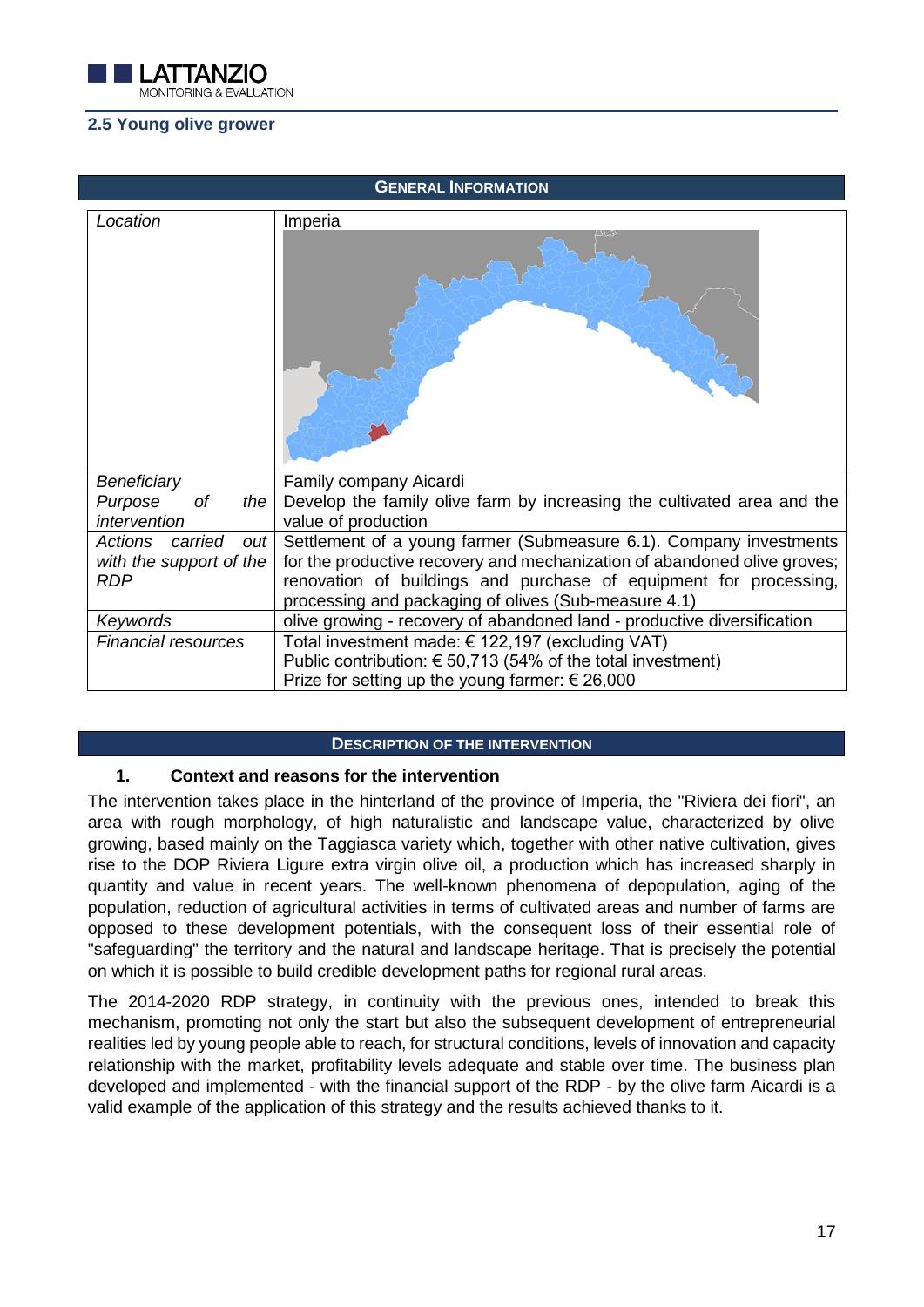

| MONITORING & EVALUATION                         |                                                                                                                                                                                                                                                                                                                                                                                                                                                                                                                                                                                                                                                                                                                                                                                                                                                           |
|-------------------------------------------------|-----------------------------------------------------------------------------------------------------------------------------------------------------------------------------------------------------------------------------------------------------------------------------------------------------------------------------------------------------------------------------------------------------------------------------------------------------------------------------------------------------------------------------------------------------------------------------------------------------------------------------------------------------------------------------------------------------------------------------------------------------------------------------------------------------------------------------------------------------------|
|                                                 | <b>ELEMENTS CHARACTERIZING THE BEST PRACTICE</b>                                                                                                                                                                                                                                                                                                                                                                                                                                                                                                                                                                                                                                                                                                                                                                                                          |
| <b>Sustainability</b>                           | The interventions carried out with the contribution of the RDP by the young<br>farmer has a good level of economic and financial sustainability, because they<br>determine an increase in profitability for the company such as to quickly repay<br>their cost (net of contributions) and able to stabilize the workforce over time.<br>These requirements, estimated in advance during the preliminary assessment<br>phase, appear to be achieved in the post-investment situation.<br><b>Environmental sustainability is mainly manifested in the benefits generated by</b><br>the productive recovery and rational management of abandoned olive groves:<br>the safeguarding of the identity elements of the traditional olive-growing<br>landscape of rural areas; the greater defence against soil degradation and hydro-<br>geological instability. |
|                                                 |                                                                                                                                                                                                                                                                                                                                                                                                                                                                                                                                                                                                                                                                                                                                                                                                                                                           |
| <b>Innovation</b>                               | The recovery and restructuring of olive groves allow the application of modern<br>agronomic techniques, the adoption of more rational defence and fertilization<br>practices, a greater level of mechanization. In the processing and transformation<br>phases, no significant innovations or changes are introduced with respect to<br>traditional technologies and practices widespread in the area.                                                                                                                                                                                                                                                                                                                                                                                                                                                    |
|                                                 |                                                                                                                                                                                                                                                                                                                                                                                                                                                                                                                                                                                                                                                                                                                                                                                                                                                           |
| <b>Effectiveness</b>                            | The preliminary phase of the requests for support took longer than expected.<br>However, the realization of the investments, starting from their approval, has<br>generally respected the time schedule defined in the Business Development<br>Plan, without encountering significant obstacles.<br>The economic results achieved, about a year after the conclusion of a large part<br>of the investments (except for the complete entry into production of the recovered<br>olive groves) are higher than expected, thanks mainly to a favourable trend in<br>the demand for olives and to the appreciation that the company's production<br>obtains on the market. This also translates into good results in terms of the<br>creation and stabilization of work units, currently 3 full-time and further increasing<br>in the short term.              |
|                                                 |                                                                                                                                                                                                                                                                                                                                                                                                                                                                                                                                                                                                                                                                                                                                                                                                                                                           |
| <b>Relevance and</b><br><b>Replicability</b>    | The intervention appears relevant for the territorial context in which it takes place,<br>not in terms of quantitative impact, but as a concrete example of a business<br>development model - based on the integration of agricultural and processing /<br>marketing phases into the company - able to respond to present needs. This<br>makes this model also sufficiently "replicable" in other companies in the area or<br>in regional territorial contexts with similar problems and potential. Its replicability<br>is also favoured by a not high level of technological innovation required.                                                                                                                                                                                                                                                       |
| <b>Integration</b><br>and<br><b>Cooperation</b> | The intervention is a positive example of functional integration between two<br>support tools provided by the RDP which are able not only to encourage (with<br>Submeasure 6.1) the start of the company run by the young person, but also to<br>boost it, thanks to the investments financed with the Submeasure 4.1, the<br>achievement of structural and management requirements appropriate to its<br>development.                                                                                                                                                                                                                                                                                                                                                                                                                                    |
|                                                 |                                                                                                                                                                                                                                                                                                                                                                                                                                                                                                                                                                                                                                                                                                                                                                                                                                                           |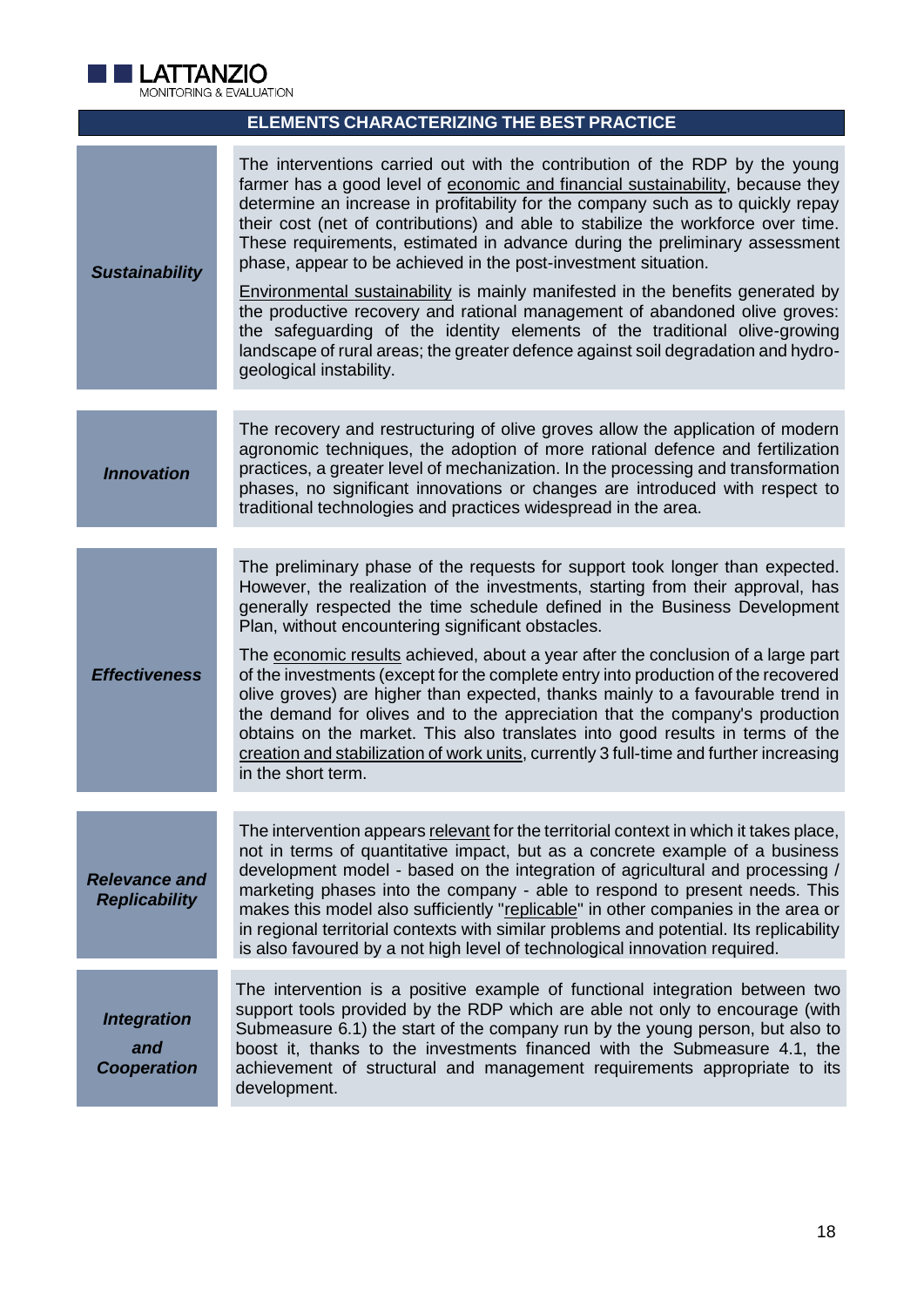

# <span id="page-19-0"></span>**2.6 Rosemary in the Ligurian Riviera**

| <b>GENERAL INFORMATION</b>                                   |                                                                                                                                                         |
|--------------------------------------------------------------|---------------------------------------------------------------------------------------------------------------------------------------------------------|
| Location                                                     | Borghetto S. Spirito (SV)                                                                                                                               |
| Beneficiary                                                  | Ortingaunia Agricultural Company SS of Bruno Davide & Tosi Marco<br>Regione Buesino 1 / A San Fedele - Albenga (SV)<br>Legal representative: Tosi Marco |
| of<br>the<br>Purpose<br>intervention                         | Production expansion, development and diversification<br>(organic<br>rosemary) of a company specialized in aromatic herbs                               |
| Actions carried out<br>with the support of the<br><b>RDP</b> | Corporate investments for the arrangement of the land and for irrigation<br>system with automated management. (Submeasure 4.1)                          |
| Keywords                                                     | Aromatic herbs - land recovery - saving irrigation water - organic<br>agriculture.                                                                      |
| <b>Financial resources</b>                                   | Total investment made: € 58,157                                                                                                                         |

#### **INTERVENTION DESCRIPTION**

## **1. Context and reasons for the intervention**

The company operates in the context of the coastal strip in the Municipality of Albenga, an area that is characterized by the presence of a lively agricultural activity, mainly oriented towards greenhouse and open field horticulture.

The farms are numerous and organized and they put on the market a wide range of products ranging from the most common vegetables marketed in bulk, to the aromatic herbs packaged for organized distribution (OD) and free service. These are often specialized companies that in their ten-year development have had a dragging effect also for related industries. The geographical location of Albenga has also favoured the logistics necessary for the storage and distribution of the various products on the markets.

Albenga is also the headquarters of the Regional Centre for Agricultural Experimentation and Assistance (CeRSAA) which carries out experimentation activities, protection of agricultural products, dissemination of information on technological innovations, technical dissemination, training and professional qualification.

Over the years, this "district", rich in companies and products, has found less and less land available for cultivation, due to the parallel development of tourism activities. Instead, the tourism sector has determined greater possibilities for placing products and not surprisingly many companies, especially those of smaller and non-specialized sizes, have in recent years oriented themselves towards forms of direct marketing in the local area.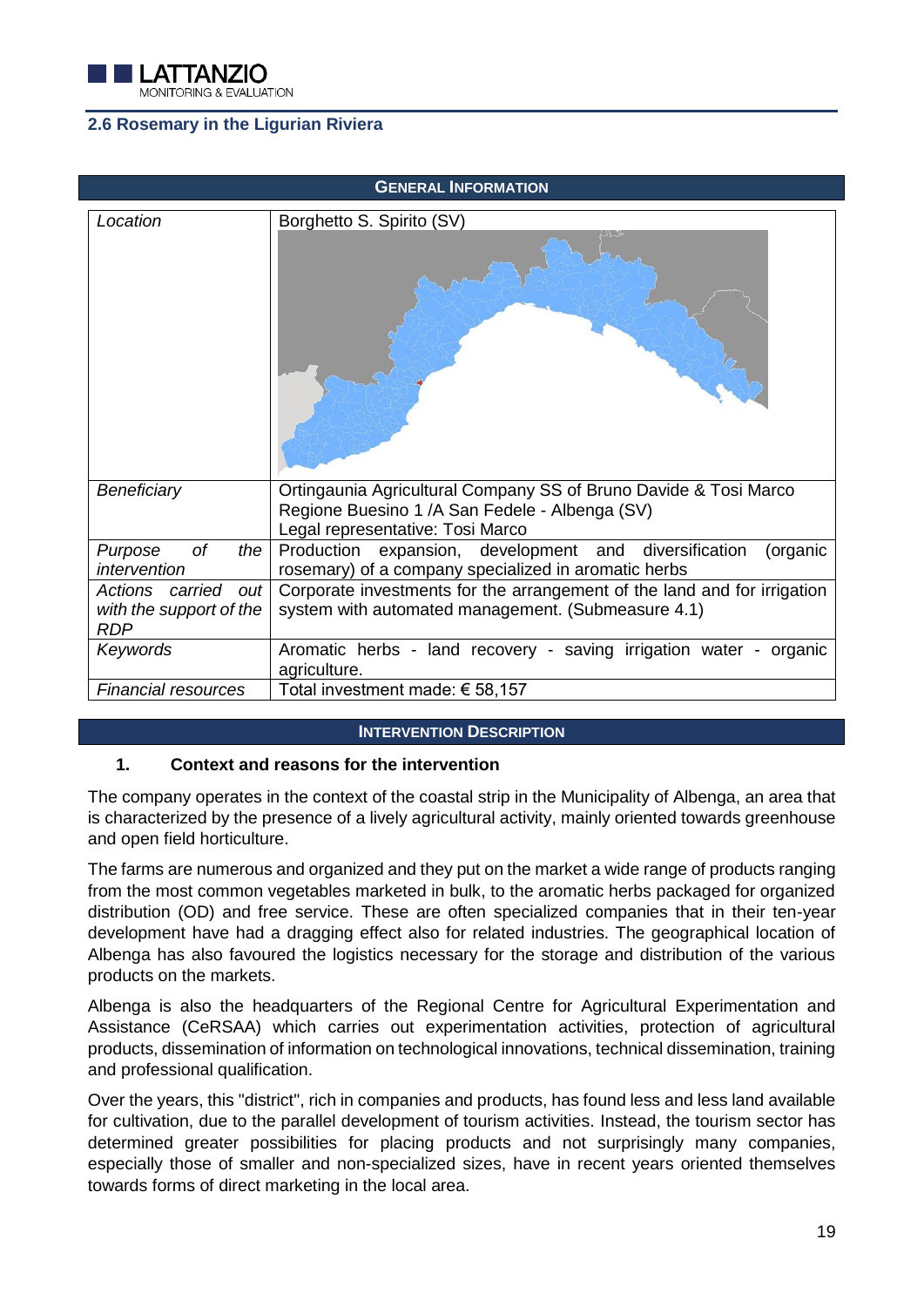

In this context, the 2014-20 RDP plays an irreplaceable role in supporting investments aimed at increasing the competitiveness of companies and this case is an example of applying this development strategy.

|                                                   | <b>ELEMENTS CHARACTERIZING THE BEST PRACTICE</b>                                                                                                                                                                                                                                                                                                                                                                                                                                                                                                                                                                                                                                                                                                                                                                              |
|---------------------------------------------------|-------------------------------------------------------------------------------------------------------------------------------------------------------------------------------------------------------------------------------------------------------------------------------------------------------------------------------------------------------------------------------------------------------------------------------------------------------------------------------------------------------------------------------------------------------------------------------------------------------------------------------------------------------------------------------------------------------------------------------------------------------------------------------------------------------------------------------|
| <b>Sustainability</b>                             | The investments made by the Ortingaunia agricultural company are concluded<br>and are already demonstrating their economic and financial sustainability. In<br>particular, there is a higher than expected productivity, probably due to the ideal<br>climatic and environmental conditions of the site but also to the particularly<br>favourable and unexpected nature of the soil. The data, albeit partial, also<br>confirm the environmental sustainability of the investments, especially as<br>regards the low levels of irrigation water consumption.                                                                                                                                                                                                                                                                 |
| <b>Innovation</b>                                 | The investments do not have a particularly innovative connotation as regards<br>the cultivation activity, if not for the size (it is believed that the one created is<br>the largest plot of land cultivated with rosemary in Liguria). The irrigation<br>system, on the other hand, presents elements of innovation in the possible<br>fractional distribution of the water, also with respect to the degree of relative<br>humidity of air and soil, and in the programming flexibility allowed by modern<br>control devices.                                                                                                                                                                                                                                                                                               |
| <b>Effectiveness</b>                              | The investments started immediately after the approval of the application for<br>support. The times for carrying out the land improvement works and the<br>irrigation system were in line with the forecasts and allowed to quickly activate<br>the cultivation of rosemary in the new soil and to obtain the first productions<br>already in 2019. From this point of view, the interventions maintained the<br>expected effectiveness.                                                                                                                                                                                                                                                                                                                                                                                      |
| <b>Relevance</b><br>and<br><b>Reproducibility</b> | The intervention is undoubtedly relevant for the territorial context in which the<br>company operates, both for the size of the Agricultural land grown in a single<br>part, and for the product volumes that will derive from it. Conversely, the<br>intervention is <i>difficult to reproduce</i> , in part for the same reasons: difficult or<br>impossible to find plots with the characteristics of the one cultivated in this area<br>today. Instead, what can be reproduced is the intervention model implemented,<br>where the most qualifying point, also in environmental terms, is the recovery of<br>a land that is no longer cultivated in order to obtain a good volume of product<br>at full capacity also thanks to a modern irrigation system with reduced unit<br>consumption and limited management costs. |
| <b>Integration and</b><br><b>Cooperation</b>      | The intervention does not include the integration between the various public<br>support tools, apart from the recent conversion to organic started in 2016 and<br>from which the commercial line of Biolngaunia aromatic herbs was born in 2019.<br>The company has activated voluntary certification courses for some time,<br>including GLOBALGAP, requested by many European large-scale distribution<br>companies to guarantee quality products, safe and with documented<br>traceability, and GRASP which integrates what is already in the GLOBALGAP<br>standard on health and worker safety in the farms.                                                                                                                                                                                                              |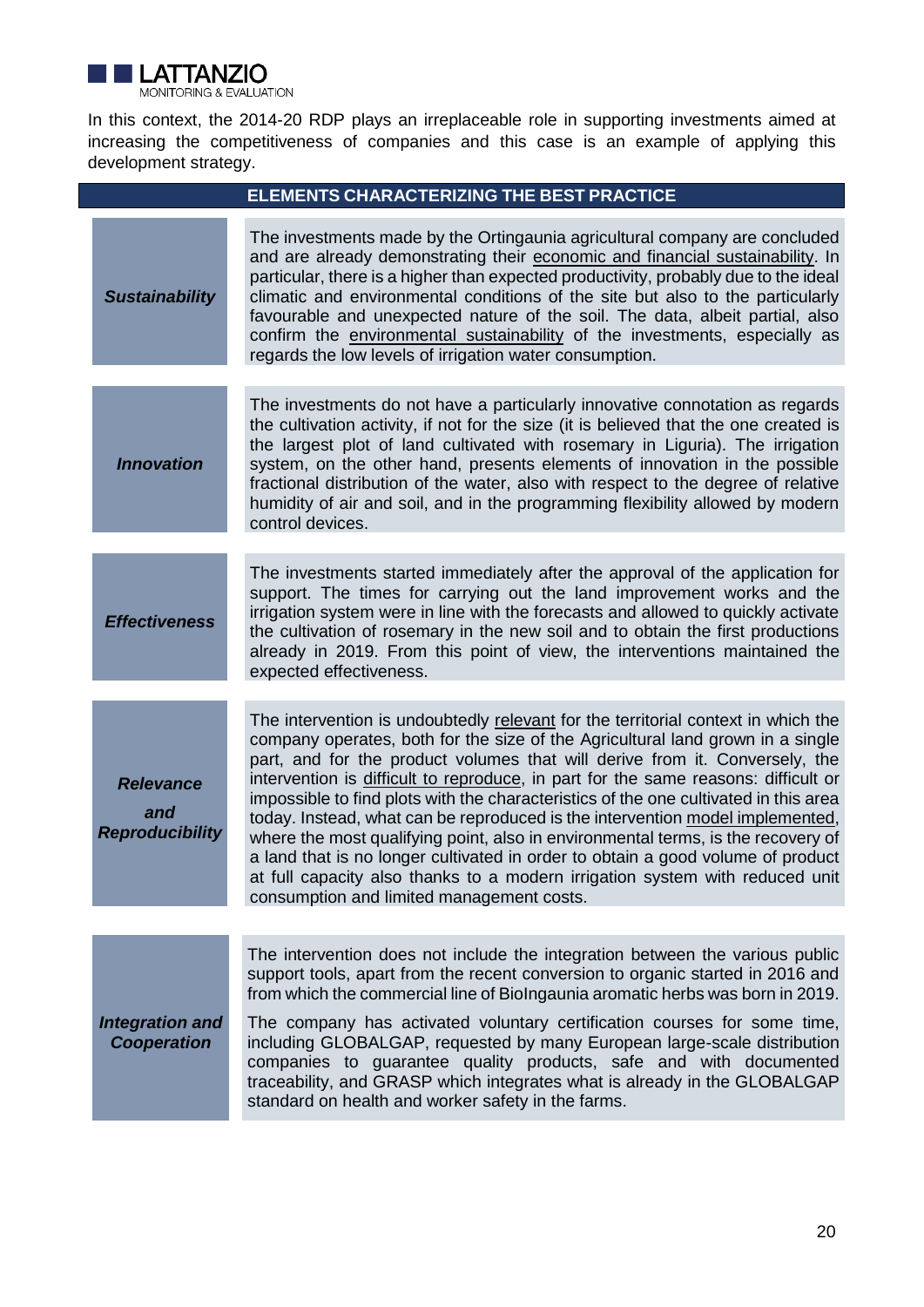

# <span id="page-21-0"></span>**2.7 Restart of basil production after the flood**

| <b>GENERAL INFORMATION</b>           |                                                                                                                                                                              |
|--------------------------------------|------------------------------------------------------------------------------------------------------------------------------------------------------------------------------|
| Location                             | Genoa                                                                                                                                                                        |
| Beneficiary                          | Individual agricultural enterprise Cambiaso Stefano                                                                                                                          |
| of<br>the<br>Purpose<br>intervention | Ensure the stability of the hillside affected by the hydrogeological<br>instability caused by the November 2014 flood and restart the<br>production of basil in a greenhouse |
| Actions carried out with             | Restoration of the terraces and reconstruction of a pre-existing                                                                                                             |
| the support of the RDP               | greenhouse collapsed following a flood (Submeasure 5.2)                                                                                                                      |
| Keywords                             | Basil - natural disasters - restoration of agricultural potential - naturalistic<br>engineering                                                                              |
| <b>Financial resources</b>           | Total investment made: € 517,517.12 (excluding VAT)                                                                                                                          |

## **INTERVENTION DESCRIPTION**

## **1. Context and reasons for the intervention**

The intervention was carried out on agricultural land affected by a landslide following the flood that affected the province of Genoa on November 15, 2014. The land is located in an urban area (A), immediately upstream of the A10 motorway line Genoa-Savona, along the Ponente-Levante route, between the Genova Voltri and Genova Pegli tollbooths.

The land, arranged in terraces typical of the agricultural landscape of the Ligurian coastal hilly areas, is used for the cultivation of Genoese Basil (DOP) and fresh vegetables in the open field. The conditions of the land affected by the landslide movement (0.62 hectares) did not allow the continuation of cultivation. The landslide led to the almost total collapse of the stonewalls containing the terraces.

The Region intervened to support the investments necessary for the restoration of agricultural land and the production potential damaged by the calamitous event of November 2014 through submeasure 5.2 of the RDP Liguria, approving, with Decree of the Regional Council n. 1394 of 15/12/2015, the criteria and methods for submitting simplified support applications. Finally, once the functionality of the IT services of the national agricultural information system (SIAN) has been verified, the Region, with Decree n. 1329 of 30/12/2016, has adopted the selection criteria and approved the procedures for the presentation of final applications.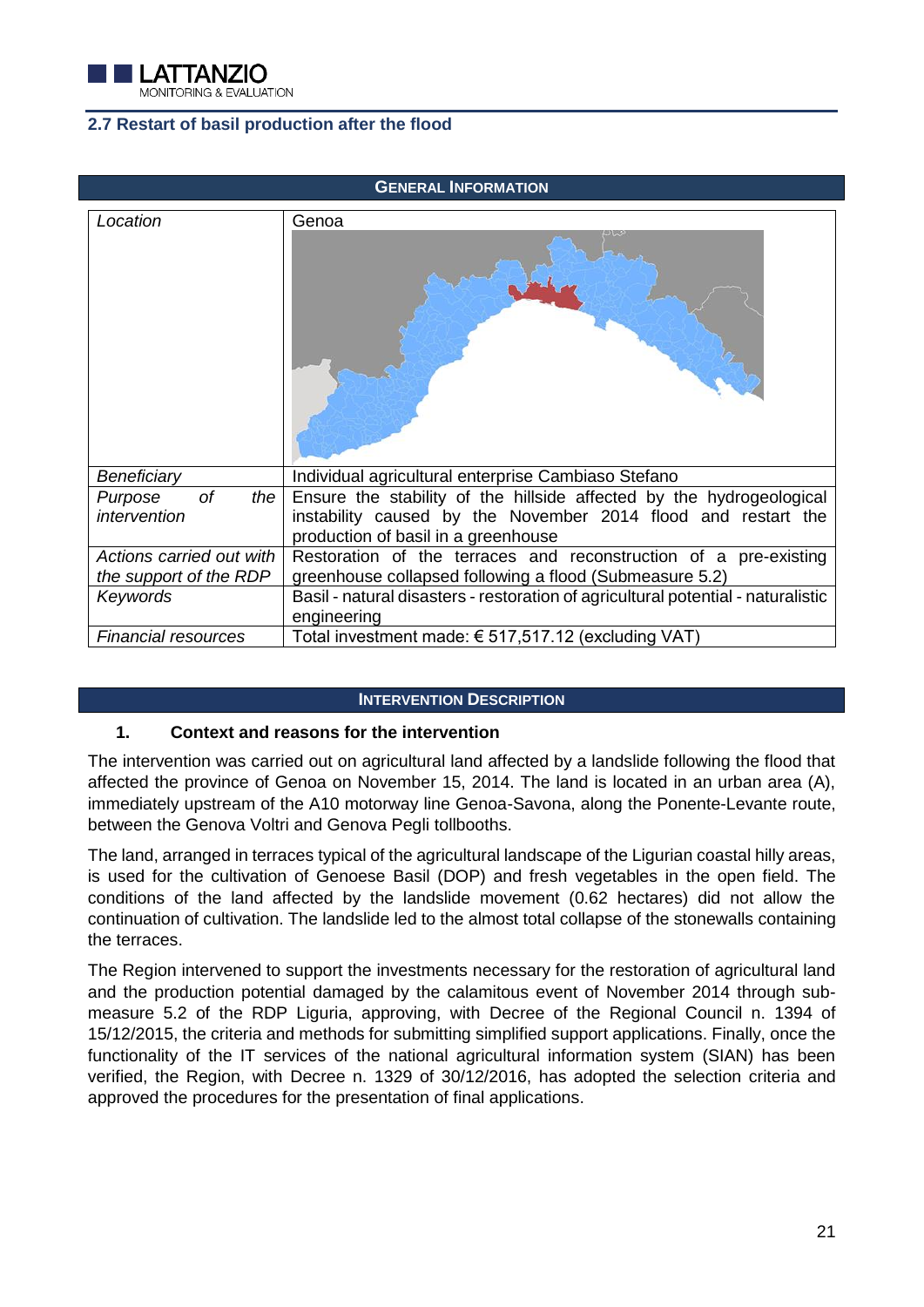

| <b>ELEMENTS CHARACTERIZING THE BEST PRACTICE</b> |                                                                                                                                                                                                                                                                                                                                                                                                                                                                                                                                                                                                                                                                                                                                                                                                                                                                  |
|--------------------------------------------------|------------------------------------------------------------------------------------------------------------------------------------------------------------------------------------------------------------------------------------------------------------------------------------------------------------------------------------------------------------------------------------------------------------------------------------------------------------------------------------------------------------------------------------------------------------------------------------------------------------------------------------------------------------------------------------------------------------------------------------------------------------------------------------------------------------------------------------------------------------------|
| <b>Sustainability</b>                            | The intervention produces lasting benefits over time, safeguarding both the<br>economic activity of the farmer and the environmental and landscape value of<br>the terraces.                                                                                                                                                                                                                                                                                                                                                                                                                                                                                                                                                                                                                                                                                     |
| <b>Innovation</b>                                | The intervention represents an innovation compared to traditional terrace<br>construction practices. The technical solutions adopted take into account the<br>changed climatic conditions and the increased risk of flood events and<br>hydrogeological instability, increasing the water-tightness capacity of the terrace<br>system and the stability of the slopes. The orographic characteristics of the area,<br>with narrow and steep access roads to the bottoms, do not allow the access of<br>heavy vehicles and, consequently, the transport of building materials is very<br>difficult, if not impossible in reasonable times. The naturalistic engineering<br>solutions have minimized the movement of earth off the site and in order to create<br>the two curbs in reinforced concrete, the pours were performed with the help of<br>a helicopter. |
| <b>Effectiveness</b>                             | The intervention, provided with all the necessary authorizations, was carried out<br>immediately after its approval. The farmer has resumed his activity on the farm<br>and its effects are adequate and consistent with the objectives of restoring the<br>agricultural potential damaged by the flood. The terraces have been restored<br>ensuring both the stability of the side and the maintenance of the rural landscape.<br>The draining system in the terraces and the ducts ensure the constant outflow of<br>groundwater ("vivagne") and surface water, even in the case of heavy rains.                                                                                                                                                                                                                                                               |
| <b>Relevance</b><br>and<br>replicability         | The intervention represents an effective response to the need for adaptation of<br>the terraces to climate change and, as such, is reproducible in other situations in<br>the Ligurian hilly area.                                                                                                                                                                                                                                                                                                                                                                                                                                                                                                                                                                                                                                                               |
|                                                  |                                                                                                                                                                                                                                                                                                                                                                                                                                                                                                                                                                                                                                                                                                                                                                                                                                                                  |
| <b>Integration</b><br>and<br>cooperation         | The interventions to restore agricultural potential cannot be combined with other<br>financial instruments, existing at European, national and / or private level, for<br>compensation for damage to structures and / or agricultural production.<br>The permanent consolidation of the side is also preventive, causing effects<br>similar to the interventions provided by sub-measure 5.1 to prevent damage due<br>to climate change and other catastrophic events.                                                                                                                                                                                                                                                                                                                                                                                           |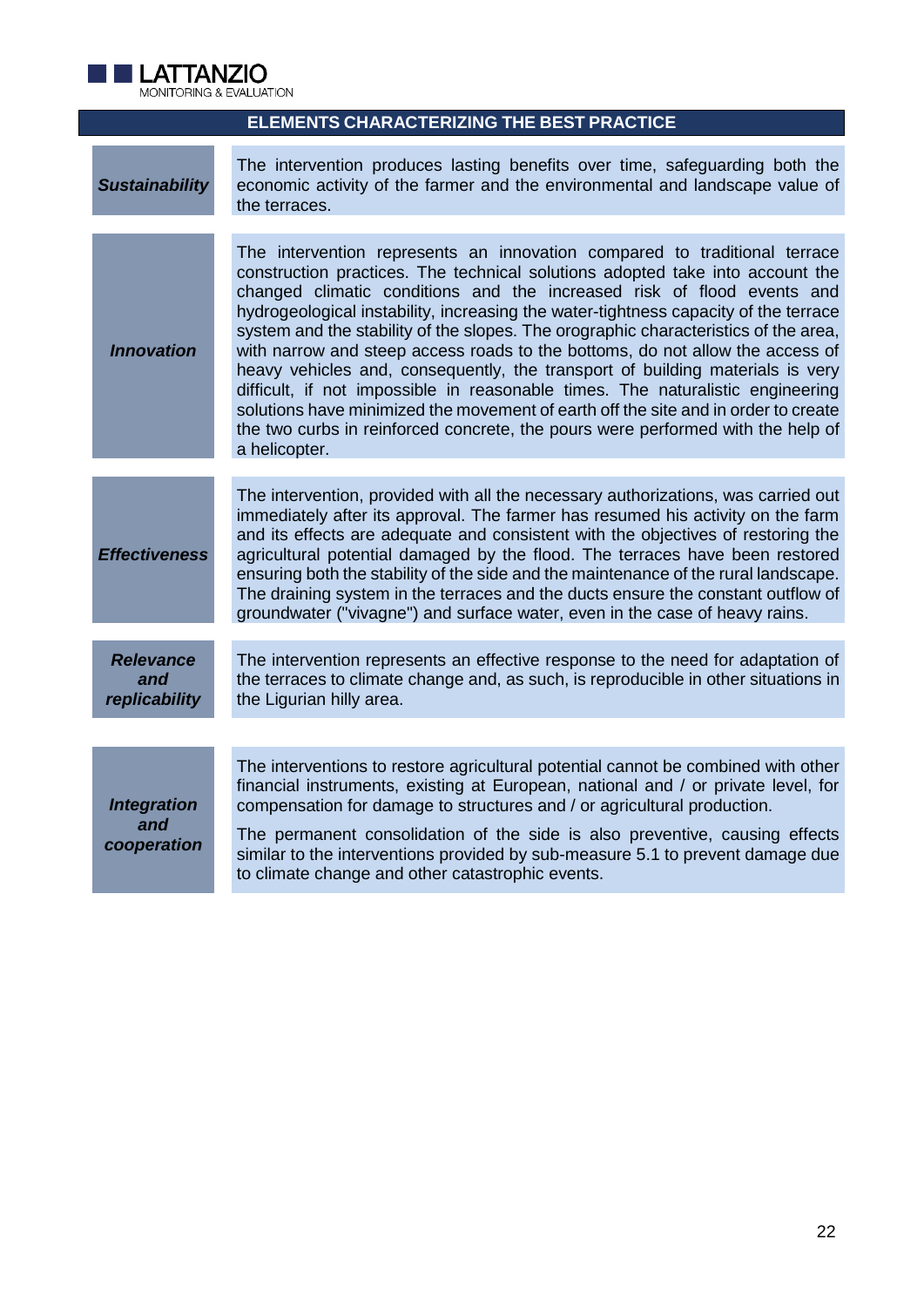

## <span id="page-23-0"></span>**2.8 Restart of organic fruit and vegetables production after the flood**

#### **GENERAL INFORMATION**

| Location                                                | Genoa                                                                                                                   |
|---------------------------------------------------------|-------------------------------------------------------------------------------------------------------------------------|
| Beneficiary                                             | Gli Orti di Staglieno SS Agricola<br>Salita San Leonardo 13/9, 16128 Genoa                                              |
|                                                         | Legal representative: Massera Marco                                                                                     |
| of<br>the<br>Purpose<br>intervention                    | Restoration of dry stone walls and of the farm's agricultural potential,<br>damaged by the 2014 flood                   |
| Intervenions<br>performed<br>with<br><b>RDP</b> support | Slope rehabilitation with recovery of agricultural land and reconstruction of<br>collapsed greenhouse (sub-measure 5.2) |
| Keywords                                                | Fruit and vegetables farming – natural disasters – restoration of agricultural<br>potential - dry stone walls           |
| <b>Financial resources</b>                              | Total investment: € 32.855<br>Public contribution: € 26.284                                                             |

#### **DESCRIPTION OF THE INTERVENTION**

# **1. Context and motivations of intervention**

The farm's operational headquarters are located in the territory of Municipio IV - Genova Media Val Bisagno, which includes the Staglieno district. The activity takes place on the terraces of the east side upstream of the residential buildings rising on the edges of the Bisagno river.

It is an unusual location for a farm, but in the past many farms, mainly producing fruit and vegetables, operated on the terraces held up by the typical dry stone walls that still today characterize much of the rural landscape surrounding the residential areas of Genoa; the fruit and vegetable productions of the terraces fed the markets of the nearby city. The particular context obviously conditions the very few farms that have survived the social and economic evolution of the last decades, preventing any expansion of the agricultural land.

The RDP regional strategy for farms in these areas also foresees the possibility of obtaining economic support for construction works, plants, purchasing of machines and equipment. Other measures are added to these "competitiveness" measures, aimed at landscape conservation and maintenance of existing artefacts – in order to prevent phenomena of hydrogeological instability – or at the reconstruction of artifacts damaged by flood events, in this specific case referred to submeasure 5.2.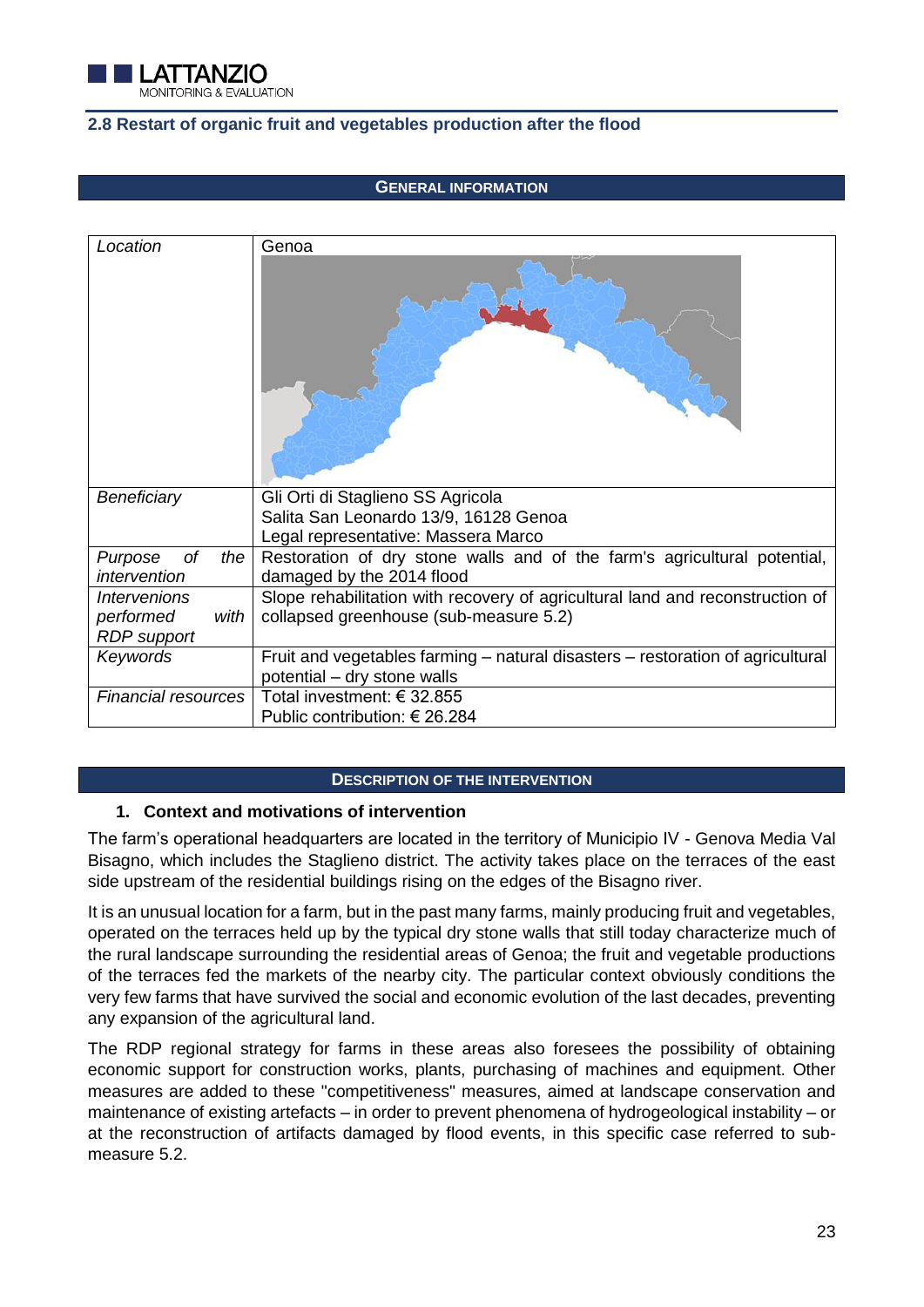

The intervention is therefore aimed at the reconstruction of terraces, including some dry stone walls which were holding up terraces farmed by the Società Gli Orti di Staglieno, damaged by the flood of October 10<sup>th</sup> 2014.

| <b>ELEMENTS CHARACTERIZING THE BEST PRACTICE</b> |                                                                                                                                                                                                                                                                                                                                                                                                                                                                                                                                                                                                                                                       |
|--------------------------------------------------|-------------------------------------------------------------------------------------------------------------------------------------------------------------------------------------------------------------------------------------------------------------------------------------------------------------------------------------------------------------------------------------------------------------------------------------------------------------------------------------------------------------------------------------------------------------------------------------------------------------------------------------------------------|
| <b>Sustainability</b>                            | The investments realized by "Gli Orti di Staglieno" are concluded, even though<br>they have not covered all the damage caused by the flood event, which the farm<br>is progressively repairing on its own. Anyway, the intervention has brought back<br>to farming a substantial portion of the damaged terraces, with positive effects<br>on the economic side that, for the farm, have equally positive consequences on<br>the financial and economic sustainability of the intervention. The investments'<br>environmental sustainability is also proved since erosion processes have been<br>stopped, restoring the landscape aspect of the site. |
| <b>Innovation</b>                                | These investments don't have any innovative connotation, on the contrary<br>terraces held up by dry stone walls are a very traditional - yet effective - solution<br>to support cultivable terraces on the steep Ligurian slopes.                                                                                                                                                                                                                                                                                                                                                                                                                     |
| <b>Effectiveness</b>                             | The effectiveness of the performed intervention is confirmed as regards the<br>restored wall portions, that have allowed to recover an equally important portion<br>of cultivated area on the terracing level. The intervention has proved as very<br>effective in eliminating risks for safety in the workplace, that were caused by<br>collapsed walls and from the possible landslides of the bare ground behind<br>them.                                                                                                                                                                                                                          |
| <b>Relevance</b><br>and<br>reproducibility       | The intervention is undoubtedly relevant not in the absolute sense, but in<br>relation to the territorial context in which the farm operates; moreover, it is<br>relevant to have favoured a restoration, yet partial, of pre-existent artefacts, this<br>way avoiding new possible damages for adverse meteorological events both to<br>the farm and the land below. The intervention is on the other hand perfectly<br>replicable in all the territory's terraced areas still farmed.                                                                                                                                                               |
|                                                  | The intervention is part of a business context characterized by organic farming                                                                                                                                                                                                                                                                                                                                                                                                                                                                                                                                                                       |
| <b>Integration</b><br>and<br><b>Cooperation</b>  | with adhesion to Measure 11, but no forms of cooperation are foreseen.<br>It is interesting, on the other hand, the integration of business activities in<br>partnership with agricultural training Institutions, which have also held practical<br>training courses in the farm's headquarters for building dry stone walls, and<br>non-profit organizations; in this context, the farm deals with social<br>disadvantage, hosting above all migrants in need of integration.                                                                                                                                                                        |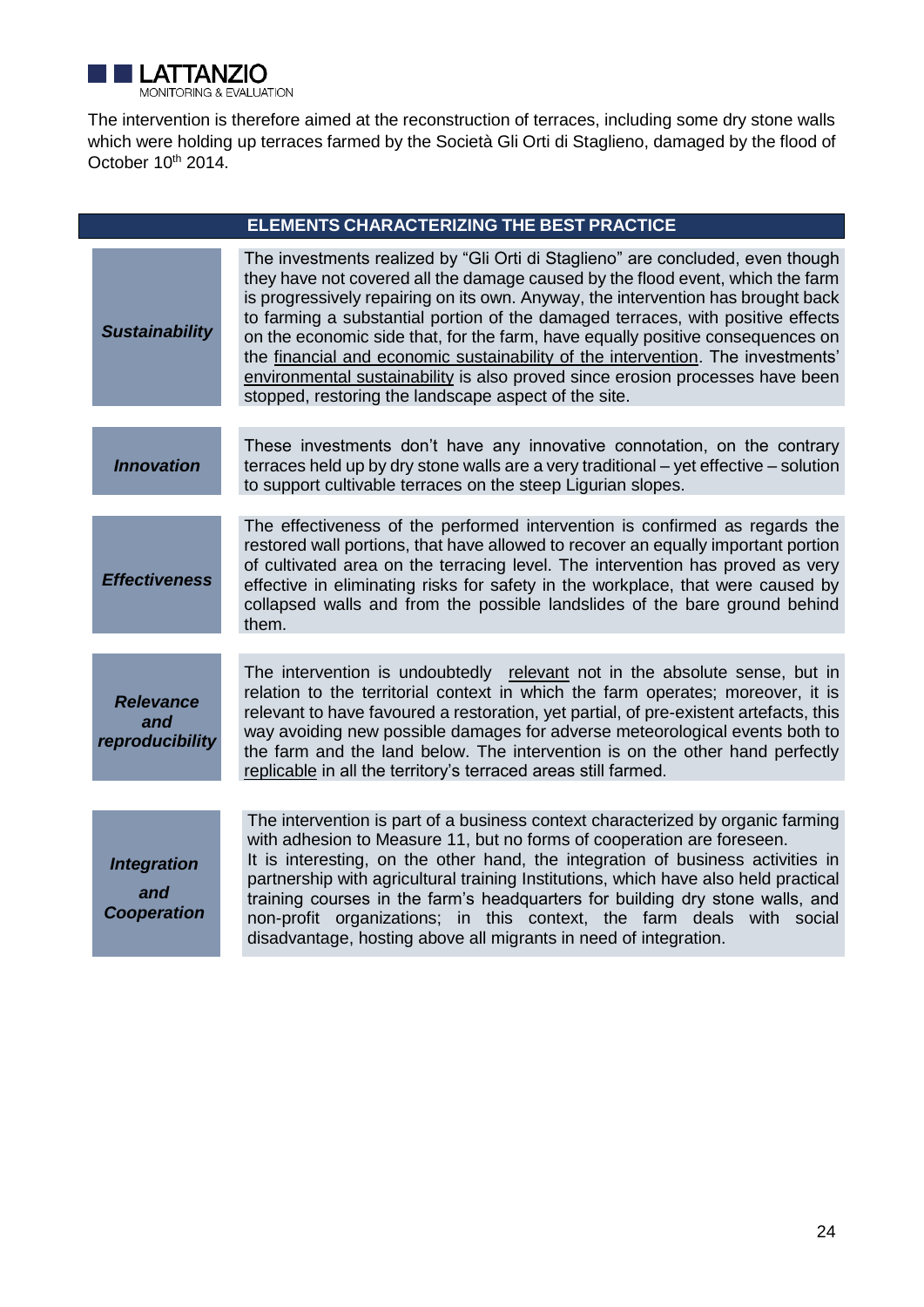

# <span id="page-25-0"></span>**2.9 Recovery and defence of forest topsoil**

| <b>GENERAL INFORMATION</b>                                                |                                                                                                                                                                                                                                                                        |
|---------------------------------------------------------------------------|------------------------------------------------------------------------------------------------------------------------------------------------------------------------------------------------------------------------------------------------------------------------|
| Location                                                                  | Masone (Genoa)                                                                                                                                                                                                                                                         |
| Beneficiary<br>of<br>Purpose<br>the                                       | Cooperative Agricultural Firm Punta Martin<br>Legal representative: Ivan Agostino MASSA<br>Recovery and improvement of forest floor damaged by fire and prevention                                                                                                     |
| intervention                                                              | of fire risks and hydrogeological instability.                                                                                                                                                                                                                         |
| <i><u><b>Intervenions</b></u></i><br>performed with<br><b>RDP</b> support | Forestry interventions to encourage the development of forests less subject<br>to fire risks (Sub-measure 8.3).<br>Interventions for the reconstitution of forests damaged by fire, with<br>techniques that avoid erosion and hydrogeological instability (Sub-measure |
| Keywords                                                                  | 8.4)<br>Forest topsoil – forestry operations – defence against fires and                                                                                                                                                                                               |
|                                                                           | hydrogeological instability                                                                                                                                                                                                                                            |
| <b>Financial resources</b>                                                | Total investment: € 209.112,48<br>Public contribution: $€ 209.112,48 (100% of total cost)$                                                                                                                                                                             |
|                                                                           |                                                                                                                                                                                                                                                                        |

## **DESCRIPTION OF THE INTERVENTION**

## **1. Context and motivations of the intervention**

The context of intervention is represented by forest areas located in rural areas of Liguria, where, as in other similar areas, numerous fires and instability phenomena have occurred in the past, favoured by desertion and by a lack of attention for forest management.

The forest interested by the intervention is in a territory managed by the Punta Martin rural Consortium in the municipality of Masone (GE) and has characteristics of high natural value, falling partly in an area of the Natura 2000 Network and more precisely within the Site of Community Importance Punta Martin (IT 1331501), managed by the Beigua regional park.

The Punta Martin rural consortium, which lacks its own structures capable of operating, has thus entrusted the responsibility for the interventions here described to the Cooperative Punta Martin, which has been operating for many years as a forestry company specializing in many forest areas throughout Liguria, and with which it has already collaborated on several occasions.

The projects, financed through the RDP Liguria, is one of the many initiatives implemented by the Cooperative over time in the area subject to intervention, using other EAFRD funding.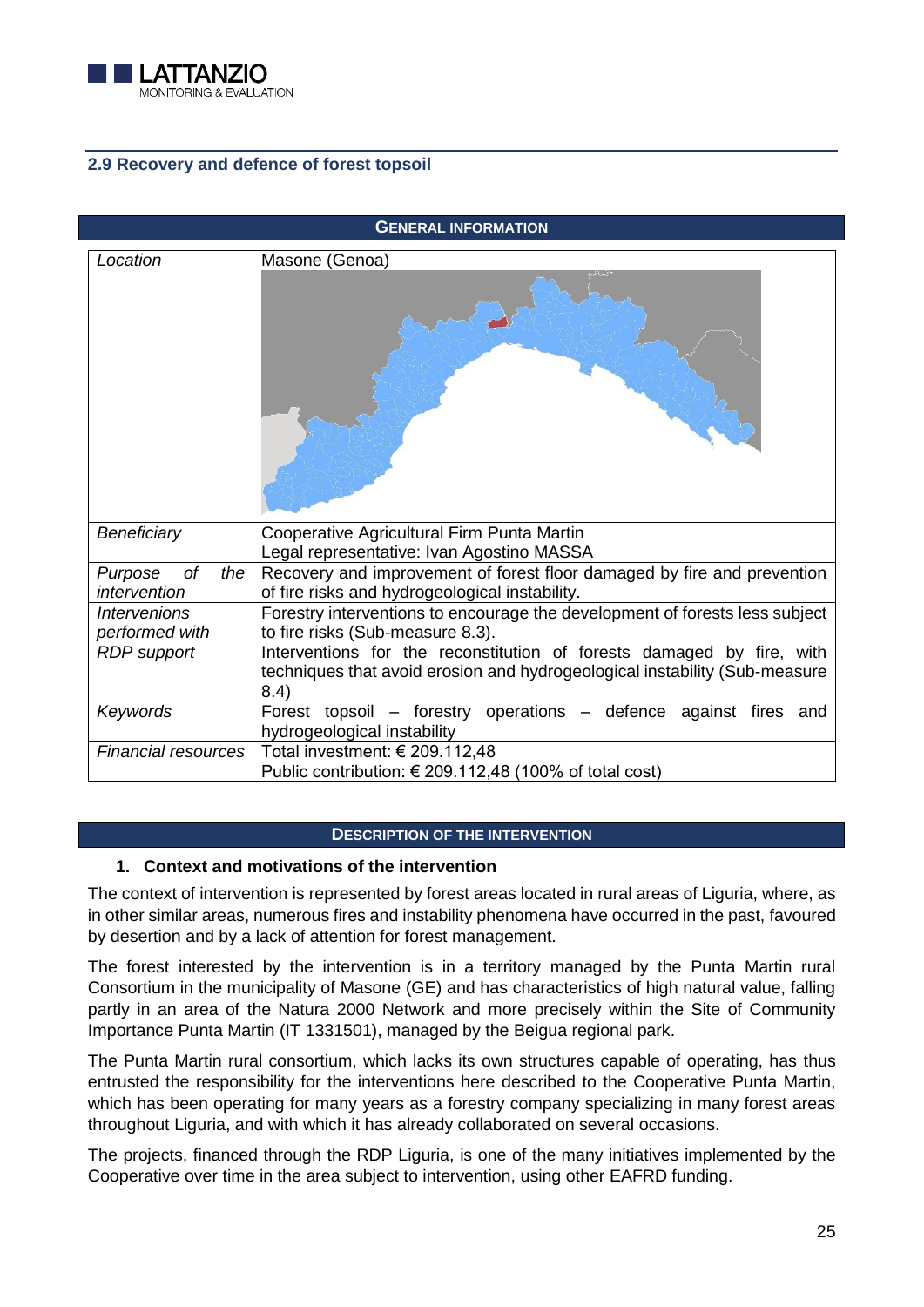

| ELEMENTS CHARACTERIZING THE BEST PRACTICE       |                                                                                                                                                                                                                                                                                                                                                                                                                                                                                                                                                                                                                                                                                                                                                                                                                                                                                                                                                                                                                                                                                                                                                 |
|-------------------------------------------------|-------------------------------------------------------------------------------------------------------------------------------------------------------------------------------------------------------------------------------------------------------------------------------------------------------------------------------------------------------------------------------------------------------------------------------------------------------------------------------------------------------------------------------------------------------------------------------------------------------------------------------------------------------------------------------------------------------------------------------------------------------------------------------------------------------------------------------------------------------------------------------------------------------------------------------------------------------------------------------------------------------------------------------------------------------------------------------------------------------------------------------------------------|
| <b>Sustainability</b>                           | Economic and financial sustainability<br>The nature of the interventions guarantees economic sustainability, since it<br>increases the forest's environmental value, making it possible to conceive future<br>multifunctional forest management activities.<br><b>Environmental sustainability</b><br>The project is important as a model for a more effective and rational forest<br>management, with an approach that is non-invasive and mainly naturalistic,<br>favouring the spontaneous growth of "native" species (mainly broadleaved) and<br>increasing biodiversity.                                                                                                                                                                                                                                                                                                                                                                                                                                                                                                                                                                   |
| <b>Innovation</b>                               | The interventions financed and implemented are not particularly characterized<br>by innovation. However, the beneficiary Cooperative has an approach to forestry<br>that makes use of all the best intervention techniques and modern equipment<br>and machines that allow effective cultivation treatments.<br>In management, the beneficiary company will adopt, as in other similar situations,<br>unusual and new management methods. For example, in the post-intervention<br>management of recovered pasture areas, it has introduced a group of donkeys,<br>in turned pasture and using electric fences, for the cleaning of clearings,<br>embankments and edges of roads or naturalistic engineering works.<br>In order to do this, it has not turned, as usual, to third-parties zootechnic firms,<br>but instead it has changed its own organizational structure, starting its own<br>breeding farm.<br>The beneficiary Cooperative intends to replicate this type of management<br>approach in the geographical context here described, above all because it is<br>preparatory to a possible use of the forest for tourism purposes. |
| <b>Effectiveness</b>                            | The beneficiary Cooperative will continue to operate for the maintenance of the<br>forest areas granted in use for the expected residual time (10 years), thus<br>directing the forest's natural development in order to effectively bring it back to<br>normal productivity conditions.                                                                                                                                                                                                                                                                                                                                                                                                                                                                                                                                                                                                                                                                                                                                                                                                                                                        |
| <b>Relevance</b><br>and<br>replicability        | The intervention is relevant for the territorial context of the Municipality of Masone<br>and more generally for the Mount Beigua surroundings, and it is absolutely<br>reproducible in similar contexts of the Ligurian Appennines.<br>This is a useful model for other young people from rural areas willing to start<br>successful activities, integrating them with the richest and most articulated<br>economic and tourist district of the Ligurian Riviera.                                                                                                                                                                                                                                                                                                                                                                                                                                                                                                                                                                                                                                                                              |
| <b>Integration</b><br>and<br><b>Cooperation</b> | The interventions are integrated with the adhesion to two different sub-measures<br>of the RDP, 8.3 and 8.4. Furthermore, they integrate with the Natura 2000<br>network and are part of the actions aimed at enhancing the Beigua regional park,<br>in particular with the Alta Via dei Monti Liguri, which also crosses the territory of<br>the Municipality of Masone and which is proposed as a link for the development<br>of hiking, food and wine, naturalistic tourism in rural areas also in this area of<br>Liguria.                                                                                                                                                                                                                                                                                                                                                                                                                                                                                                                                                                                                                  |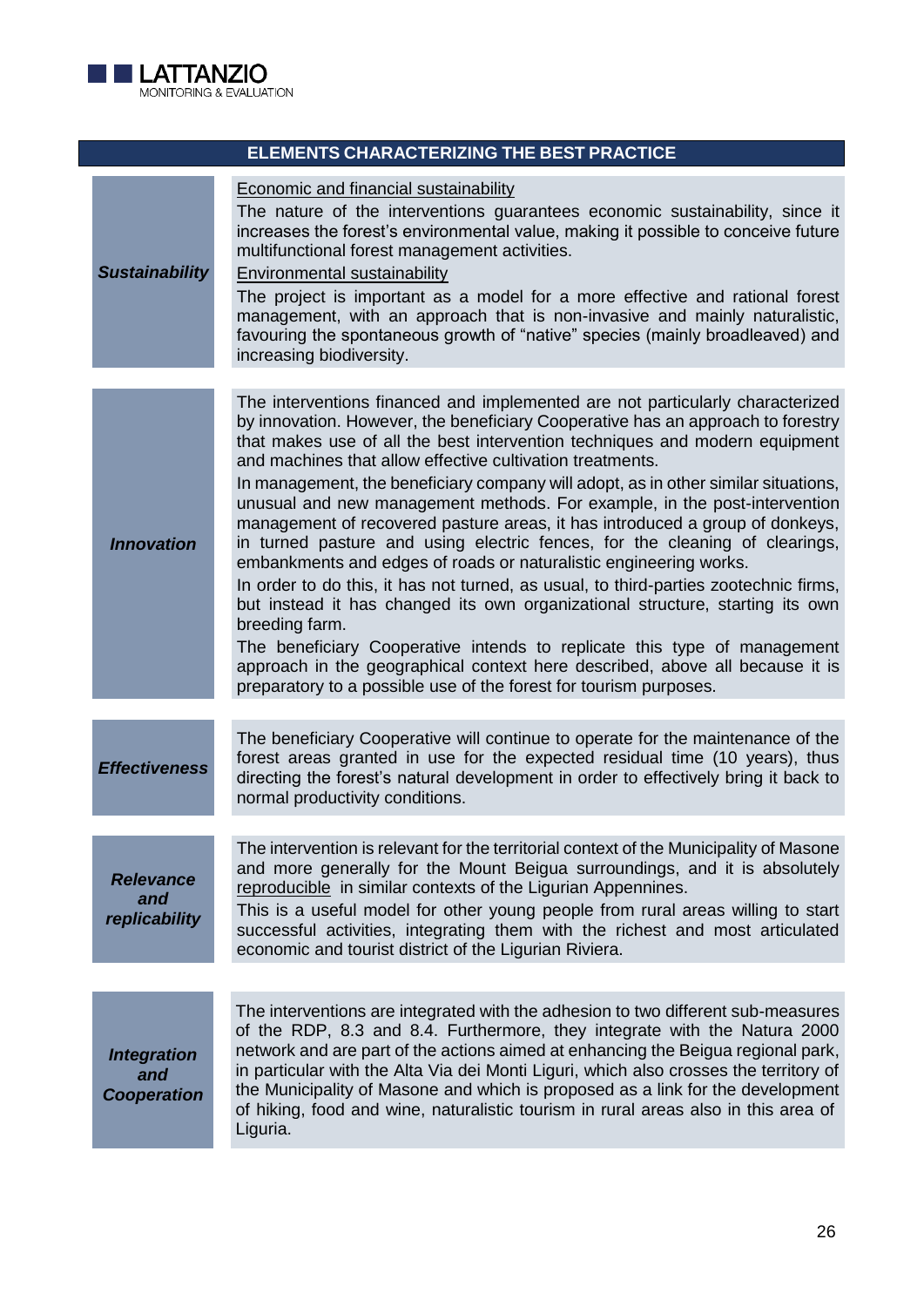

## <span id="page-27-0"></span>**2.10 Active forest management and defence of forest topsoil**

| <b>GENERAL INFORMATION</b>                  |                                                                                                                                     |  |  |  |  |
|---------------------------------------------|-------------------------------------------------------------------------------------------------------------------------------------|--|--|--|--|
| Location                                    | Legal and operations headquarters: San Colombano Certenoli (GE)<br>Location of the intervention: Monte Gòttero - Varese Ligure (SP) |  |  |  |  |
|                                             |                                                                                                                                     |  |  |  |  |
| Beneficiary                                 | Company "Floricoltura Vivai Cademartori" owned by Paola Peirano                                                                     |  |  |  |  |
| of<br>the<br>Purpose                        | Improve forestry management, profitability and reduced risks of fire of                                                             |  |  |  |  |
| intervention                                | a state-owned forest area.                                                                                                          |  |  |  |  |
| Interventions performed<br>with RDP support | Creation of a forest penetration route (Submeasure 8.3)                                                                             |  |  |  |  |
| Keywords                                    | Forest topsoil – active forestry management – defense against fires                                                                 |  |  |  |  |
| <b>Financial resources</b>                  | Total investment (Request for financial aid): € 285.954<br>Total public contribution: € 285.954                                     |  |  |  |  |

## **DESCRIPTION OF THE INTERVENTION**

## **1. Context and motivation of the intervention**

Mount Gòttero is a peak dominating the surrounding territory that extends from Centocroci Pass – separating the provinces of Parma and La Spezia – and Brattello Pass, between the provinces of Parma and Massa Carrara.

The territory, whose central part is located at altitudes above 1,500 m asl, is characterized by elements of high naturalistic value, so much that includes two SCI "Monte Gòttero", distinguished only by the different territorial jurisdiction ("Monte Gòttero" Emilia- Romagna and "Monte Gòttero - Passo del Lupo" Liguria).

In addition to the naturalistic value of the rocky outcrops, the territory also has a varied vegetation profile, with rare species and rich in biodiversity; in very general terms, it can be said that the tops are characterized by the presence of grazing areas managed by livestock farms, while the slopes are covered with dense forests which at the highest altitudes are mainly beech woods, and at lower altitudes are mainly chestnuts and Turkey oaks. Some portions of the territory are covered with coniferous (pine) woods, a species mainly introduced in the past during reforestation interventions.

A part of the forest area is state-owned and the Liguria Region has entrusted its management, with a 12-year concession, to the consortium Monte Gòttero, whose members include the Society "Floricoltura Vivai Cademartori" owned by Peirano Paola, which is in charge of operational forest management. With this specific intervention, the beneficiary Company intends to start an "active" management in the context of the multifunctionality of the forest ecosystem on behalf of the consortium Monte Gòttero.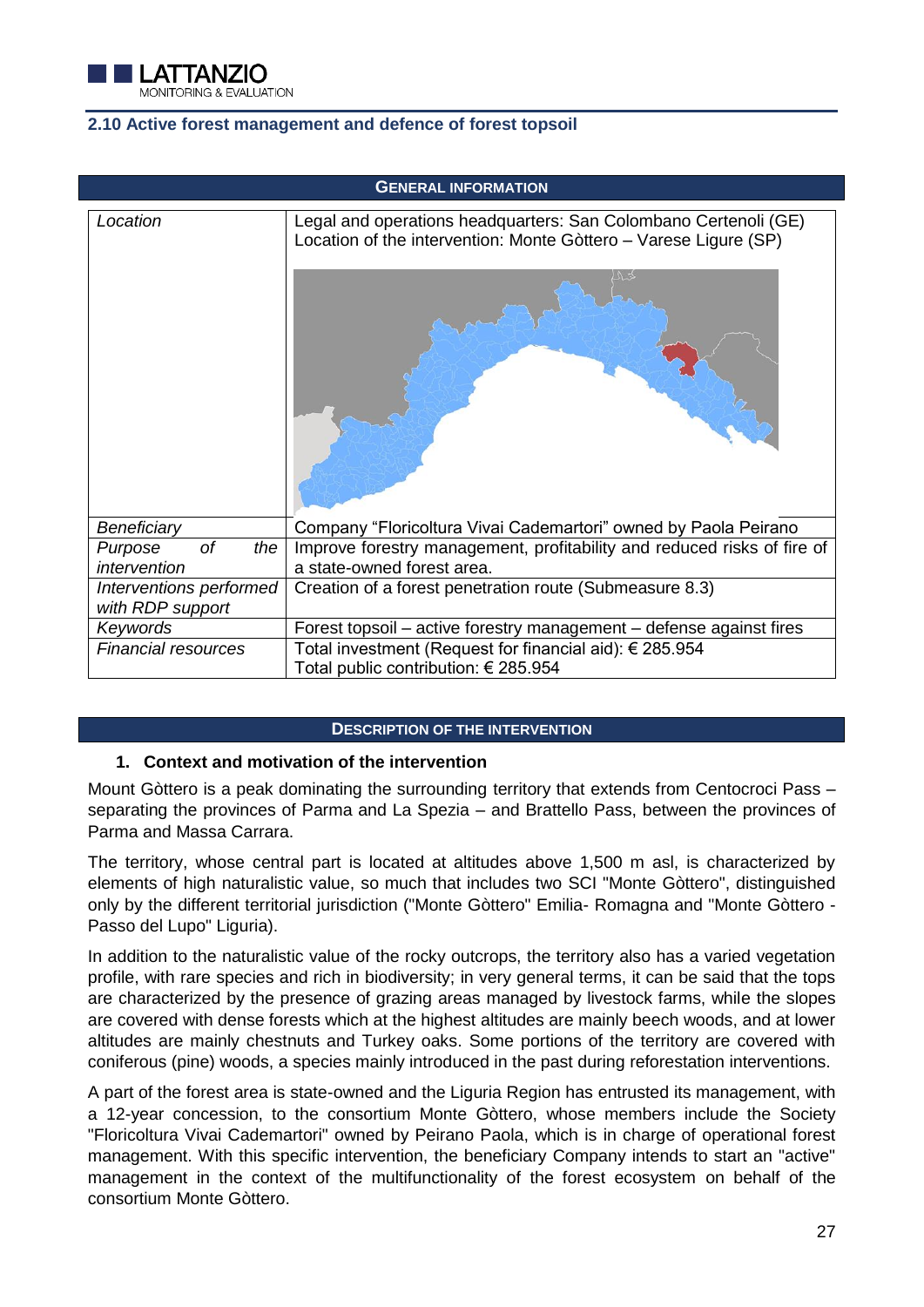

The motivation for the intervention depends on the fact that the forest surface of Mount Gòttero is at high risk of fire, especially due to the presence of dried chestnut stumps and suckers, as well as conifers. The creation of a penetration route is considered an indispensable premise for all future actions of active and rational forest management, in particular to avoid or better manage fires, but also to promote a balanced development of indigenous broad-leaved trees, less subject to this risk. It is therefore a "preliminary" intervention, preparatory to subsequent projects and interventions.

The RDP is the tool through which it is possible to support the envisaged investments and implement forest valorization policies, including future integration projects between forestry, agricultural and tourist activities. In this sense, it should be noted that in the Monte Gòttero area there is a branch of the Alta Via dei Monti Liguri, an essential element for the tourist-excursion component of Liguria, and that at the foot of the mountain group there is the Val di Vara, a well-known district of Ligurian organic productions.

|                       | <b>ELEMENTS CHARACTERIZING THE BEST PRACTICE</b>                                                                                                                                                                                                                                                                                                                                                                                                                                                                                                                                               |
|-----------------------|------------------------------------------------------------------------------------------------------------------------------------------------------------------------------------------------------------------------------------------------------------------------------------------------------------------------------------------------------------------------------------------------------------------------------------------------------------------------------------------------------------------------------------------------------------------------------------------------|
|                       | The investments foreseen by the beneficiary company, Floricoltura Vivai<br>Cademartori owned by Paola Peirano, have not yet finished.                                                                                                                                                                                                                                                                                                                                                                                                                                                          |
|                       | <b>Economic and financial sustainability</b>                                                                                                                                                                                                                                                                                                                                                                                                                                                                                                                                                   |
| <b>Sustainability</b> | The project's profitability is based on the potential to use the state forest area to<br>remunerate the capital invested through the sale or direct use of the forest<br>resources (e.g. wood chips for wood boiler in the Company's nurseries).                                                                                                                                                                                                                                                                                                                                               |
|                       | <b>Environmental sustainability</b>                                                                                                                                                                                                                                                                                                                                                                                                                                                                                                                                                            |
|                       | It is linked to the use of techniques that will reduce the population of black pine,<br>a species introduced with artificial reforestation, favoring the spontaneous<br>development of "autochthonous" broadleaved trees, more important in terms of<br>fire prevention and resilience and for forest biodiversity.                                                                                                                                                                                                                                                                            |
|                       |                                                                                                                                                                                                                                                                                                                                                                                                                                                                                                                                                                                                |
| <b>Innovation</b>     | The construction of a forest penetration path does not in itself present particular<br>elements of innovation. However, some technical choices (with the adoption of<br>naturalistic engineering works on the excavation front upstream of the track, to<br>consolidate the slope from the beginning of the works' execution, and the<br>construction of some sections of dry stone walls to reduce the escarpment angle<br>and always contain it within 35 °) can be defined as innovative, at least with<br>respect to techniques adopted in the past in cases of similar forest road works. |
|                       | Moreover, the innovation can be better understood in the post-intervention<br>management of the intervention at its conclusion, when the beneficiary plans to<br>adopt the most modern techniques of exploitation of forest surfaces for<br>economic and environmental purposes (for example "hole cutter" to encourage<br>renewal) also following the indications and guidelines of Associations (Pro Silva)<br>to promote these techniques.                                                                                                                                                  |
|                       |                                                                                                                                                                                                                                                                                                                                                                                                                                                                                                                                                                                                |
| <b>Effectiveness</b>  | Not being yet concluded, the effectiveness of the project can only be analyzed<br>later.                                                                                                                                                                                                                                                                                                                                                                                                                                                                                                       |
|                       | However, it can be reiterated how the construction of the penetration route will<br>allow easier access to the forest and facilitate its management.                                                                                                                                                                                                                                                                                                                                                                                                                                           |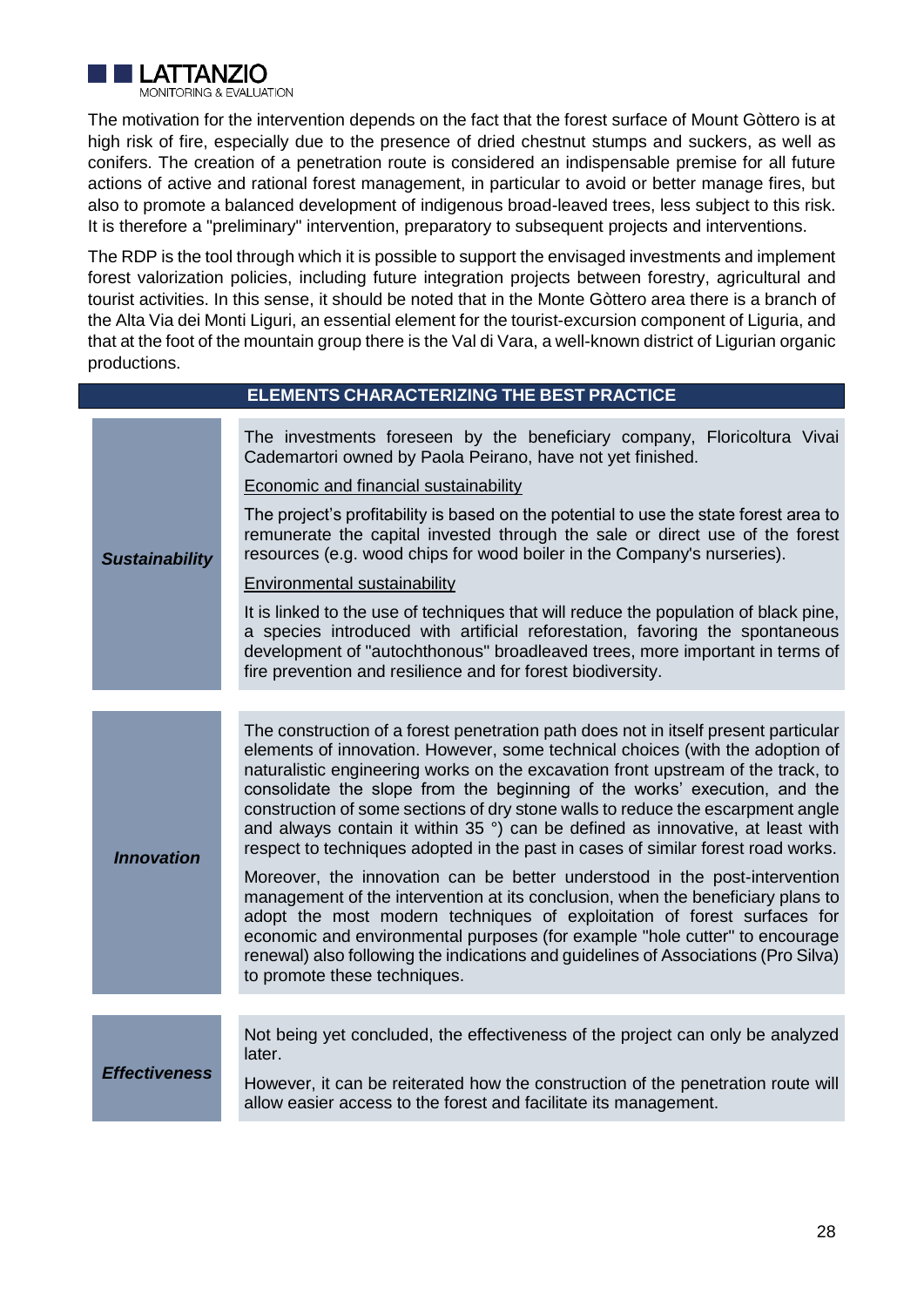

The intervention is very relevant in the context of the state forest of Monte Gòttero, because it represents a first significant intervention of forest viability in an area strongly lacking this kind of actions, and can contribute to the subsequent development of an income forestry but also of activities aimed at and harmonious development of forest multifunctionality.

Also for the beneficiary company, the project represents an important moment to consolidate the management activity of forestry areas under concession, which complements the traditional one of plant nursery.

The project is also reproducible, since it represents a model of useful approach also for other companies already operating in the sector, but also for newly established companies managed by young entrepreneurs who choose to engage in activities such as conservation of the territory's naturalistic values, their protection, the prevention of effects of natural disasters and fires.

These are problems that require new organization and skills to solve, but also good practices to follow.

*Integration and Cooperation* 

*Relevance and reproducibility*

> The project does not integrate with other RDP Measures, but it is intended in the framework of other existing actions and tools aimed at enhancing rural areas, such as the Alta Via dei Monti Liguri, which partially crosses the area subject to intervention.

> Moreover, the intervention is partly carried out in the Natura 2000 network area and, for its promotion, the beneficiary company will benefit from the collaboration of the Pro Silva Italia Association that aims at the promotion of forestry "capable of meeting ecological and economic needs and social demands of today's society ".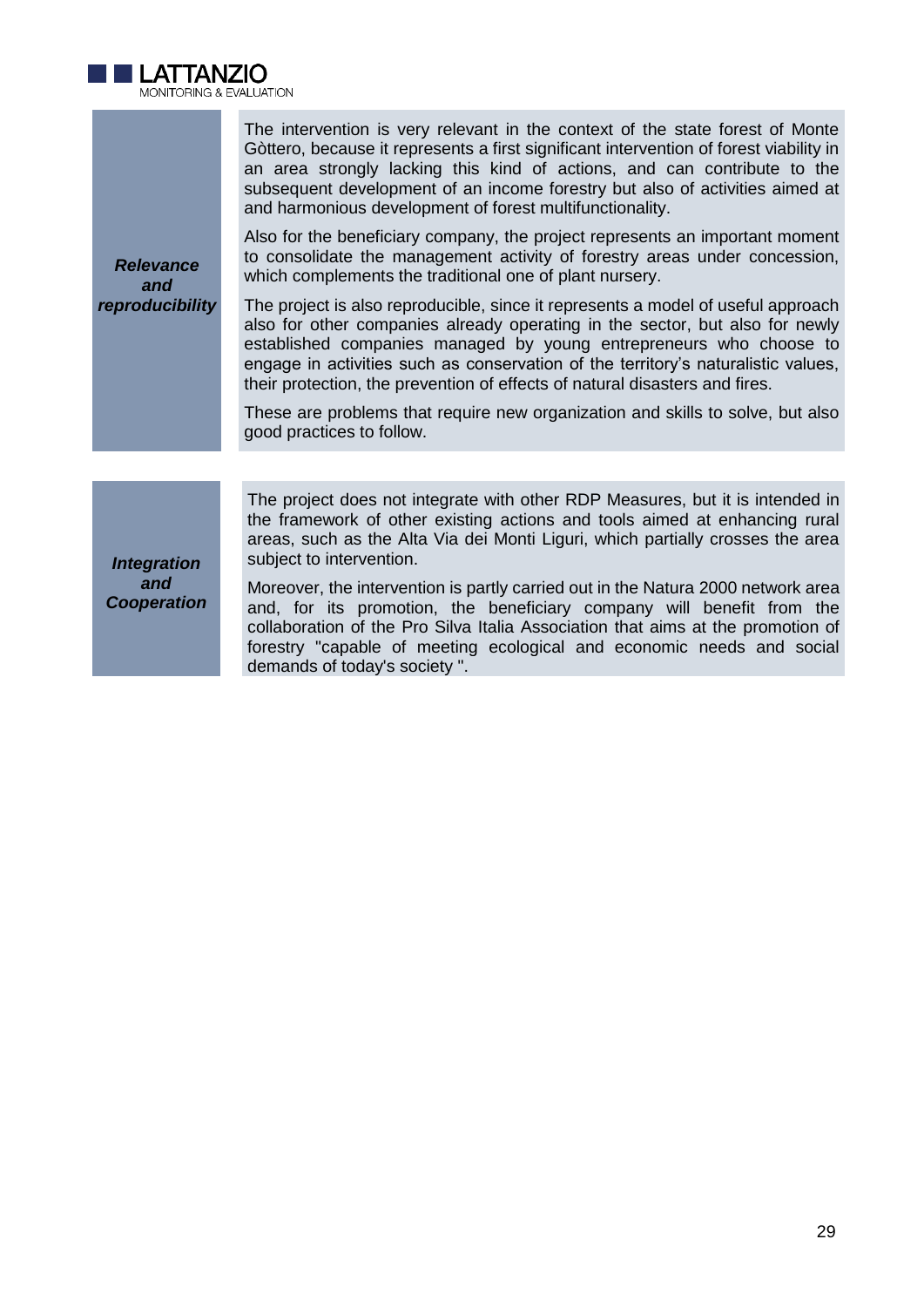

## <span id="page-30-0"></span>**2.11 Infrastructure for access to agricultural and forestry land**

| <b>GENERAL INFORMATION</b>           |                                                                                                          |  |  |  |  |
|--------------------------------------|----------------------------------------------------------------------------------------------------------|--|--|--|--|
| Location                             | Varese Ligure (SP)                                                                                       |  |  |  |  |
|                                      |                                                                                                          |  |  |  |  |
| Beneficiary                          | Municipality of Varese Ligure                                                                            |  |  |  |  |
| оf<br>the<br>Purpose<br>intervention | Allow and improve accessibility, productive use and maintenance of<br>agricultural and forest land       |  |  |  |  |
| Actions carried out with             | Renovation works of the roadway with the reconstruction of the drainage                                  |  |  |  |  |
| the support of the RDP               | system and the road surface / pavement; road safety protection and<br>improvement works (Submeasure 4.3) |  |  |  |  |
| Keywords                             | Infrastructures - rural roads - access to agricultural and forestry land                                 |  |  |  |  |
| Financial resources                  | Total investment made: € 353.081 (excluding VAT)                                                         |  |  |  |  |

#### **INTERVENTION DESCRIPTION**

#### **1. Context and reasons for the intervention**

The intervention takes place in a rural area in the province of La Spezia, in Varese Ligure, a municipality located in the northern part of the Val di Vara.

The capital village is surrounded by 15 hamlets and, in the area, there are numerous historical elements as well as significant features of naturalistic interest (Sites of Community Interest) and landscape. The level of "quality of life" in terms of the environment and services to people and businesses is generally good. The total resident population reaches around 1,900 in 2019, confirming its progressive decrease over time (more than 5% in the last 20 years), an aspect that contributes to the classification of rural areas with "development problems" (areas D).

Agriculture is traditionally characterized by breeding activities and in recent years also by the significant development of organic production, as in the rest of the Val di Vara. Agricultural work, however, is hindered and rendered unprofitable, among other factors, also by the uneven morphology of the territory, combined with the current state of degradation in which most of the road infrastructures for access to agricultural and forest land are found. This determines the rarefaction of the cultivation operations, the reduced use of the land for production purposes and in many cases their complete abandonment, with consequent economic loss, reduced maintenance and control activities, increased risks of hydrogeological instability, negative effects in naturalistic terms (loss of biodiversity linked to agricultural and forest ecosystems) and landscaping.

Sub-measure 4.3 of the RDP is specifically aimed at supporting "investments in the infrastructure necessary for the development, modernization and adaptation of agriculture and forestry", also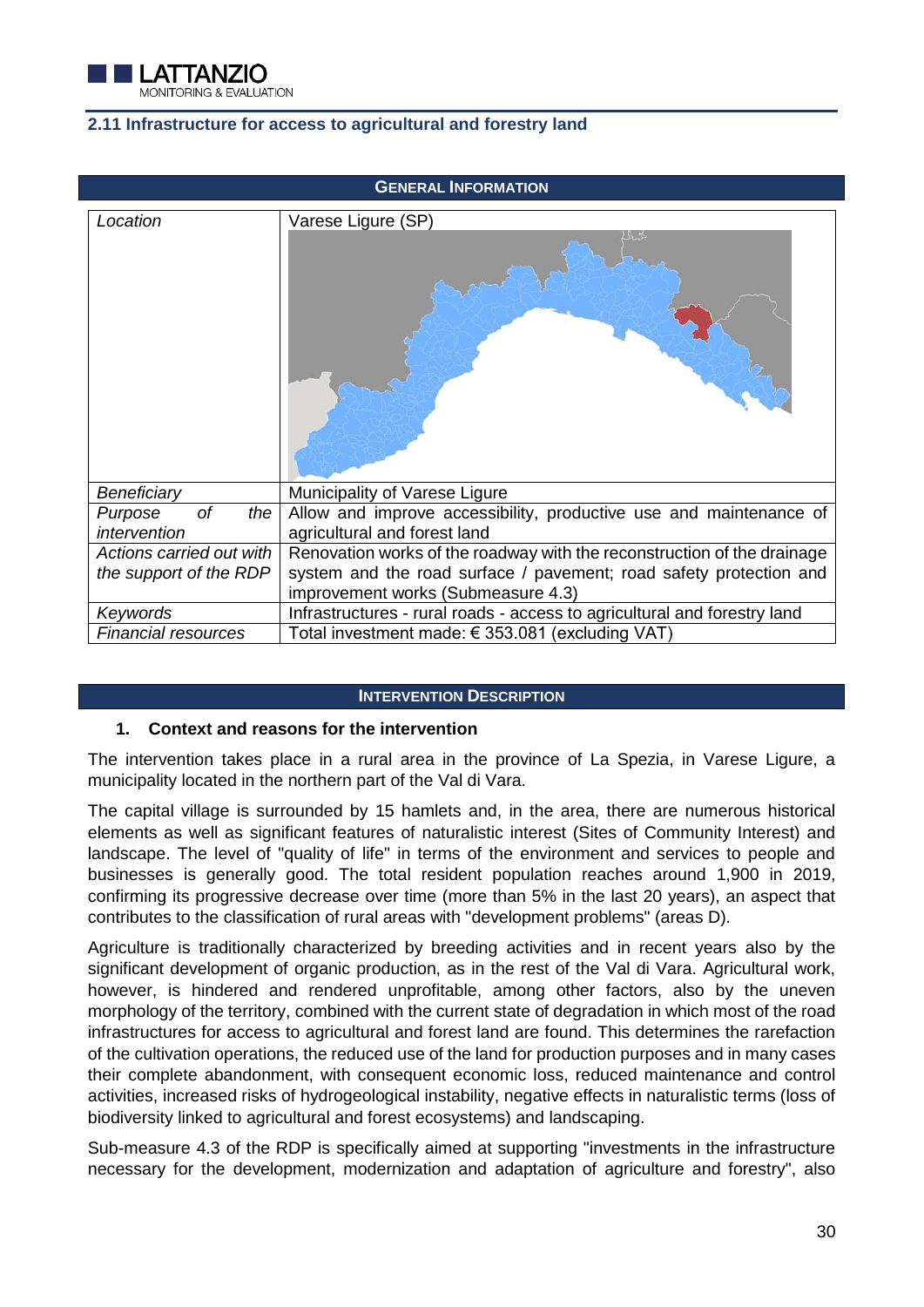

providing for adaptation to the needs of transit or regulation of water, roads or other forms of access to agricultural and / or forest land.

| <b>ELEMENTS CHARACTERIZING THE BEST PRACTICE</b> |                                                                                                                                                                                                                                                                                                                                                                                                                                                                                                                                                                                                                                                               |  |  |  |  |  |
|--------------------------------------------------|---------------------------------------------------------------------------------------------------------------------------------------------------------------------------------------------------------------------------------------------------------------------------------------------------------------------------------------------------------------------------------------------------------------------------------------------------------------------------------------------------------------------------------------------------------------------------------------------------------------------------------------------------------------|--|--|--|--|--|
|                                                  | This is a non-revenue generating public investment for which economic<br>sustainability can be assessed in the indirect economic benefits (currently not<br>quantifiable) for companies operating on land whose accessibility has improved.<br>Benefits identifiable in the reduction of transport and movement costs by<br>agricultural and forestry operators and other users (e.g. suppliers, buyers,<br>tourists) and in the greater opportunities to be able to develop productive and<br>economic diversification actions.                                                                                                                              |  |  |  |  |  |
| <b>Sustainability</b>                            | The intervention also improves the environmental sustainability of the road<br>infrastructure, reducing the risks of hydrogeological instability deriving from<br>possible natural disasters (e.g. extreme weather events), hindering the<br>abandonment and therefore promoting the active "monitoring" of agricultural or<br>forest land, safeguarding the positive ecological and landscape externalities.                                                                                                                                                                                                                                                 |  |  |  |  |  |
|                                                  | At the same time, the improvement of roads and access favour the improvement<br>of the living conditions of the local population, social relations, the possibility of<br>better using the essential services, thus contrasting the depopulation<br>phenomena (contribution in terms of social sustainability).                                                                                                                                                                                                                                                                                                                                               |  |  |  |  |  |
|                                                  |                                                                                                                                                                                                                                                                                                                                                                                                                                                                                                                                                                                                                                                               |  |  |  |  |  |
| <b>Innovation</b>                                | Extraordinary maintenance works are carried out using modern naturalistic<br>engineering techniques.                                                                                                                                                                                                                                                                                                                                                                                                                                                                                                                                                          |  |  |  |  |  |
|                                                  |                                                                                                                                                                                                                                                                                                                                                                                                                                                                                                                                                                                                                                                               |  |  |  |  |  |
| <b>Efficacy</b>                                  | Extraordinary maintenance works are in progress, in accordance with the<br>approved project and the relative chronogram.                                                                                                                                                                                                                                                                                                                                                                                                                                                                                                                                      |  |  |  |  |  |
|                                                  |                                                                                                                                                                                                                                                                                                                                                                                                                                                                                                                                                                                                                                                               |  |  |  |  |  |
| <b>Relevance</b><br>and<br>reproducibility       | The intervention is relevant for the territorial context in which it takes place,<br>resulting in benefits both for the operators involved in the productive use of the<br>agricultural and forestry land of which access is improved, and for the local<br>population in terms of road connection of the localities concerned. This is<br>realized through works carried out in compliance with the construction and<br>landscape features of the territory. These requirements make the infrastructure<br>intervention easily reproducible in the area or in territorial contexts with similar<br>problems and potential (e.g. other regional rural areas). |  |  |  |  |  |
|                                                  |                                                                                                                                                                                                                                                                                                                                                                                                                                                                                                                                                                                                                                                               |  |  |  |  |  |
| <b>Integration</b><br>and<br><b>Cooperation</b>  | The intervention integrates functionally - with potential synergistic effects - with<br>the investments in structural and technological modernization carried out on<br>farms affected by the effects of infrastructure improvement. Corporate<br>investments often made with the support of the RDP (e.g. with sub-measure 4.1).                                                                                                                                                                                                                                                                                                                             |  |  |  |  |  |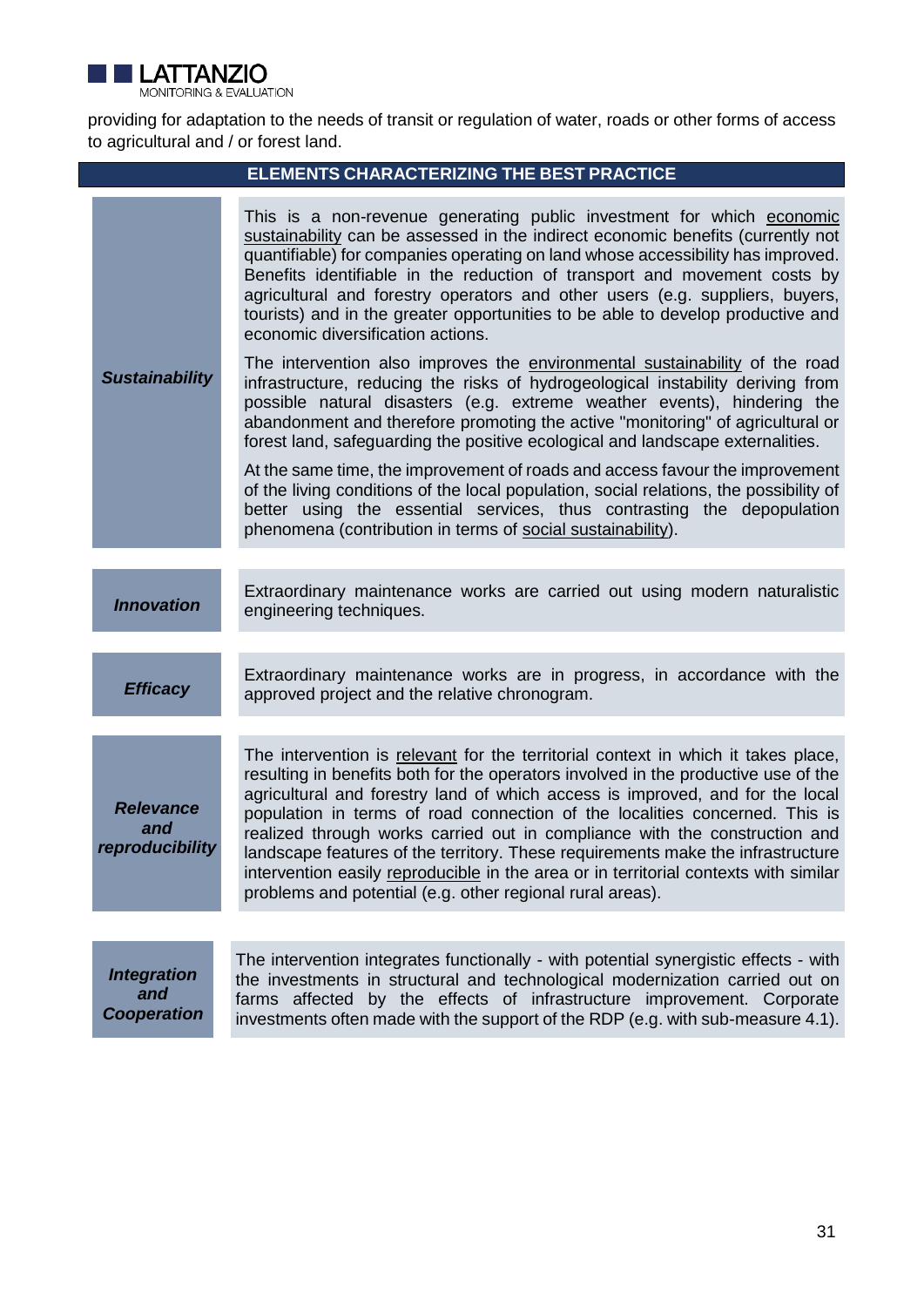

# <span id="page-32-0"></span>**2.12 Irrigation infrastructures**

| <b>GENERAL INFORMATION</b>                                      |                                                                                                                                                                                                                                                                         |  |  |  |  |
|-----------------------------------------------------------------|-------------------------------------------------------------------------------------------------------------------------------------------------------------------------------------------------------------------------------------------------------------------------|--|--|--|--|
| Location                                                        | Fraction of Pogli del Comune di Ortovero (SV)                                                                                                                                                                                                                           |  |  |  |  |
| Beneficiary                                                     | Irrigation Consortium of Land Improvement Pogli di Ortovero                                                                                                                                                                                                             |  |  |  |  |
| Purpose<br>оf<br>the<br>intervention                            | Ensuring efficient rural infrastructure for the territory in order to avoid<br>abandoning agriculture                                                                                                                                                                   |  |  |  |  |
| Actions carried<br>out<br>with the support of the<br><b>RDP</b> | Improvement of the consortium irrigation infrastructure: replacement of<br>pipes, restoration of the local well, water regulation works, improvement<br>of the supply and distribution system and of the control system,<br>replacement of the meters (sub-measure 4.3) |  |  |  |  |
| Keywords                                                        | Irrigation infrastructure - water saving                                                                                                                                                                                                                                |  |  |  |  |
| <b>Financial resources</b>                                      | Total investment allowed: 197,470 euros (excluding VAT)                                                                                                                                                                                                                 |  |  |  |  |

#### **INTERVENTION DESCRIPTION**

## **1. Context and reasons for the intervention**

Ortovero is a rural town of about 1,600 inhabitants, located along the left bank of the Arroscia stream, 10 km from Albenga, in the province of Savona. The village is an ancient agricultural settlement and still today agriculture, based on the cultivation of vegetables, peaches, vineyards, olive groves, aromatic and ornamental plants, is among the main economic activities.

The Irriguous Land Improvement Consortium operates in the hamlet of Pogli. The Consortium owns a valid water collection concession, the capacity of the network is less than 250,000 m<sup>3</sup> and the water body, where the well serving the irrigation infrastructure is located, is considered good in terms of quantity. Nonetheless, the plant was subject to significant water dispersions, mainly due to the lack of modern technological solutions capable of signalling anomalies and malfunctions of the network.

In fact, as described in the project attached to the support application, the pumping station was made up of a single submersible pump with a power of 15 kW. The auxiliary or rescue pump, of a vertical type that emerged, was no longer functional due to the flood of autumn 2014 which caused the flooding of the building that houses the plant.

Sub-measure 4.3 provides for the adaptation of the access roads to agricultural land and the construction of modernization works for irrigation systems and the provision of meters for measuring the water resources supplied, in order to reduce water losses and waste. To this end, the Consortium prepared the project and submitted the application for support on 15/03/2018.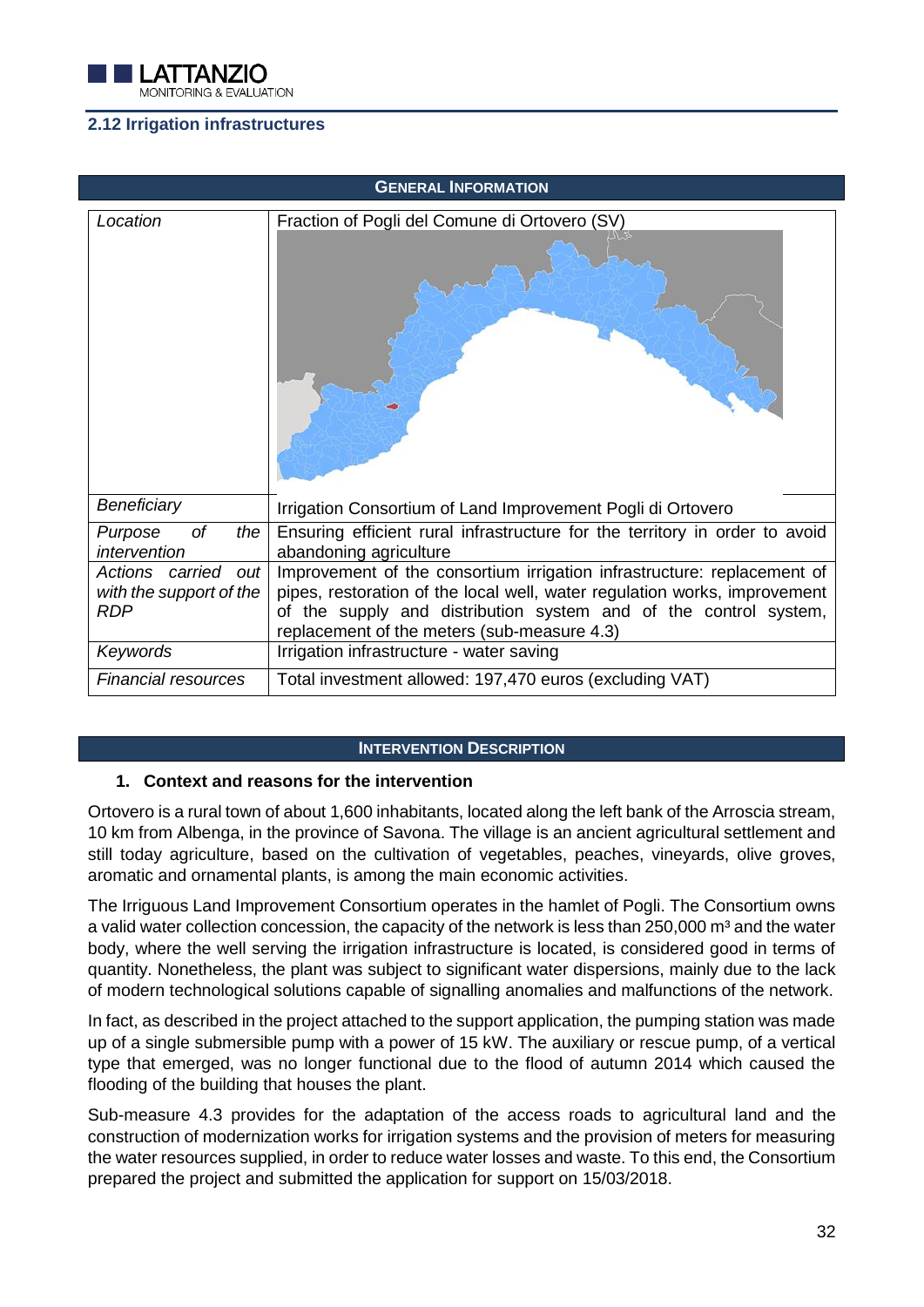

| <b>ELEMENTS CHARACTERIZING THE BEST PRACTICE</b> |                                                                                                                                                                                                                                               |  |  |  |  |  |
|--------------------------------------------------|-----------------------------------------------------------------------------------------------------------------------------------------------------------------------------------------------------------------------------------------------|--|--|--|--|--|
| <b>Sustainability</b>                            | The intervention produces lasting economic and environmental benefits over<br>time, improving the infrastructure at the service of agriculture and preserving a<br>good quantity of water.                                                    |  |  |  |  |  |
| <b>Innovation</b>                                | The intervention introduces important innovations in the management of<br>irrigation infrastructures, introducing modern systems for controlling the<br>functioning of the systems and constant monitoring of withdrawals and<br>consumption. |  |  |  |  |  |
| <b>Efficacy</b>                                  | The intervention is being completed. Modern control systems installed reduce<br>the risk of waste and water dispersion, reducing withdrawals and improving the<br>effectiveness of the distribution network.                                  |  |  |  |  |  |
| <b>Relevance and</b><br><b>Reproducibility</b>   | The intervention represents an effective response to the need to adapt irrigation<br>systems to reduce costs for irrigation and to save water, reproducible in other<br>situations.                                                           |  |  |  |  |  |
| <b>Integration and</b><br><b>Cooperation</b>     | The intervention is integrated, favouring its adoption, with the investments for<br>the transition to micro-irrigation made by the farms belonging to the irrigation<br>Consortium, obtaining further effects on saving water.                |  |  |  |  |  |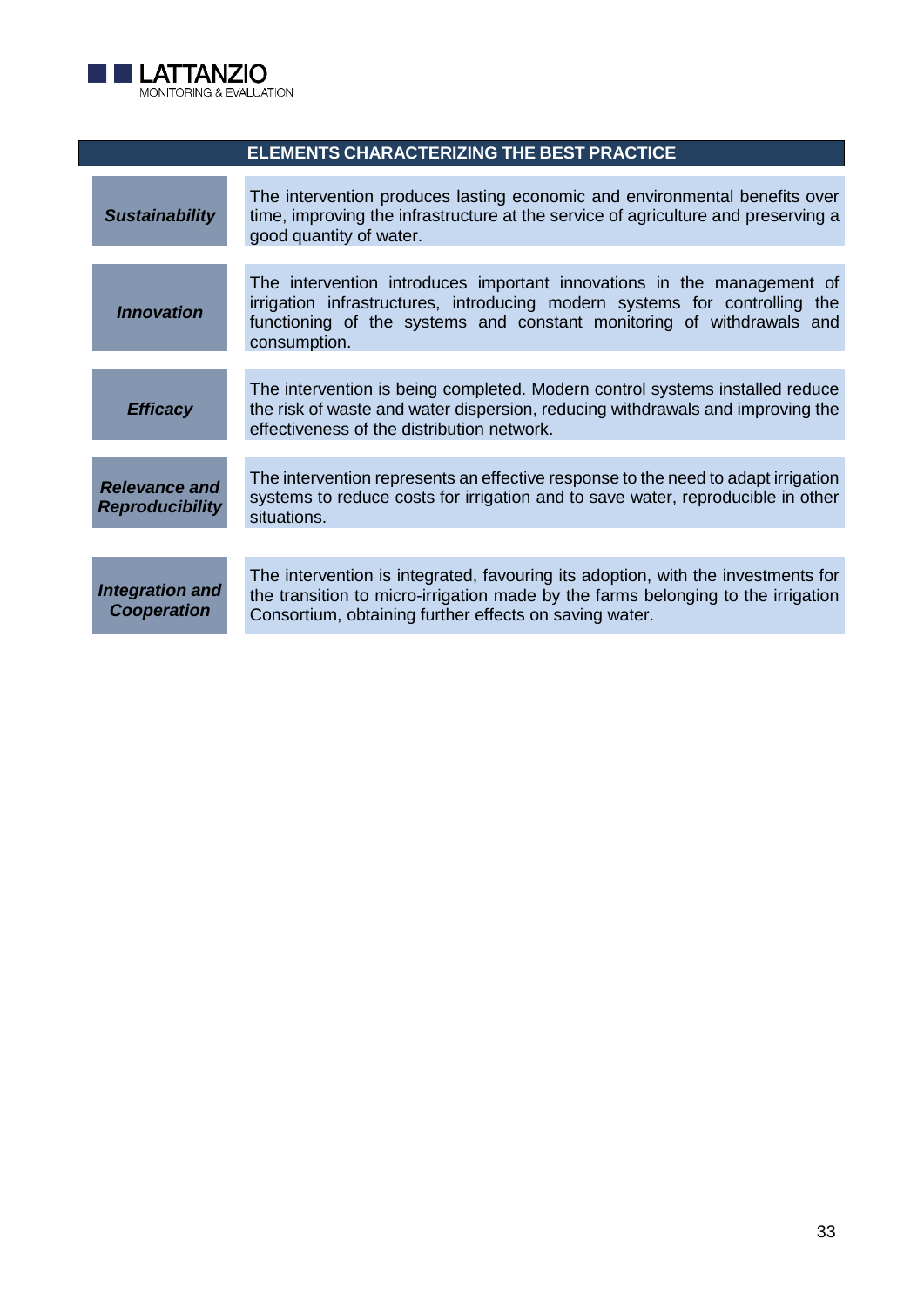

## <span id="page-34-0"></span>**3. Summary table and overall analysis of the selected Best Practices**

In this Chapter, an attempt is made to evaluate the degree of "satisfaction" of the elements (or criteria) adopted in the selection of Best Practices, achieved by each intervention examined.

In other words, the table attempts to grade and compare the judgments provided in the final part by the individual monographic sheets illustrated in the previous chapter 2.

The judgments are attributed according to a simple three-level scale (low, medium, high) and are to be understood as the result of a first hypothesis subjectively elaborated by the Evaluation Group, on the basis of the information collected so far.

Looking at the table as a whole, we observe:

- ► The generally medium-high level reached by the interventions examined with respect to the majority of the selection criteria adopted, especially with regard to the **effectiveness** and **relevance** and **replicability** criteria; this result was significant, especially since the latter was the criterion for many aspects most important for the definition and choice of a "Best Practice";
- ► the degree of satisfaction of the **innovation** criterion is more heterogeneous, in half of the cases it is judged low, as a result of the failure to identify significant new elements both in the production processes and in the type of products; at the same time, the high evaluations given to 4 assessed interventions emerge, 3 of which related to entrepreneurial activities conducted by young people and one relating to irrigation infrastructure;
- ► the level of sustainability, in particular **economic and financial sustainability**, is generally medium-high; this is consistent with the aforementioned high level achieved by the effectiveness criterion (the economic objectives being prevalent in the initiatives examined), but it is also the result of the ex-ante evaluations of the proposals carried out in the preliminary assessment of support applications, also concerning precisely the financial sustainability of the investments;
- ► the level of **environmental sustainability** emerges in terms of environmental benefits especially in infrastructure projects (in particular in the irrigation one) and in the forestry field; for corporate development interventions, the environmental benefits are often indirect, i.e. identifiable in the positive effects that the start and permanence of new businesses entail in curbing the trend of depopulation of the internal areas (loss of the active presence of the territory and of its environmental and landscape values);
- ► finally, the degree of **integration** and potential synergy among the RDP tools within the individual company or infrastructure projects is overall low and verifiable, as already reported, in 6 BPs.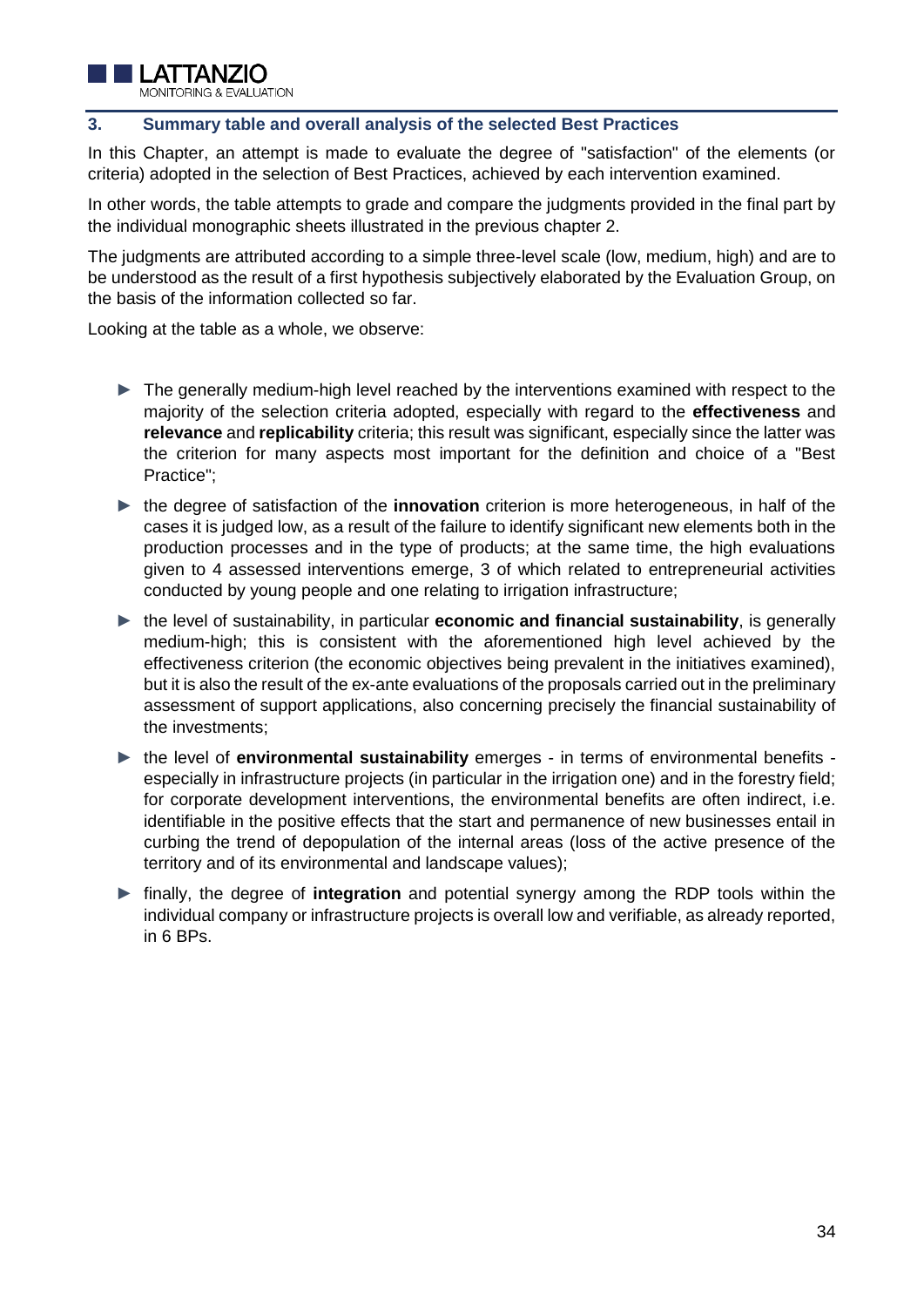

# **Tab.1 Summary table of the main elements (selection criteria) of the first 12 Best Practices selected**

# **(X= basso – XX= medio - XXX= alto)**

|                         | <b>Title</b>                                                                          | Location                     | <b>Beneficiary</b>                                     | Elements characterizing the best practice: level of satisfaction achieved |                   |                      |                                       |                                       |
|-------------------------|---------------------------------------------------------------------------------------|------------------------------|--------------------------------------------------------|---------------------------------------------------------------------------|-------------------|----------------------|---------------------------------------|---------------------------------------|
| N.                      |                                                                                       |                              |                                                        | <b>Sustainability</b>                                                     | <b>Innovation</b> | <b>Effictiveness</b> | <b>Relevance and</b><br>replicability | <b>Integration and</b><br>cooperation |
| 1                       | <b>Agricultural</b><br>brewery                                                        | Sassello<br>(SV)             | <b>Brewery Altavia</b>                                 | XXX (economic)<br>XX (environmental)                                      | XX                | <b>XXX</b>           | XX                                    | <b>XXX</b>                            |
| $\overline{2}$          | Innovations in a<br>dairy                                                             | Rezzoaglio<br>(GE)           | Dairy Val d'Aveto<br>srl                               | XXX (economic)<br>XX (environmental)                                      | <b>XXX</b>        | <b>XXX</b>           | Relevance (XX)<br>Replicability (X)   | XX                                    |
| 3                       | The snail of the<br><b>Beigua</b>                                                     | Sassello<br>(SV)             | La Chiocciola del<br>Beigua<br>Agricultural<br>Company | XX (economic)<br>XX (environmental)                                       | <b>XXX</b>        | <b>XXX</b>           | Relevance (XX)<br>Replicability (X)   | XX                                    |
| $\overline{\mathbf{4}}$ | Goat farming in<br>the mountains                                                      | Sassello<br>(SV)             | Cascina<br>Giacobbe                                    | XX (economic)<br>XXX (environmental)                                      | X                 | XX                   | XX                                    | $\sf X$                               |
| 5                       | <b>Young olive</b><br>grower                                                          | Imperia                      | Agricultural<br>company<br>famiglia Aicardi            | XXX (economic)<br>XX (environmental)                                      | X                 | <b>XXX</b>           | <b>XXX</b>                            | XX                                    |
| 6                       | <b>Rosemary in</b><br>the Ligurian<br><b>Riviera</b>                                  | Borghetto S.<br>Spirito (SV) | Agricultural<br>company<br>Ortingauinia                | XXX (economic)<br>XX (environmental)                                      | XX                | <b>XXX</b>           | XX                                    | X                                     |
| 7                       | <b>Restart of basil</b><br>production after<br>the flood                              | Genoa                        | Agricultural<br>company<br>Cambiaso                    | XXX (economic)<br>(XX (environmental)                                     | <b>XXX</b>        | <b>XXX</b>           | XX                                    | $\sf X$                               |
| 8                       | <b>Restart of</b><br>organic fruit<br>and vegetables<br>production after<br>the flood | Genoa                        | Agricultural<br>company Orti di<br>Staglieno           | X (economic)<br>XXX (environmental)                                       | X                 | <b>XXX</b>           | XX                                    | XX                                    |